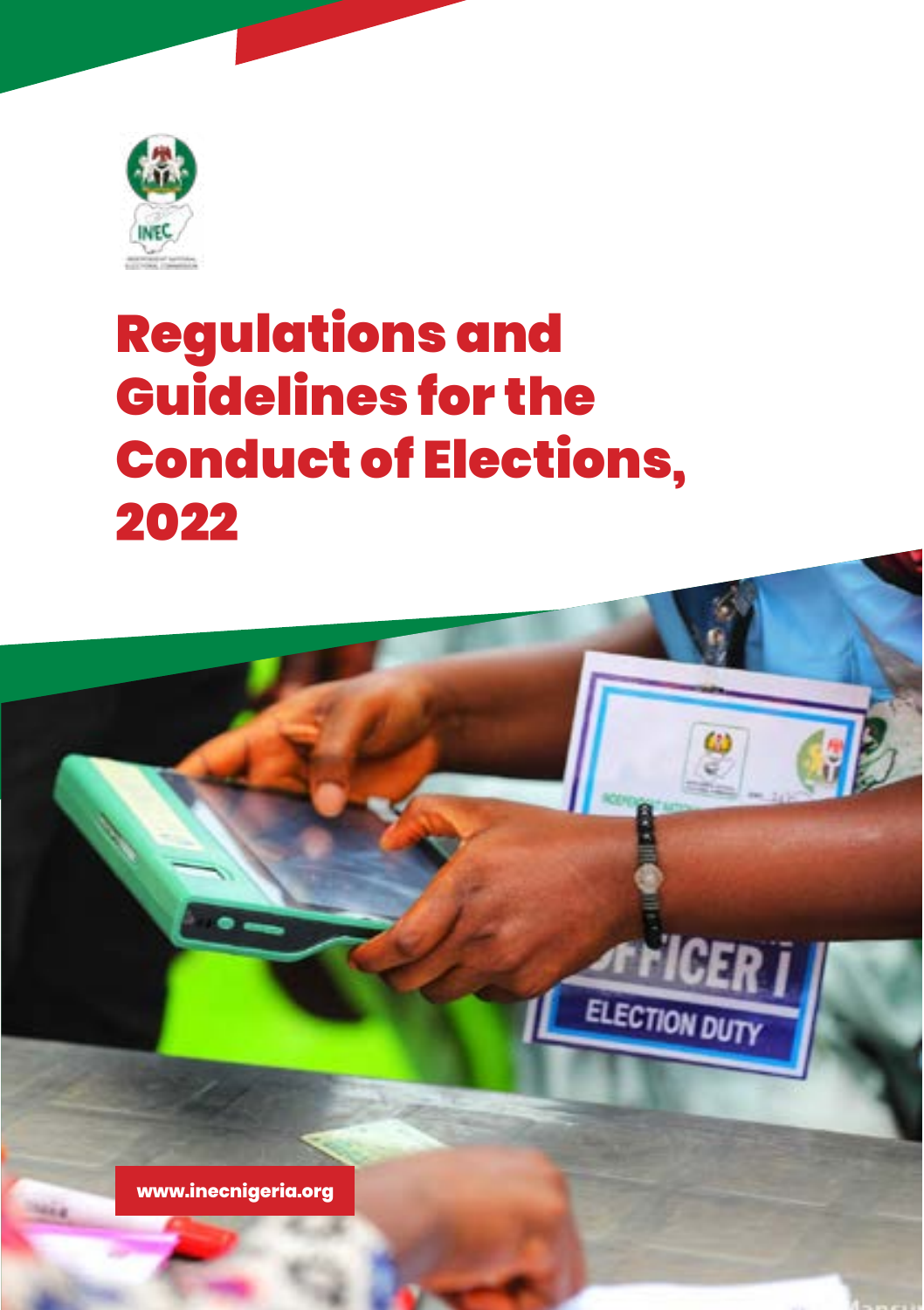## Arrangement of Clauses

#### PARTI-FLECTIONS AND ARRANGEMENTS FOR THEIR CONDUCT

- 1. Elections to which these Regulations and Guidelines Apply
- 2. Date of General Election
- 3. Date of Off-Cycle Governorship Elections
- 4. Date of Federal Capital Territory (FCT) Area Council Elections
- 5. Persons Eligible to Vote
- 6. Where to Vote
- 7. Location of Polling Units
- 8. Polling Unit Officials
- 9. Appointment of Polling Agents
- 10. Disqualification of Certain Categories of Persons as Polling Agents
- 11. Disqualification of a Polling Agent
- 12. Inspection of Samples of Relevant Electoral Materials

#### PART II - ACCREDITATION AND VOTING PROCEDURE AT ELECTIONS

- 13. Method of Voting
- 14. Voting at Appropriate Polling Unit
- 15. Persons Allowed into the Polling Unit
- 16. Polling Unit Attendance Register
- 17. Opening of Polls
- 18. Mandatory Use of the Bimodal Voter Accreditation System (BVAS)
- 19. Accreditation and Voting
- 20. Failure of Accreditation
- 21. PVC for the Wrong Polling Unit
- 22. Presentation of PVC Belonging to Another Person
- 23. Sustained Malfunction or Replacement of BVAS and Continuation of Elections
- 24. Visually Impaired Voter or Voter with Disability (PWDs)
- 25. Priority Voting for Certain Categories of Voters
- 26. Voter Not to Make a Mark for Identification
- 27. Accidental Spoilage of Ballot Paper
- 28. Impersonation and Underage Voting
- 29. Power of Presiding Officer to Remove Persons from Polling Units
- 30. Prohibition of the Use of Telephones and other Electronic/Photographic Devices in Voting Cubicle
- 31. Thumb-Printing and Dropping Ballots in the Ballot Box
- 32. Proper Placement of Ballot Boxes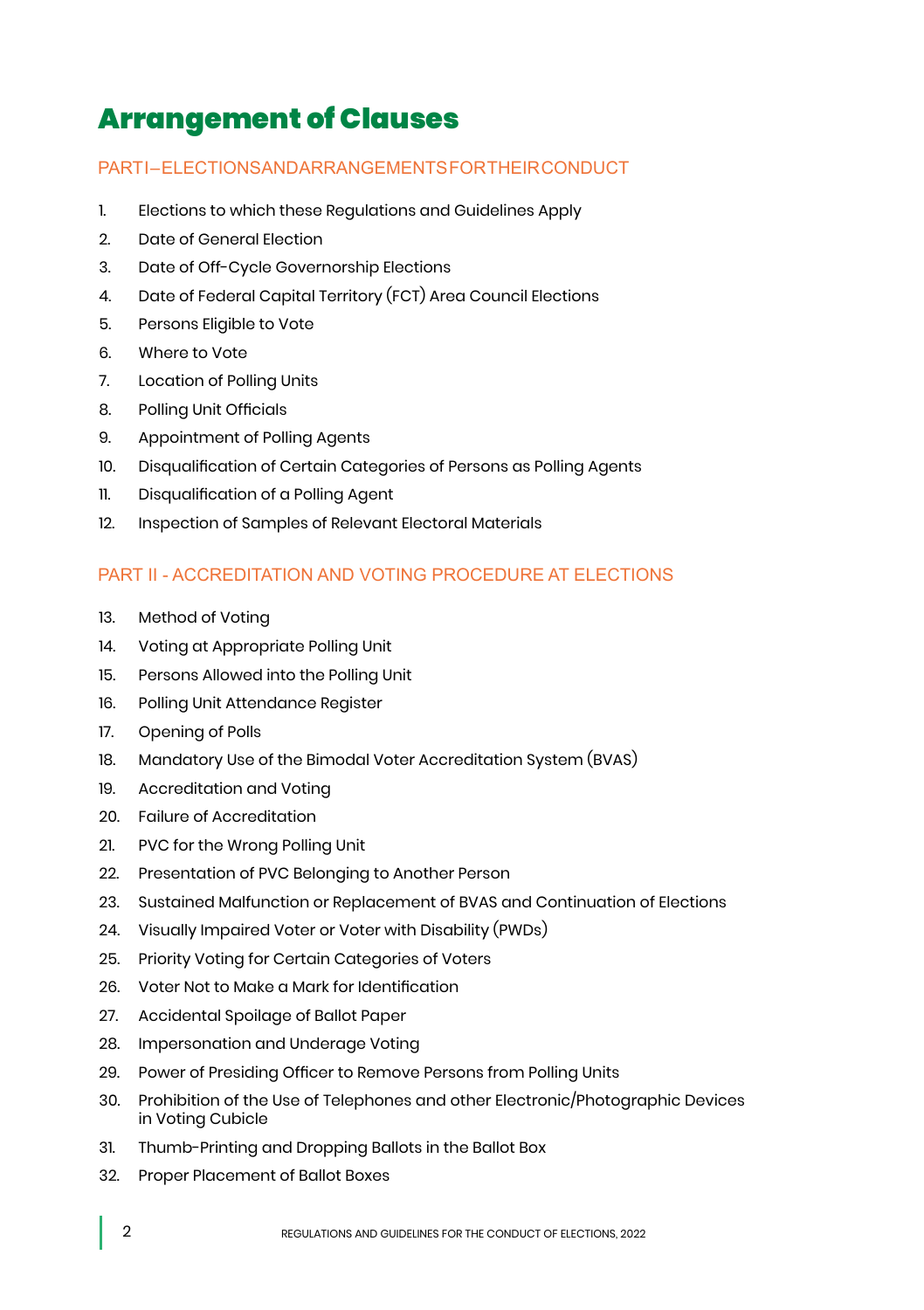- 33. Leave to Remain in the Vicinity of the Polling Unit after Voting
- 34. Close of Voting
- 35. Close of Voting Procedures, Sorting and Counting of Ballots and Recording of Votes
- 36. Counting of Ballot Papers without the Official Mark Prescribed by the Commission
- 37. Mandatory Pasting of Form EC60E
- 38. Electronic Transmission of Results and Upload of Results to the INEC Results Viewing Portal (IReV)
- 39. Custody of EC8A and Mandatory Collection of Electoral Operations' Copy of Results
- 40. Over Voting
- 41. Discrepancy between Number of Ballots and Votes Recorded
- 42. Consideration of Report of Discrepancy in Polling Unit Results by RA/Ward Collation Officer
- 43. Where Election is Cancelled or Not Held

#### PART III - COLLATION OF ELECTION RESULTS AND MAKING OF RETURNS

- 44. Designation of Locations for Collation of Election Results
- 45. Collation and Returning Officers as Appointees of the Commission
- 46. Prohibition of Personal Aides of Collation and Returning Officers in Collation Centres
- 47. Levels of Collation of Election Results
- 48. Use of Results Electronically Transmitted or Transferred Directly from Polling Units for Collation
- 49. Prohibition of Phone Calls During Collation of Results
- 50. Collation at the RA or Ward Level
- 51. Resolving Discrepancies in Polling Unit Results at RA or Ward Collation
- 52. Collation at RA or Ward Level where Election Extends to the Following Day in Some Polling Units
- 53. Collation of Presidential Election Results at the LGA/Area Council Levels
- 54. Collation of Presidential Election Results at State Level
- 55. Collation of Presidential Election Results at National Level
- 56. Supplementary Election Due to Over Voting
- 57. Announcement of Result Despite Supplementary Election Due to Over Voting
- 58. Postponement of Election Due to Breach of the Peace, Natural Disasters and Other Emergencies
- 59. Making a Return Notwithstanding Postponement Due to Breach of the Peace, Natural Disasters and Other Emergencies
- 60. Postponement of Election Due to Non-Replacement of the Bimodal Voter Accreditation System (BVAS)
- 61. Making a Return Notwithstanding Postponement Due to Non-Replacement of the Bimodal Voter Accreditation System (BVAS)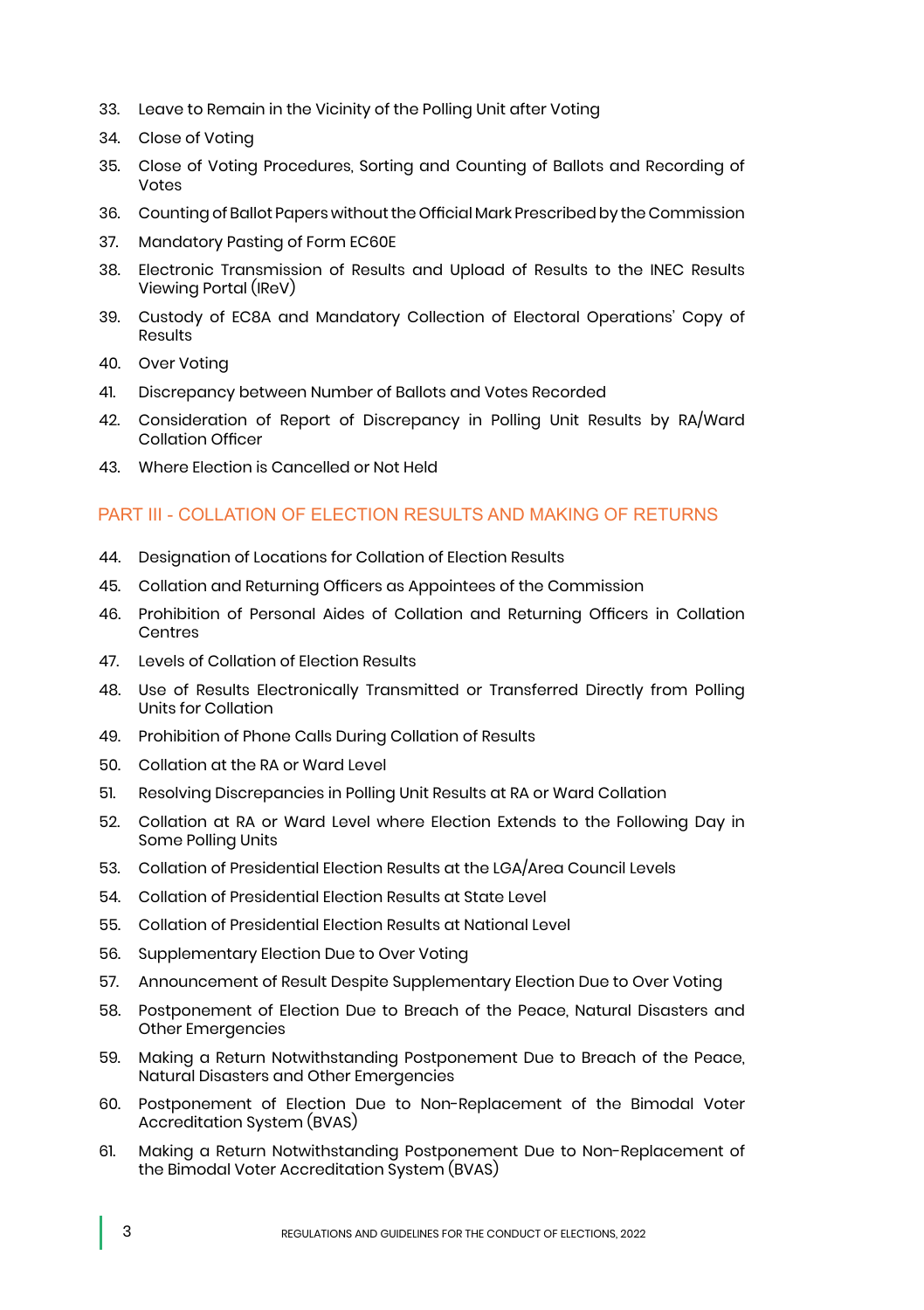- 62. Margin of Lead Principle
- 63. Making a Return/ Declaration of Results for Presidential Election
- 64. Equality of Highest Votes by Two or More Candidates in Presidential Election
- 65. Distribution of Form EC8E and Completion of Form EC40H (V) by the Chief Electoral Commissioner
- 66. Run-off Election for Presidential Election
- 67. Margin of Lead Principle and Supplementary Election for Presidential Election
- 68. Uncontested Presidential Election
- 69. Collation of Senatorial District Election Results at LGA/Area Council Levels
- 70. Collation and Declaration of Senatorial District Election Results at Constituency Level
- 71. Supplementary Election for Senatorial District Election
- 72. Collation and Declaration of Federal Constituency Election Results with Less than One LGA
- 73. Collation of Federal Constituency Election Results at LGA/Area Council Levels
- 74. Collation and Declaration of Federal Constituency Election Results at Constituency Level
- 75. Supplementary Election for Federal Constituency Election
- 76. Collation of Governorship Election Results at LGA Level
- 77. Collation of Governorship Election Results at State Level
- 78. Making a Return/Declaration for Governorship Election
- 79. Equality of Highest Votes by Two or More Candidates in Governorship Election
- 80. Distribution and Custody of Result Sheets for Governorship Election
- 81. Run-Off Election for Governorship Election
- 82. Supplementary Election for Governorship Election
- 83. Uncontested Governorship Election
- 84. Collation and Declaration of Election Results in State Constituency with One LGA
- 85. Supplementary Election for State Constituency Election
- 86. Collation of Election Results in State Constituency More than One LGA
- 87. Supplementary Election for State Constituency with More than One LGA
- 88. Collation of Election Results in State Constituency Less than One LGA
- 89. Supplementary Election for State Constituency with Less than One LGA
- 90. Collation of FCT Area Council Election Results
- 91. Principles for Result Collation
- 92. Use of INEC Copies of Results where Available
- 93. Collation where INEC Hardcopy of Results Do Not Exist and Use of Duplicate Hardcopies from Other Agencies
- 94. Regeneration of Results from Lower Levels
- 95. Request for Leave to Comment or Raise Objection by Polling Agents
- 96. Rejection, Cancellation or Voiding of Results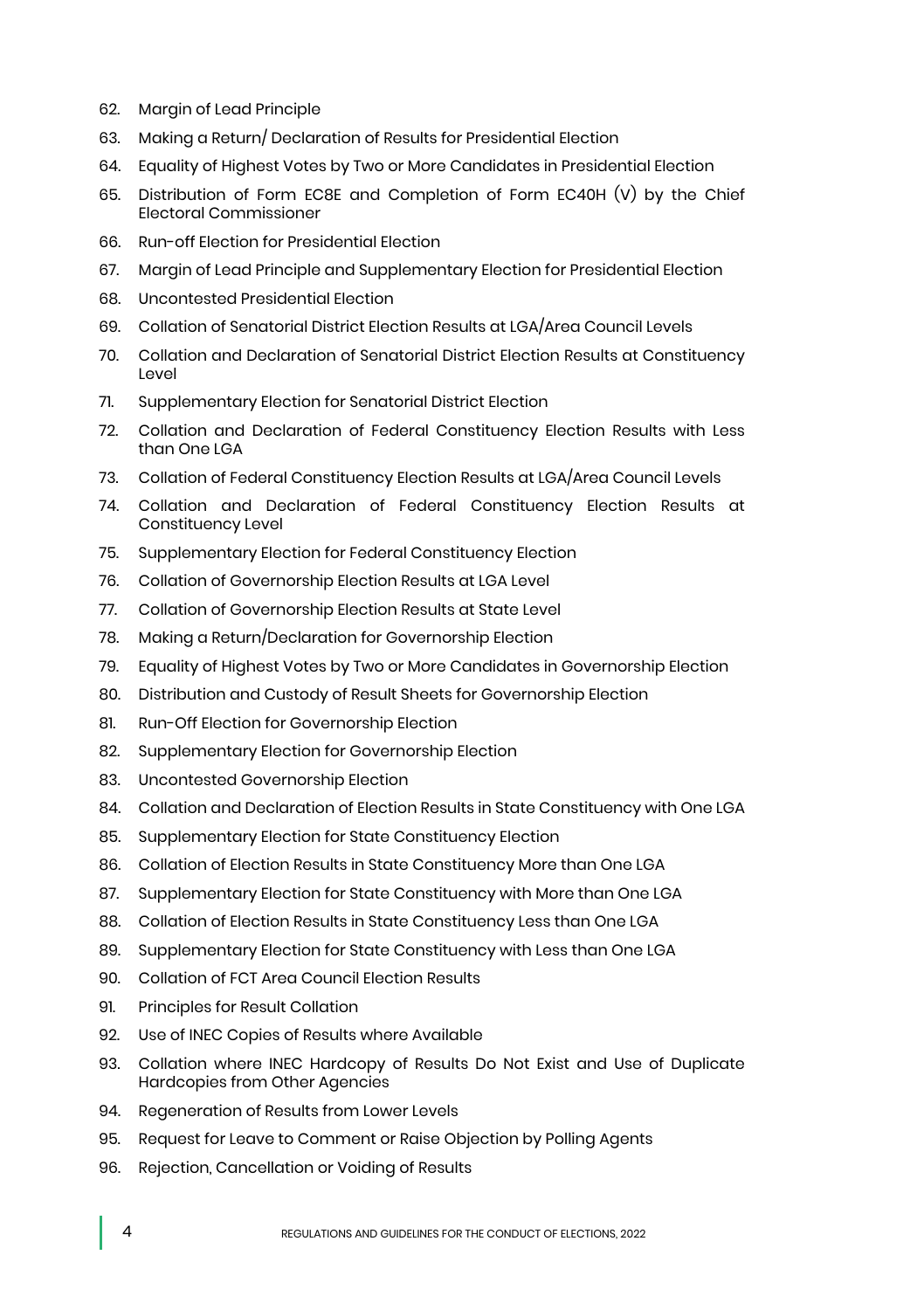- 97. Collation and Returning Officers to Complete Result Collation after Disruption
- 98. Power of Collation and Returning Officers to Remove Persons from the Collation Centre
- 99. Declaration/Return Made Involuntarily or Contrary to Law, Regulations and Guidelines
- 100. Managing the Margin of Lead Principle
- 101. Access to Polling Units, Collation Centres, etc.
- 102. Role of Polling Agents
- 103. Role of Election Observers
- 104. Role of Security Agents
- 105. Reverse Logistics
- 106. Amendments, Supplements and Schedules

#### SCHEDULE - CONDUCTING ELECTIONS DURING THE COVID-19 PANDEMIC AND OTHER HEALTH EMERGENCIES

- 1. General Health & Safety Measures
- 2. Compliance with Protocols Issued by Health Authorities
- 3. Registration Area Camp (RAC) Activities in COVID-19 and other Health **Emergencies**
- 4. Transportation of Staff
- 5. Oueuing and Voter Code of Conduct
- 6. Adjustment of Times for Commencement and End of Voting
- 7. Queuing, Accreditation and Voting
- 8. Pre-Accreditation Procedure
- 9. Procedure During Accreditation and Voting
- 10. Voters wishing to Observe Counting and Declaration
- 11. Closing of Polling Units
- 12. Procedure at Collation Centres
- 13. Postponement or Suspension of Electoral Activity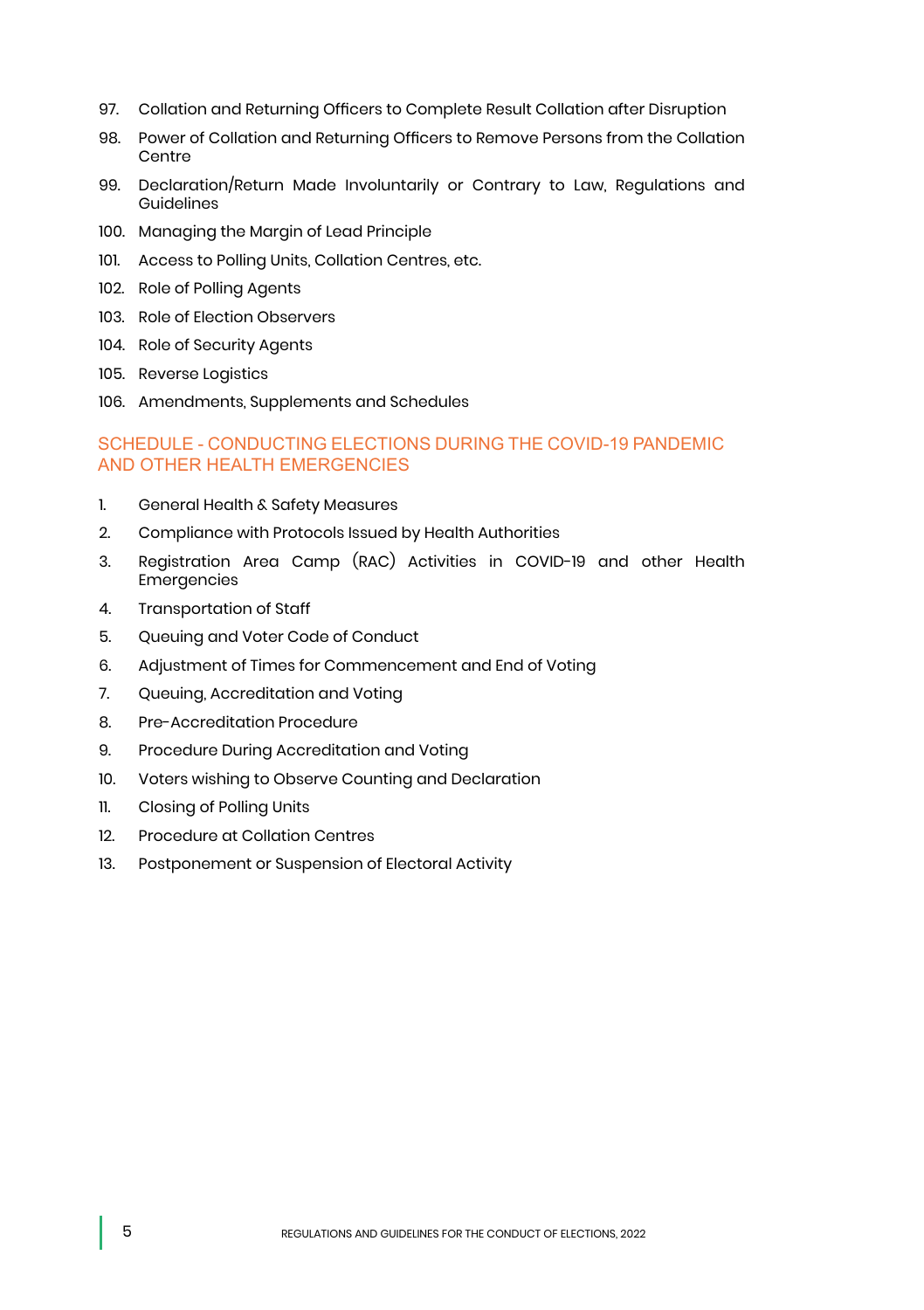### Regulations and Guidelines for the Conduct of Elections, 2022

In exercise of the powers conferred by the Constitution of the Federal Republic of Nigeria 1999 (as amended) and the Electoral Act 2022, the Independent National Electoral Commission (INEC) herein referred to as "the Commission" issues the following regulations and guidelines for the conduct of Elections (General Elections, Off-Cycle Elections, Bye-elections, Re-run Elections and Supplementary Elections). These Regulations and Guidelines are issued pursuant to Section 149 of the Electoral Act, 2022. They supersede all other regulations and/or guidelines on the conduct of elections issued by the Commission and shall remain in force until replaced by new Regulations and Guidelines or updated by way of revisions or supplementary regulations and guidelines supported by Decision Extracts of the Commission or an official gazette.

#### PART I – ELECTIONS AND ARRANGEMENTS FOR THEIR CONDUCT

- 1. These Regulations and Guidelines shall apply to the conduct of elections to the following offices:
	- (i) President and Vice President;
	- (ii) Governor and Deputy Governor;
	- (iii) National Assembly (Senate and House of Representatives);
	- (iv) State Houses of Assembly;
	- (v) Chairmen and Vice-Chairmen of the Federal Capital Territory (FCT) Area Councils; and
	- (vi) Councillors of FCT Area Councils Legislature.
- 2. Election to the office of President and Vice President as well as National Assembly shall hold on the Third Saturday of February of any General Election year, while election to the Office of Governor and Deputy Governor and the State Houses of Assembly shall hold two (2) weeks thereafter.
- 3. For an off-cycle Governorship election, that is any Governorship election that falls due outside a General Election, the election shall hold on the Saturday following the 100th day to the end of the tenure of the incumbent, or as maybe determined by the Commission.
- 4. (a) Whenever the end of tenure of FCT Area Councils coincides with a General Election year, election into the office of Chairman and Vice Chairman and Councillors of the Area Councils shall be held with the election for Governor and Deputy Governor and the State Houses of Assembly.

(b) Where the end of tenure of FCT Area Councils does not coincide with a General Election year, the election to the office of Chairman and Vice-Chairman and Councillors of the Area Councils shall hold on the Saturday following the 100th day to the end of the tenure of the incumbent, or as maybe determined by the Commission.

- 5. A person is eligible to vote at an election conducted by the Commission if:
	- (i) He/she is a Nigerian Citizen.
	- (ii) He/she is a registered as a voter.
	- (iii) His/her name appears in the Register of Voters.
	- (iv) He/she presents a valid Permanent Voter's Card (PVC) at his/her Polling Unit.

*Elections to which these Regulations and Guidelines Apply*

*Date of General Election*

*Date of Off-Cycle Governorship Elections*

*Date of FCT Area Council Elections*

*Persons Eligible to Vote*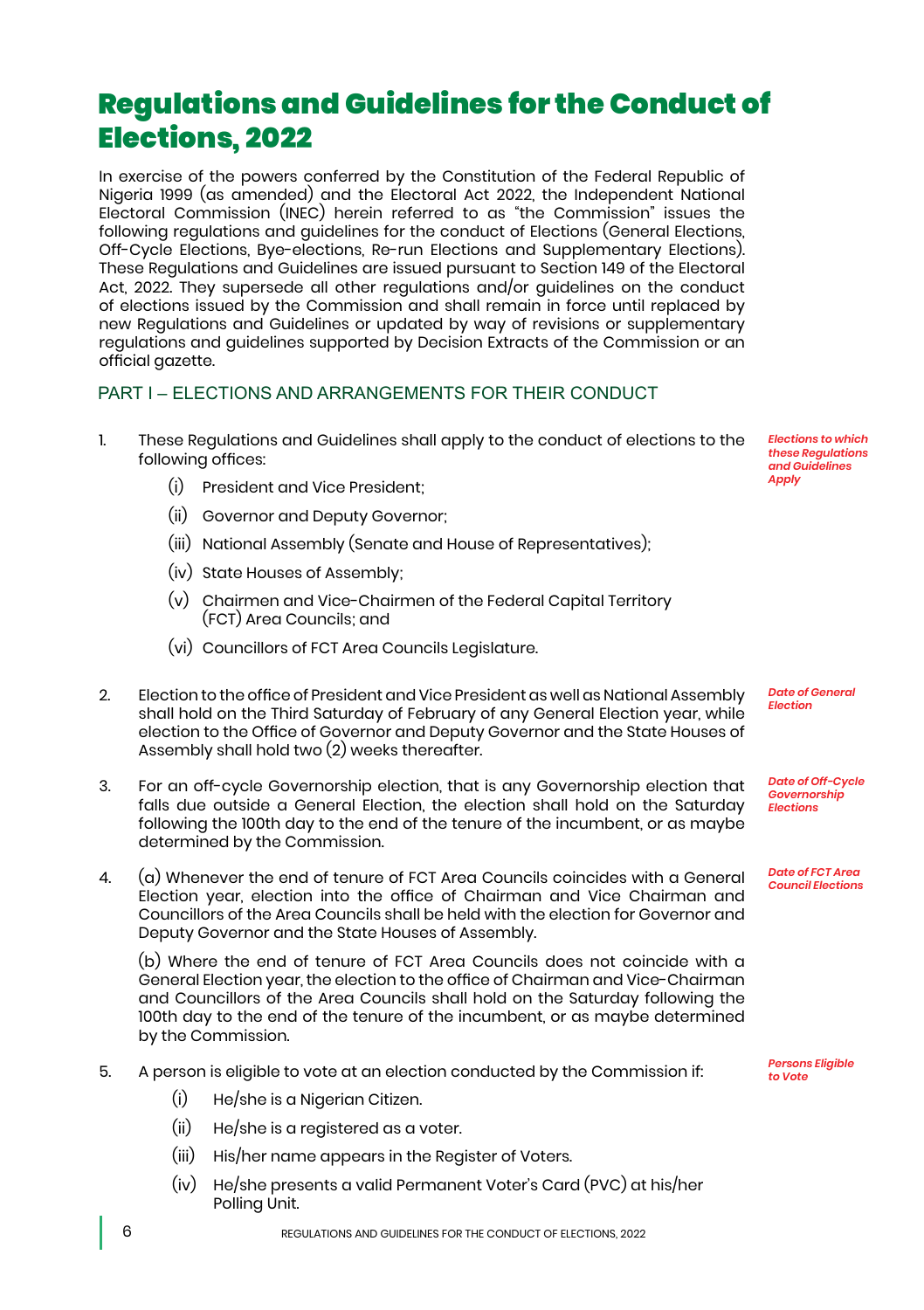- 6. Voting in any election to which these regulations and guidelines apply shall take place at Polling Units established by the Commission.
- 7. (a) Whenever practicable, Polling Units shall be located within enclosures in public places accessible to every voter, including Persons with Disability (PWDs). Where they are in open spaces, canopies may be provided.

(b) Public places include public schools, civic centres, town halls and communal open spaces. Polling Units shall not be in places of worship, palaces of traditional rulers and private homes.

8. (a) Each Polling Unit shall have a Presiding Officer (PO) and three (3) Assistant Presiding Officers (APOs) namely, APO I, APO II and APO III.

(b) The APO I shall be designated as the Poll Clerk. Where polls have commenced and the PO for any reason has to leave the Polling Unit, the APO I (Poll Clerk) shall act in his/her place, pending his/her return or replacement).

9. (a) A Political Party sponsoring a candidate may by notice appoint one person as its Polling Agent for each Polling Unit, one Polling Agent for each Collation Centre and one representative at each point of distribution of electoral materials in the constituency where it is sponsoring candidate(s) for an election..

(b) The notice referred to in  $9(a)$  shall be in writing, signed, addressed, and delivered (or uploaded to a dedicated web portal as the Commission may decide) to the:

- (i) Chairman of the Commission in the case of Polling Agents for national collation for Presidential election.
- (ii) Resident Electoral Commissioner in the case of Polling Agents for collation at National and State Assemblies as well as Governorship election.
- (iii) Electoral Officer in all cases of Polling Agents for Polling Units as well as for collation at the Registration Area/Ward, LGA or Area Council.

(c) The notice shall contain the names, addresses and recent passport photographs of the Polling Agents and the respective Polling Units or Collation Centres to which they have been assigned, and shall be submitted or uploaded to the web portal not later than the last day stipulated in the Timetable and Schedule of Activities for the election.

(d) Only a Polling Agent who has been accredited by the Commission in the prescribed manner shall receive a copy of the result sheet at a Polling Unit or Collation Centre.

10. No person shall be qualified to be appointed or serve as a Polling Agent of any Political Party at an election if he/she is serving as Chairman or member of a Local Government Area or Area Council, Commissioner, Deputy Governor or Governor of a State, Minister of the Federal Government, or holding elective or appointive political office, or is employed in the public service under any tier of government and has not resigned from his office at least three months before the election.

*Appointment of Polling Agents*

*Polling Unit Officials*

*Where to Vote*

*Location of Polling Units*

*Qualification of Polling Agents*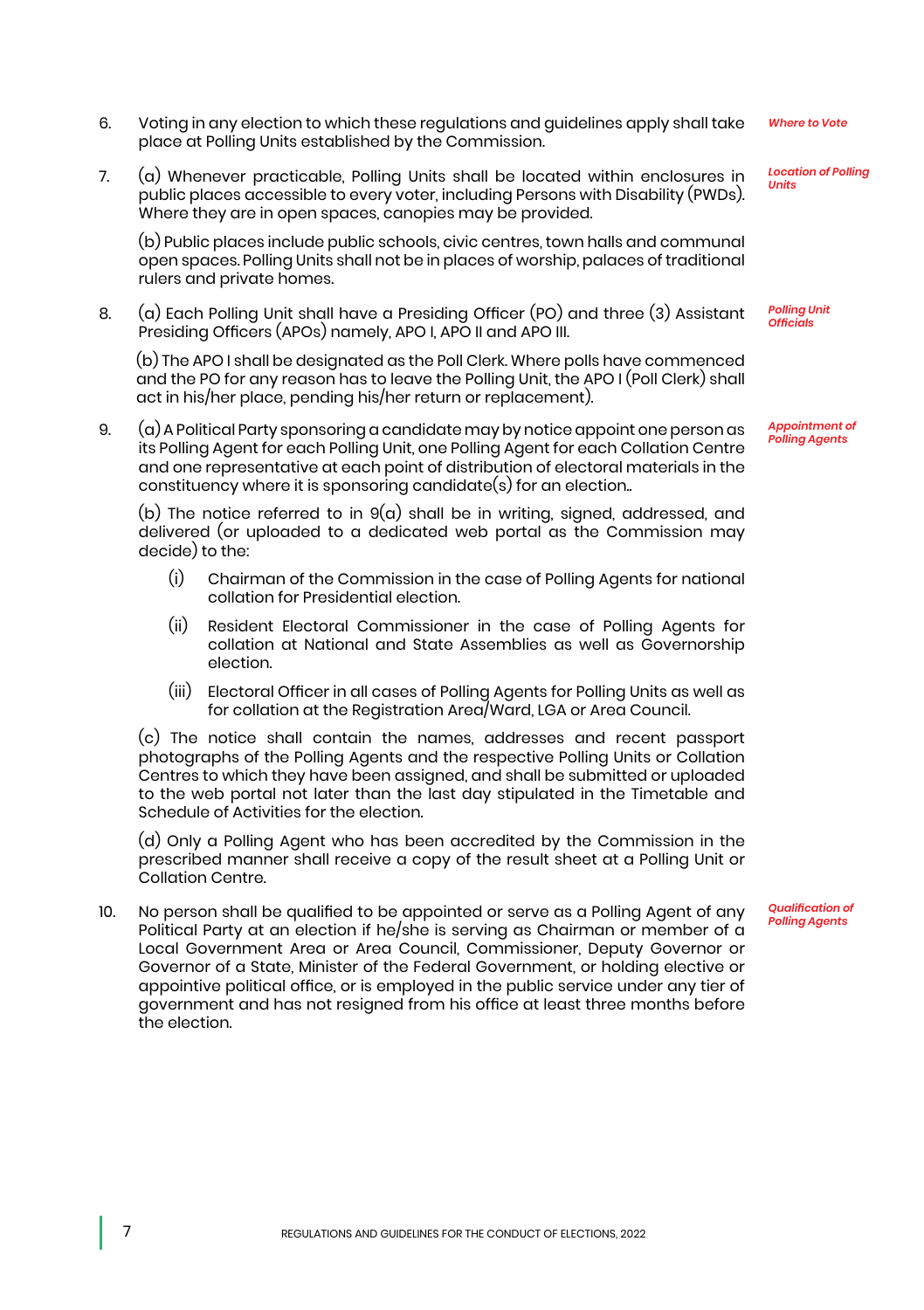- 11. A Polling Agent who aids and abets election malpractices at a Polling Unit or Collation Centre shall be disqualified and on the instruction of the Poll Official/ Collation Official, removed from the Polling Unit/Collation Centre and be liable to prosecution.
- 12. The Commission shall identify samples of relevant electoral materials for inspection by Political Parties in compliance with Section 42  $(2-5)$  of the Electoral Act  $2022$  and:
	- (i) Invite all Political Parties that nominated candidate(s) in the election to confirm its identity on samples of relevant electoral materials proposed for the election;
	- (ii) The Political Parties shall within two (2) days of the inspection, approve or disapprove in writing, their identities on the samples of the electoral materials for the election;
	- (iii) Any Political Party that fails to approve or disapprove its identity in writing within two (2) of the inspection, shall not complain of unlawful exclusion as regards its identity; and
	- (iv) Failure to participate in the inspection as notified by the Commission shall be deemed to be approval of the Political Party's identity.

#### PART II - ACCREDITATION AND VOTING PROCEDURE AT ELECTIONS

- 13. Voting shall be in accordance with the Continuous Accreditation and Voting System (CAVS) procedure as specified in these Regulations and Guidelines, the Election Manual and any other Guide issued by the Commission.
- 14.  $(a)$  No person shall be allowed to vote at any Polling Unit other than the one at which his/her name appears in the Register of Voters and he/she presents his/ her PVC to be verified using the Bimodal Voter Accreditation System (BVAS), or as otherwise determined by the Commission.

(b) Each Voter shall cast his/her vote in person at the Polling Unit where he/she registered or was assigned, in the manner prescribed by the Commission.

- 15. The Presiding Officer shall regulate the admission of voters to the Polling Unit and shall exclude all other persons except candidates or their Polling Agents, Election Officials, Security Personnel, Accredited Observers, the Media and any other person who in his/her opinion has lawful reason to be admitted.
- 16. Attendance Register in PU booklet will be signed by the following categories of election personnel: POs, APOs, Polling Agents, Security Personnel, Accredited Observers and Media.
- 17. (a) At 8:00am or at a time prescribed by the Commission, the Presiding Officer of a Polling Unit shall introduce himself/herself, the Poll Officials, Polling Agents and Accredited Observers present and cross-check the adequacy of electoral materials.

(b) He/she shall invite Polling Agents to observe the electoral materials to be used for the elections. Polling Agents, accredited observers or officials of the Commission, may record this process in writing or video provided that this process does not disrupt the timely opening of polls.

(c) The Presiding Officer shall record the quantity, serial numbers, and other particulars of the inspected sensitive materials in the prescribed forms for the conduct of the election.

*Disqualification of a Polling Agent*

*Inspection of Samples of Relevant Electoral Materials*

*Method of Voting*

*Voting at Appropriate Polling Unit*

*Persons Allowed into the Polling Unit*

*Polling Unit Attendance Register*

*Commencement of Polls*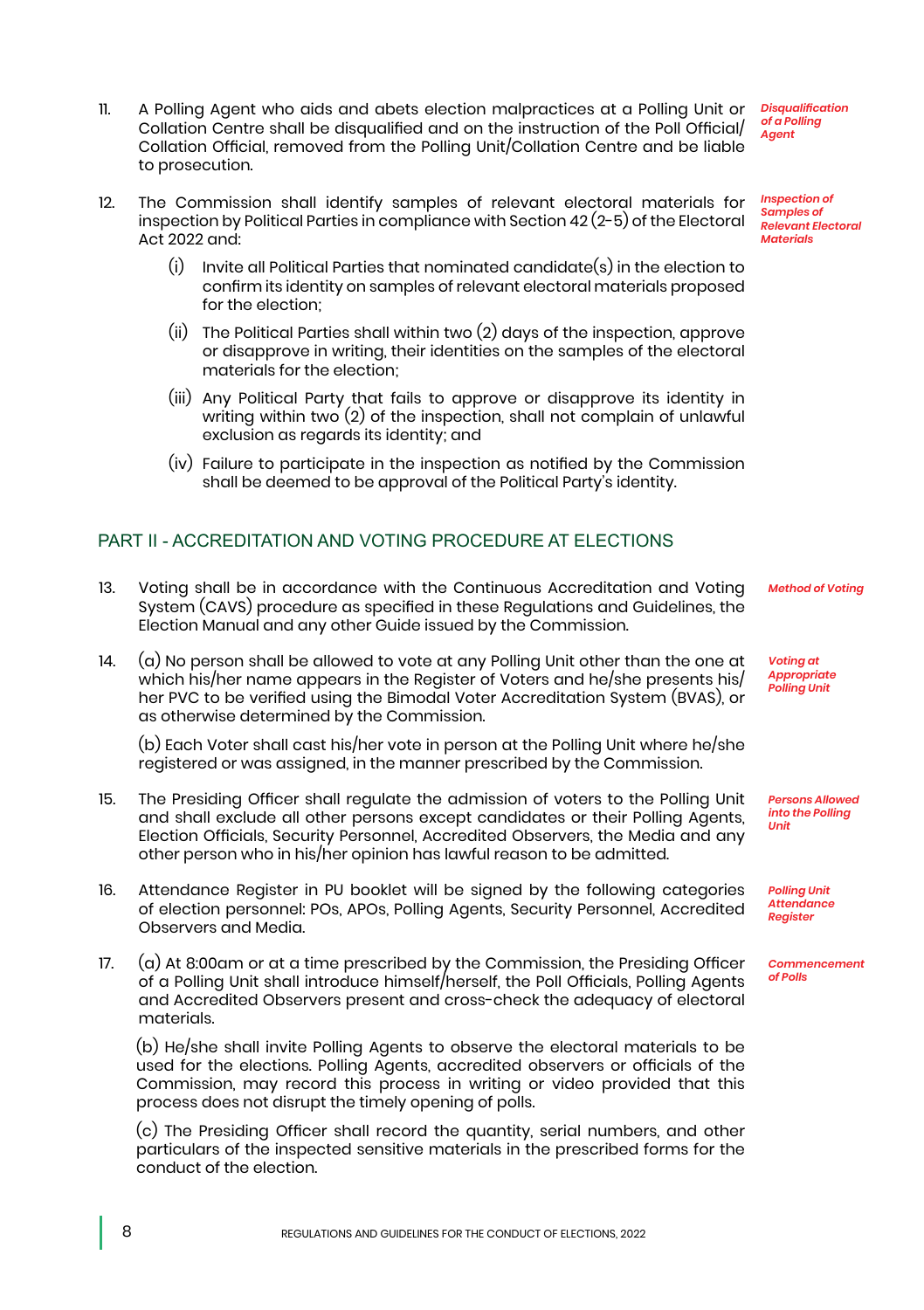(d) Between 8:00am to 8:30am or at a time prescribed by the Commission, the Presiding Officer shall:

- (i) Open and display the empty ballot box and the BVAS to persons present at the Polling Unit, and then close and seal the ballot box in a manner prescribed by the Commission;
- (ii) Explain the accreditation and voting procedures to all present;
- (iii) Separate the queue between men and women, where the culture does not allow the mingling of the genders;
- (iv) Create a separate queue for PWDs, visibly pregnant and breastfeeding mothers as well as the elderly;
- (v) Allow voters into the Polling Unit in an orderly queue; and
- (vi) Declare the Polling Unit open for accreditation and voting.
- 18. (a) In accordance with Section 47 (2) of the Electoral Act 2022, a person intending to vote shall be verified to be the same person on the Register of Voters by the use of the Bimodal Voter Accreditation System (BVAS) or any other device *System (BVAS)* approved by the Commission, in the manner prescribed in these Regulations and Guidelines.

(b) Any poll official who fails to verify voters in the manner prescribed by the Commission shall be deemed to be guilty of dereliction of duty and shall be liable to prosecution.

*Accreditation and Voting* 19. (a) On election day, accreditation and voting shall commence at 8.30am and close at 2:30pm or as maybe determined by the Commission, provided that all voters already on the queue by 2:30pm shall be allowed to accredit and vote.

*Mandatory Use of the Bimodal Voter Accreditation* 

- (b) The accreditation process shall comprise of:
	- (i) Checking the Permanent Voter's Card (PVC) of the voter;
	- (ii) Positive identification of the voter in the BVAS;
	- (iii) Authentication of the voter by matching his/her fingerprints or face (facial recognition) using the BVAS;
	- (iv) Positive identification of the voter in the Register of Voters;
	- (v) Completing Forms EC40H(I) PWD Voter Information and Statistics;
	- (vi) Applying indelible ink to the cuticle of the finger of the voter (where available); and
	- (vii) Arranging priority voters' line for pregnant women, nursing or breast feeding mothers aged persons, and persons with physical disabilities.

(c) The voter shall present himself/herself to the APO III for the Polling Unit who shall:

- (i) Determine that he/she is at the correct Polling Unit. If the APO III is unable to determine the correct Polling Unit of the voter from his/her PVC, this should be ascertained from the list of voters pasted at the Polling Unit or as prescribed by the Commission;
- (ii) Upon inspection of the PVC presented by the voter, if the APO III discovers that the PVC is not for the Polling Unit, the APO III shall advise the voter to proceed to the appropriate Polling Unit;
- (iii) Check whether the voter is a person with disability and needs assistive device(s)/facilities to aid the voting process;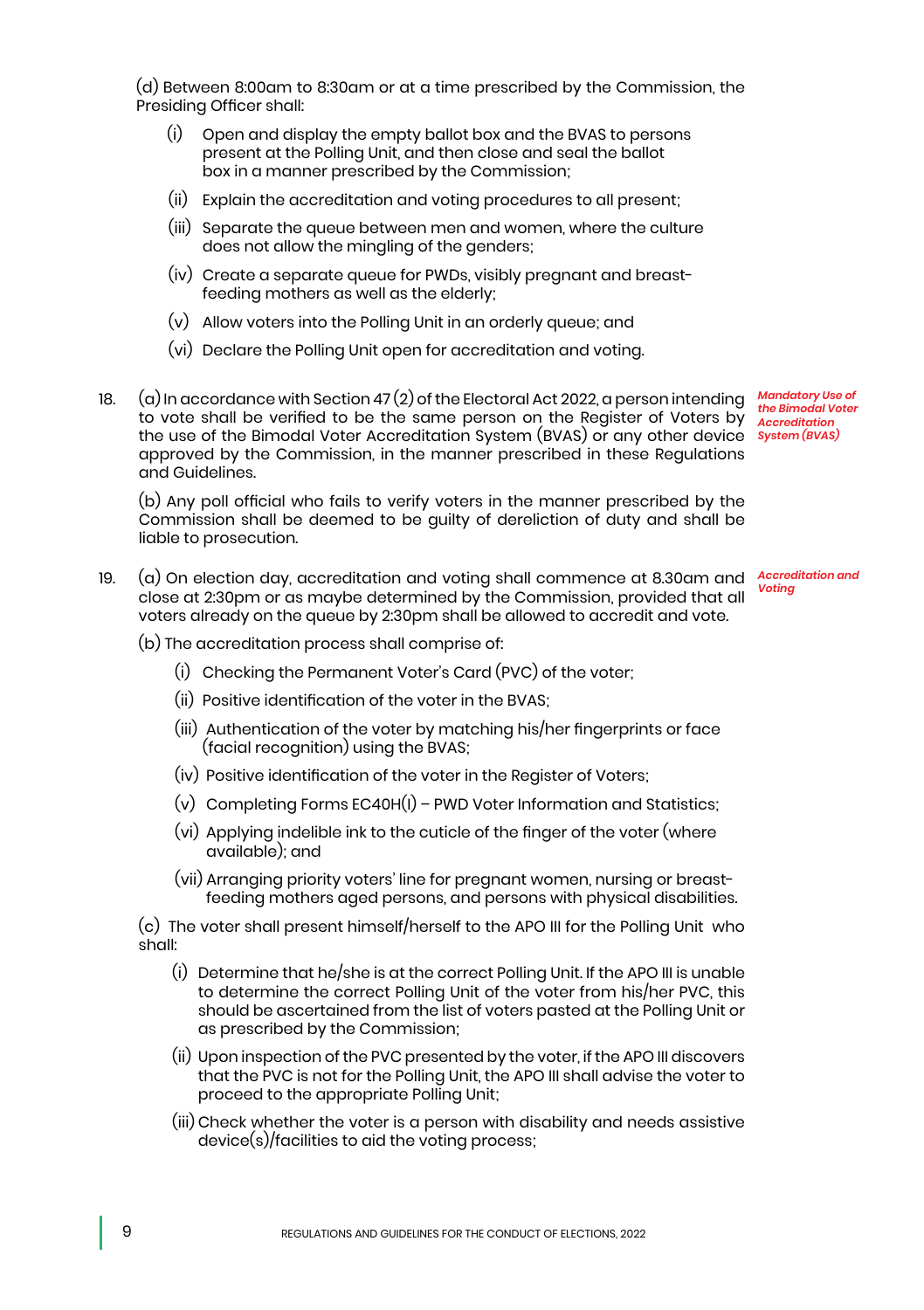- (iv) Request for the PVC from the voter, provided that any intending voter without a valid PVC shall not be allowed to vote;
- (v) Confirm that the voter has not voted anywhere else by inspecting the cuticle of his/her fingernails, and if satisfied direct the voter to the APO I;
- (vi) APO II shall at this point create a separate queue for Persons with Disabilities (PWDs);
- (vii) If the voter is at the right polling unit and confirms to the APO III that he or she is a person with disability, the APO III shall immediately inform him or her of the availability of priority voting and direct him or her to the queue for PWDs; and
- (viii) If the PWD cannot effectively communicate with the APO III due to hearing or speech impairment, the APO III shall direct the PWD to the election day written instruction (Form EC 30 PWD) for more directive and attention to such PWD shall be prioritised.
- (d) The APO I shall:
	- (i) Call up the Voter's data on the BVAS by reading the **bar code** on the back of the PVC or reading the **QR code** against the name of the voter in the Register of Voters or entering the last six digits of the **Voter Identification Number (VIN)** of the voter into the BVAS or searching the BVAS with the **surname** of the voter;
	- (ii) On appearance of the voter' data on the BVAS the APO I shall ascertain that the photograph on the PVC is that of the voter and that the Polling Unit details correspond with those of the Polling Unit;
	- (iii) Request the Voter to place his/her thumb or any other finger (where possible) in the place provided on the BVAS for authentication or, if this fails, match the face of the voter to the picture in the BVAS using the device's facial recognition facility; and
	- (iv) if the fingerprint or face of the voter matches, request the voter to proceed to APO II.
- (e) The verified voter shall then proceed to the APO II who shall:
	- (i) Request for the Voter' PVC;
	- (ii) Check the Register of Voters to confirm that the voter's name, details, and Voter Identification Number (VIN) are as contained in the Register of Voters;
	- (iii) Tick the appropriate box of the horizontal boxes on the right margin beside the voter's details on the Register, showing the category of election and that the person's name is on the Register of Voters;
	- (iv) Provide voters with disability the appropriate voting assistive material, where available, according to their respective disability status;
	- (v) Document the status of the voter; if the voter is a PWD by completing the PWD Form EC40H as prescribed; and
	- (vi) Apply indelible ink to the cuticle of the finger (where available) to indicate that the voter has been accredited to vote in that election.
	- (f) The accredited voter shall proceed to the PO who shall:
	- (i) Check the cuticle of the finger/thumbnail of the voter (where available) to confirm that he/she has been accredited;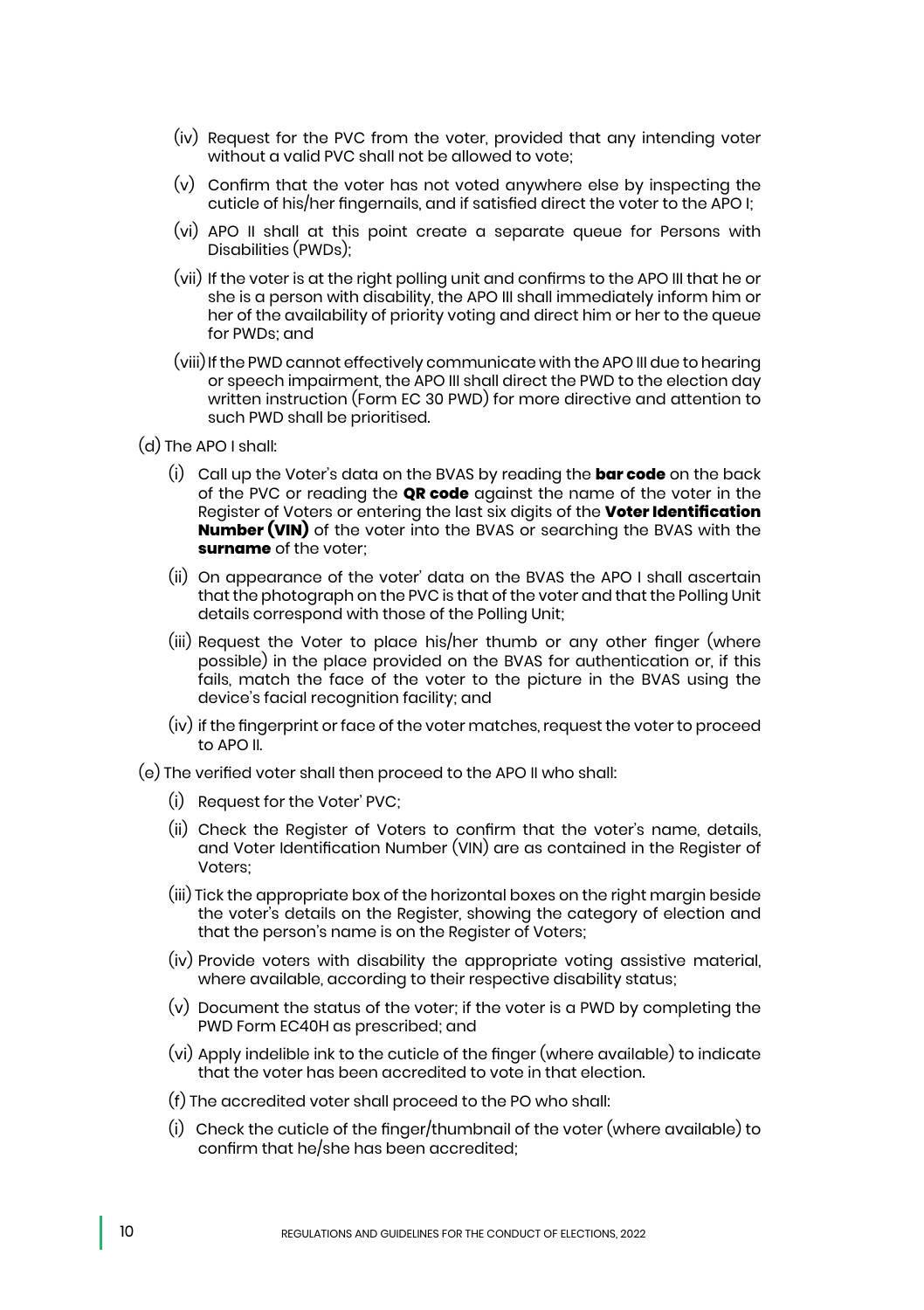- (ii) On being satisfied that the person before him/her has been duly accredited, stamp, sign and write the date of the election on the back of the ballot paper(s) for the respective categories of elections;
- (iii) Request the voter to remove any cell phone or photographic device in his/her possession before proceeding to voting cubicle;
- (iv) Direct the voter to the voting cubicle to mark his/her choice on the ballot paper; and
- (v) Ensure that the voting cubicle and ballot box are accessible for PWD to independently complete the voting process; and
- (vi) Ensure that the voter deposits the marked ballot paper in the appropriate ballot box.
- 20. Where a voter cannot be identified by the BVAS for the Polling Unit using the methods outlined in Clause 19 (d) of these Regulations and Guidelines or where the voter's fingerprint or face cannot be matched with the details in the BVAS after three trials, the voter shall not be allowed to vote. In that case, the APO I shall: *Failure of Accreditation*
	- (i) Advise the voter to use appropriate channels to notify the Commission of his/her failure to accredit;
	- (ii) Politely request the voter to leave the Polling Unit; and
	- (iii) Tick the appropriate box against the voter's name labelled FA (denoting "Failed Accreditation") at the left margin of the voter's details on the register.
- 21. Where the PVC presented by the voter is not for the Polling Unit, the APO I shall *PVC at the Wrong*  politely inform the voter and advise him/her to proceed to the appropriate Polling Unit. *Polling Unit*
- 22. Any person who presents the PVC of another person with an intention to use it to *Presentation of PVC Belonging to Another*  vote, shall not be allowed to vote and may be liable to arrest and prosecution. *Person*
- *Sustained Malfunction*  23. (a) In the event of sustained malfunction of the Bimodal Voter Accreditation System (BVAS), the Presiding Officer (PO) shall:
	- *Continuation of Elections* (i) Immediately inform the LGA and RA Supervisors, the Supervisory Presiding Officer (SPO), the Electoral Officer (EO), and the Election Monitoring and Support Centre (EMSC) for replacement.

*or Replacement of BVAS and* 

- (ii) Suspend Accreditation and Voting until a new BVAS is made available.
- (iii) File a report of the incident to the designated Official.
- (iv) Inform the voters and polling agents of the situation.
- (b) Where a replacement BVAS is not available by 2:30pm, the Presiding Officer shall:
	- (i) Inform the LGA and RA Supervisors, SPO, EO, and EMSC of the situation.
	- (ii) File a report of the incident.
	- (iii) Inform the voters and polling agents that accreditation and voting for the affected Polling Unit shall continue the following day.

(c) Where a BVAS is replaced in the middle of an election, the data of verified voters in the faulty BVAS shall be merged with data in the replacement BVAS for purposes of determining the number of verified voters.

11 REGULATIONS AND GUIDELINES FOR THE CONDUCT OF ELECTIONS, 2022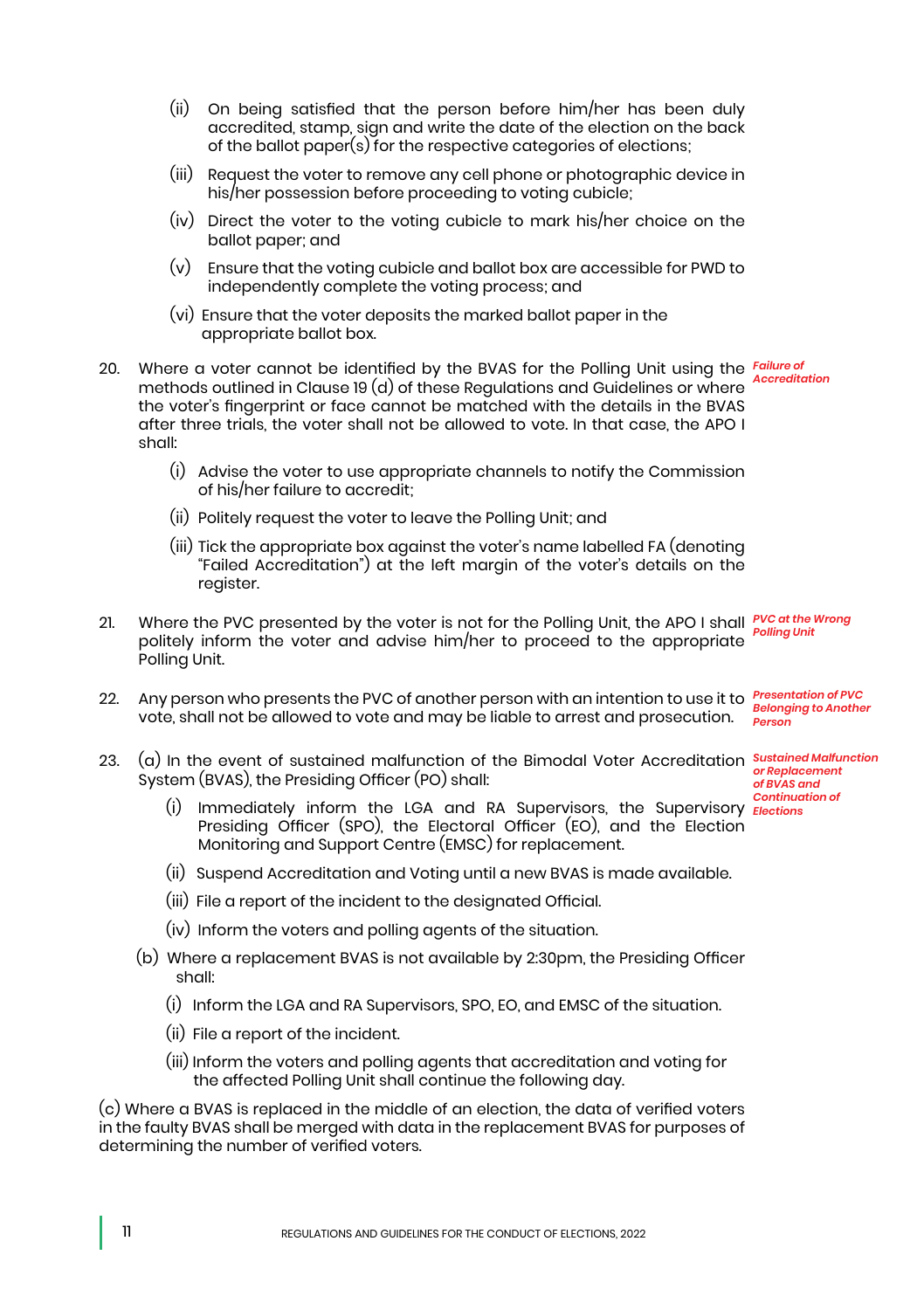24.  $(a)$  The Presiding Officer shall allow a voter who is visually impaired or with other forms of disability, who is unable to distinguish symbols or who has any other physical disability to be accompanied into the Polling Unit and be assisted to vote by a person chosen by him/her, other than an Election Official, a polling agent or a security personnel on election duty.

(b) Visually Impaired registered voters may, where available, use Assistive Voting Devices such as the Braille Ballot Guide or magnifying glass.

(c) No person shall accompany a voter to the voting area or assist a voter in marking a ballot paper, except as specified in these Regulations and Guidelines.

- 25. PWDs, visibly pregnant women, nursing or breast-feeding mothers and the elderly, shall be granted priority access to voting at the Polling Units.
- 26. A voter shall not make any mark on the ballot paper by which he/she may be identified. If he/she does so, such ballot paper shall be rejected provided that any print resulting from the staining of the fingerprint of the voter in the voting compartment shall not be deemed to be a mark of identification.
- 27. A voter who by accident spoils his/her ballot paper such that it cannot be used for voting may present it to the Presiding Officer and if satisfied that the ballot paper is spoilt, the Presiding Officer shall issue another ballot paper to the voter in place of the spoilt ballot paper and the spoilt ballot paper shall be marked "cancelled" by the Presiding Officer, and recorded in the appropriate form in the PU booklet.
- 28. If a person presents himself/herself to vote and the Presiding Officer is informed that there is reasonable ground to believe that the person is underage, a non-Nigerian or impersonating, the Presiding Officer shall:
	- (i) Request the person giving the information to complete the prescribed form undertaking to substantiate the charge in a Court of Law.
	- (ii) Ask the person against whom the protest is made if he/she is impersonating or underage. If the person owns up, the Presiding Officer shall not allow him/her to vote and may request the Security Official on duty at the Polling Unit to arrest the person.
	- (iii) Where the person denies the charge to the satisfaction of the Presiding Officer, allow the person to vote.
	- (iv) Report the action taken in accordance with i, ii and iii above in the prescribed form by the Commission and submit to the RA/Ward Collation Officer as well as the RA/Ward Supervisor.
- 29. The Presiding Officer may have a person who is acting in a disorderly manner or fails to comply with lawful order removed from the Polling Unit.
- 30. Telephones and other electronic devices capable of taking pictures are not allowed in voting cubicles. Voters may come to the Polling Unit with telephones and other electronic devices provided that they do not take them to the voting cubicles or take pictures of other voters while they are voting.

*Visually Impaired or voter with disability (PWD)* 

*Priority to Some Categories of Voters*

*Voter not to Make a Mark for Identification*

*Accidental Spoiling of Ballot Paper*

*Impersonation and Underage Voting*

*Power of Presiding Officer to Remove Persons from Polling Units*

*Prohibition of the Use of Telephones and Other Electronic/ Photographic Devices in the Voting Cubicle*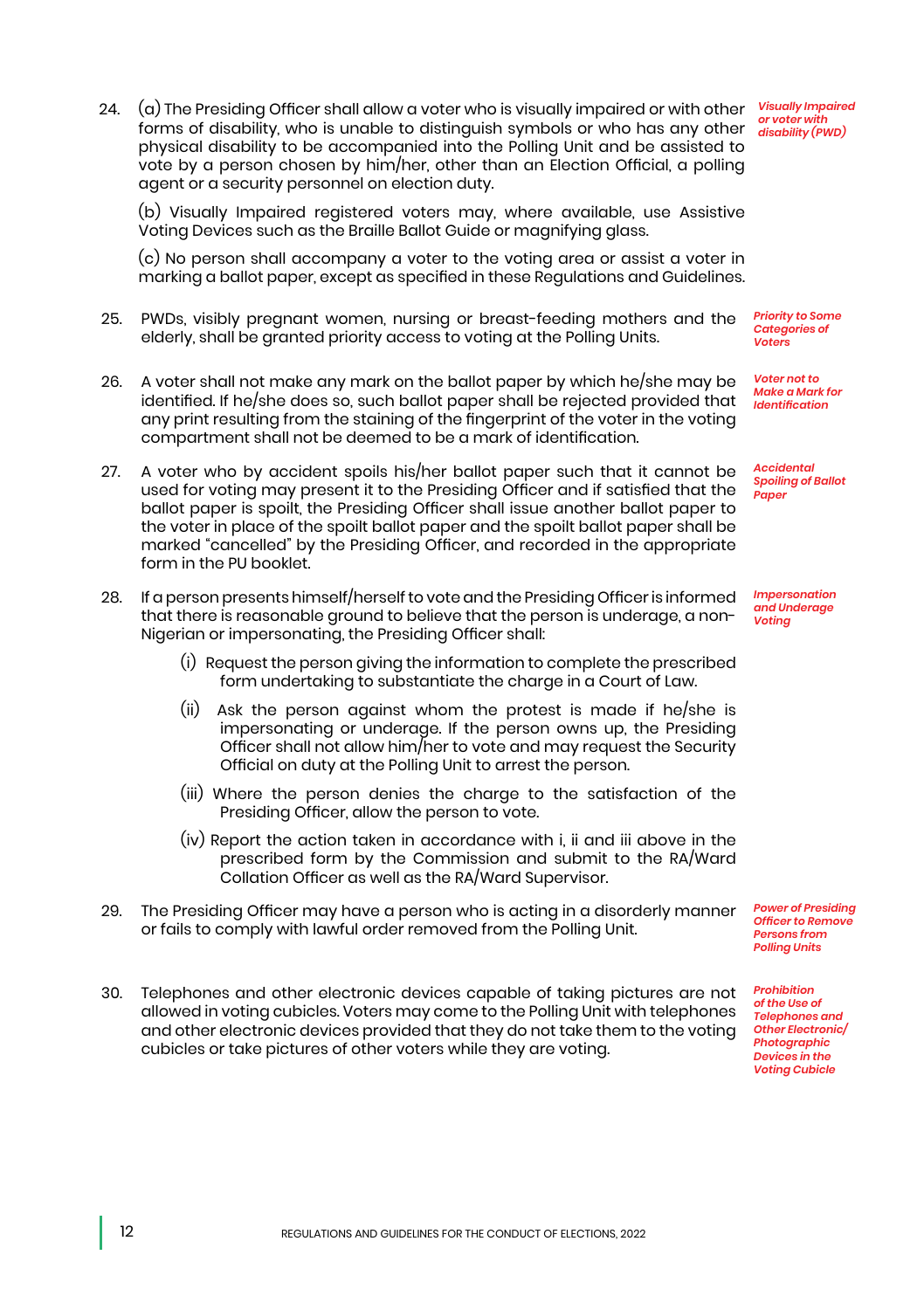13 REGULATIONS AND GUIDELINES FOR THE CONDUCT OF ELECTIONS, 2022

- 31. After thumb-printing the ballot, while still in the voting cubicle, the voter shall carefully fold the marked ballot paper and proceed to drop it in the appropriate ballot box. Additional ballot boxes will be provided where necessary.
- 32. Presiding Officers shall place the ballot boxes not more than two meters away from the voting cubicle, in the direction of the Presiding Officers and away from the Polling Agents.
- 33. After casting his/her ballot, the voter is free to remain within the vicinity of the Polling Unit to witness the sorting and counting of votes and the announcement of results, provided he/she is orderly.
- 34. After every voter on the queue has voted, the Presiding Officer shall declare *Close of Voting* voting closed.
- 35. (a) After voting has closed, the Presiding officer shall:
	- (i) Cancel all the unused ballot papers by crossing them out;
	- *Recording of Votes* (ii) Sort out the ballot papers by party and thereafter loudly count the votes scored by each political party in the presence of the Polling Agents and Accredited Observers;
	- (iii) Endorse the word "rejected" on all rejected ballot papers or the words "rejected but objected to" if an objection to the rejection of a ballot is raised by a candidate or Polling Agent;
	- (iv) Allow recount of votes on demand by a candidate or Polling Agent present, provided that such a recount shall only be allowed once;
	- (v) Enter the scores of the candidates in both figures and words in the appropriate Form EC8 series; and
	- (vi) Cross-check the scores of candidates/parties and the totals.
	- (b) The Presiding Officer shall then:
		- (i) Sign, date and stamp the appropriate Form EC8A;
		- (ii) Announce loudly the votes scored by each political party;
		- (iii) Request the candidates or their Polling Agents where available at the Polling Unit to countersign. Refusal of any candidate or Polling Agent to countersign the appropriate Form EC8A series shall not invalidate the result of the Polling Unit;
		- (iv) Give to the Polling Agents and the Police, a duplicate copy each of the completed forms;
		- $(v)$  Complete the EC 40H(I) for PWD information and statistics; and
		- (vi) Complete the PWD information boxes in the PU booklet.

*Thumb-Printing and Dropping Ballots in the Ballot Box*

*Proper Placement of Ballot Boxes*

*Leave to Remain in the Vicinity of the Polling Unit after Voting*

*Close of Voting Procedures, Sorting and Counting of Ballots and*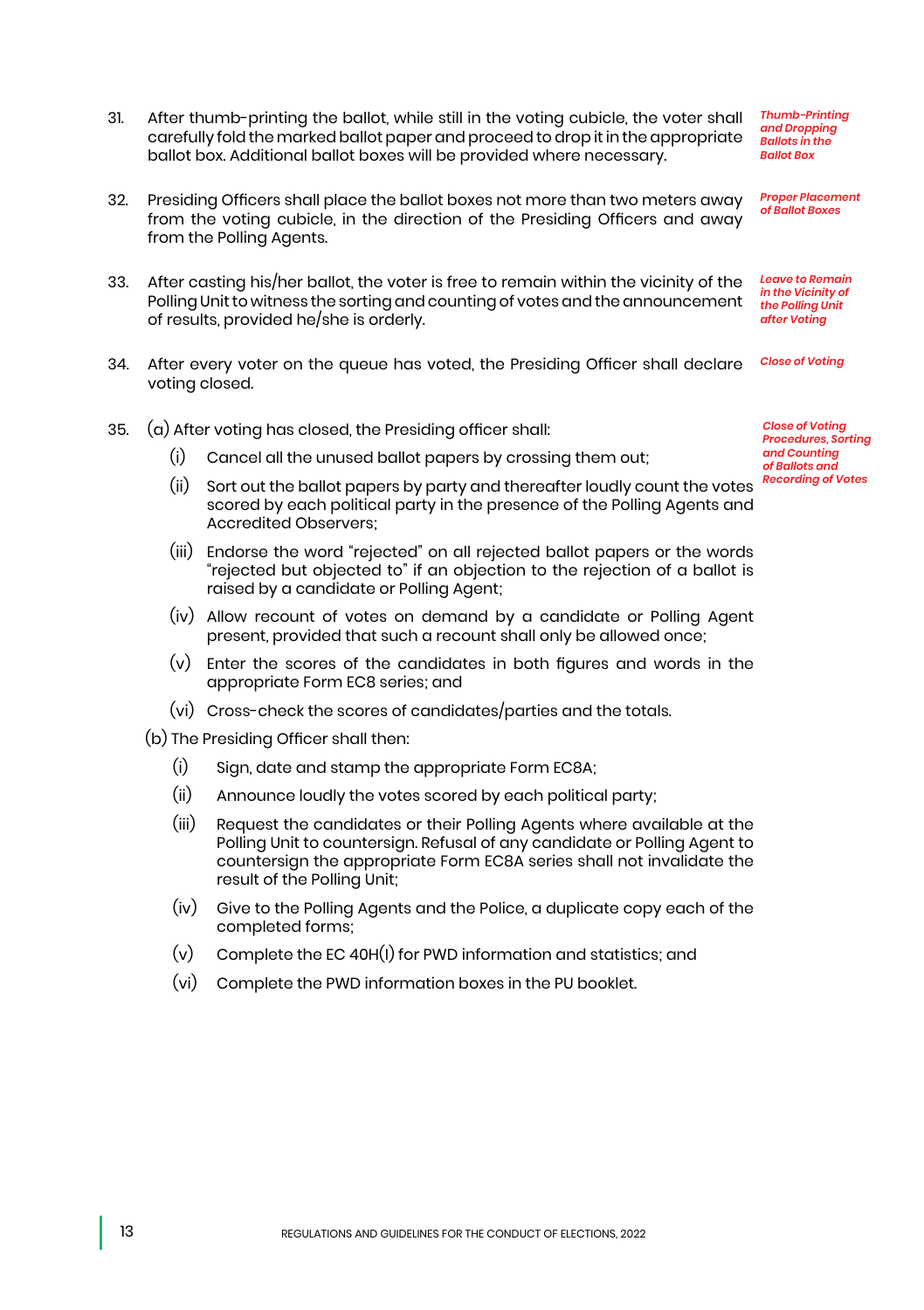- 36. (i) Only ballot papers with the official watermark and stamp prescribed by the Commission shall be counted by the Presiding Officer.
	- (ii) Whenever a Presiding Officer notices any ballot paper without the official watermark and stamp, he/she should immediately escalate and act on further instructions received by him/her.
- 37. After completing the EC8A result sheet, the Presiding Officer shall complete and paste the completed Publication of Result Poster EC60(E) at the Polling Unit conspicuously. Pasting of Form EC60E is mandatory and failure to do so may amount to dereliction of duty.
- 38. On completion of all the Polling Unit voting and results procedures, the Presiding Officer shall:
	- (i) Electronically transmit or transfer the result of the Polling Unit, direct to the *to IReV* collation system as prescribed by the Commission.
	- (ii) Use the BVAS to upload a scanned copy of the EC8A to the INEC Result Viewing Portal (IReV), as prescribed by the Commission.
	- (iii) Take the BVAS and the original copy of each of the forms in tamperevident envelope to the Registration Area/Ward Collation Officer, in the company of Security Agents. The Polling Agents may accompany the Presiding Officer to the RA/Ward Collation Centre.
- 39. The Presiding Officer shall keep the originals of EC8A and their top copies (Electoral Operations' copies) for the Commission. It is mandatory for designated Election Duty Staff to collect and deposit all Electoral Operations copies of results with their Supervisors within the prescribed time. Noncompliance shall be treated as dereliction of duty.
- 40. Where the total number of votes cast at a Polling Unit exceeds the number of accredited voters at the Polling Unit, the result of the election for that Polling Unit shall be declared null and void, and a report in that regard shall be made to the Collation Officer.
- 41. Where after a crosscheck and recount, the total sum of spoiled ballot papers, rejected ballots and valid votes is not equal to the total number of used ballots, an anomaly exists, and the Presiding Officer shall submit a written report to the RA/Ward Collation Officer.
- 42. The RA/Ward Collation Officer shall examine the report of the Presiding Officer on any discrepancy in ballots and votes and further attempt to reconcile the figures. Where the figures cannot be reconciled, the RA/Ward Collation Officer shall make his/her own report to the LGA Collation Officer, attaching the Presiding Officers' Report.
- 43. For a Polling Unit where election is not held or is cancelled, or poll is declared null and void in accordance with these Regulations and Guidelines, the Presiding Officer shall report same in writing to the RA/Ward Collation Officer explaining the nature of the problem and the Collation Officer shall fill Form EC40G as applicable.

*Counting of Ballot Papers without the Official Mark Prescribed by the Commission*

*Mandatory Pasting of Form EC60E*

*Electronic Transmission of Results and Upload of Results* 

*Custody of EC8A and Mandatory Collection of Electoral Operations Copy of Results*

*Over Voting*

*Discrepancy between Number of Ballots and Votes Recorded*

*Consideration of Report of Discrepancy in Polling Unit Result by RA/Ward Collation Officer*

*Where Election was Not Held or Cancelled*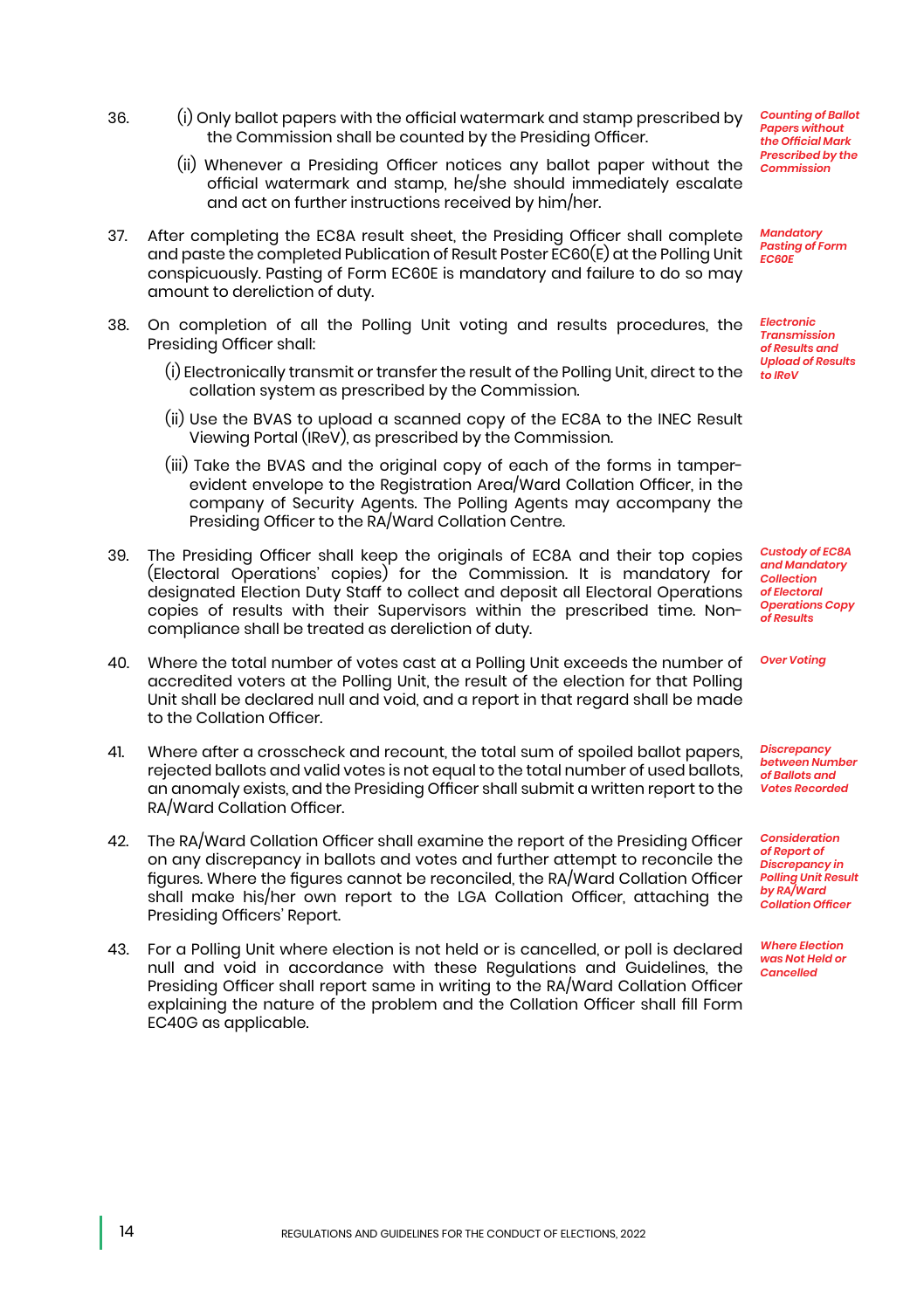#### PART III - COLLATION OF ELECTION RESULTS AND MAKING OF RETURNS

- 44. Collation and declaration of results shall take place at locations designated by the Commission.
- 45. Collation and Returning Officers as appointees of the Commission, shall abide by the oath of loyalty and neutrality for Election Officials, as provided in Section 26(1) of the Electoral Act 2022, and act in accordance with extant Regulations and Guidelines of the Commission.
- 46 No personal staff or assistant of a Collation or Returning Officer appointed by the Commission, is allowed into the Ward, LGA, Constituency or State Collation Centres. A Collation or Returning Officer requiring any assistance with his or her duties shall make a request to the Chairman of the Commission and the Commission shall provide such assistance.
- 47. The collation and declaration of election results shall be done at the following levels depending on the type of election:
	- (i) Registration Area RA/Ward (Collation for all elections), including that of Councillor in the case of the FCT;
	- (ii) Local Government Area- LGA/Area Council (Collation for all elections), including that of Chairman in the case of the FCT;
	- (iii) State Constituency (Collation and Declaration of State House of Assembly Elections);
	- (iv) Federal Constituency (Collation and Declaration of House of Representatives Elections);
- 48. (a) An election result shall only be collated if the Collation Officer ascertains that the number of accredited voters agrees with the number recorded in the BVAS and votes scored by Political Parties on the result sheet is correct and agrees with the result electronically transmitted or transferred directly from the Polling Unit as prescribed in these Regulations and Guidelines.

(b) If a Collation or Returning Officer determines that a result from a lower level of collation is not correct, he/she shall use the result electronically transmitted or transferred directly from that lower level to collate and announce the result.

(c) if no result has been directly transmitted electronically for a polling unit or any level of collation, the provision of Clause 93 of these Regulations shall be applied.

49. Collation and Returning Officers are not allowed to make or receive telephone calls during collation.

*Commission to Designate Locations for Collation of Election Results*

*Collation and Returning Officers as Appointees of the Commission*

*Prohibition of Access to the Personal Staff of Collation and Returning Officers to Collation Centre*

*Levels of Collation of Election Results*

*Use of Results Electronically Transmitted or Transferred Directly from Polling Units for Collation*

*Prohibition of Phone Calls During Collation of Results*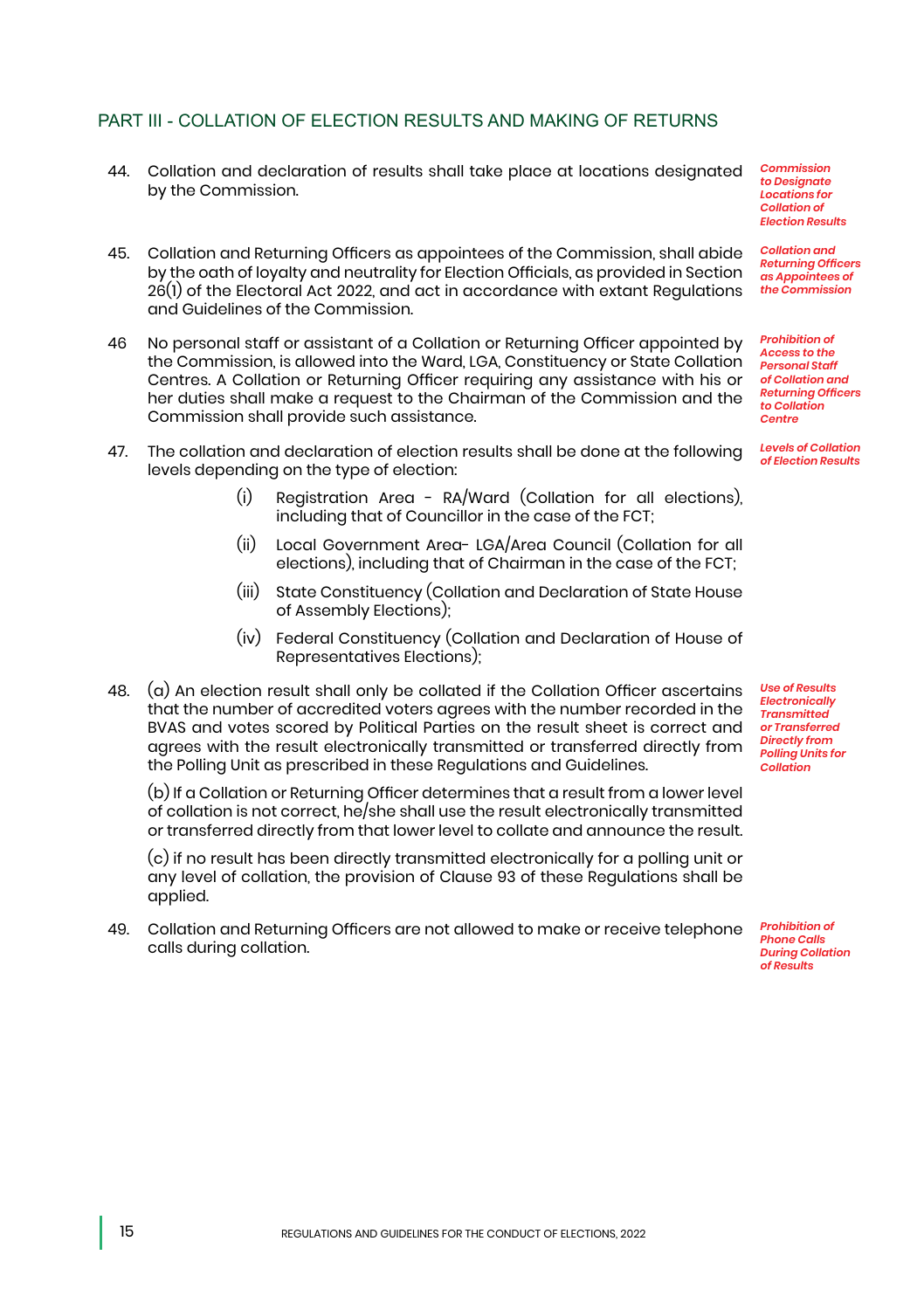*or Ward Level* 50. The Registration Area/Ward Collation Officer shall:

- (i) Take delivery of the original copies of Forms EC8A, EC8A(I), and EC8A(II) for the Presidential, Senatorial and the House of Representatives elections, respectively, including the EC40H(I) and 40G;
- (ii) Take delivery of the original copies of Forms EC8A and EC8A (I) for Governorship and the State Houses of Assembly elections, respectively;
- (iii) Take delivery of Forms EC8A and EC8A(I) for the Area Council Chairmanship and Councillorship elections of the Federal Capital Territory (FCT) respectively;
- (iv) Receive the BVAS from the respective Presiding Officers;
- (v) Compare the number of voters verified by the BVAS with the number of accredited voters and total votes cast for the Polling Unit as contained in the Form EC8A series for each Polling Unit;
- (vi) Receive and consider, if any, the reports of anomalies, adverse incidents and equipment failure from the Presiding Officers, including reports of where polls are either cancelled or not held;
- (vii) Validate the scanned copy of Form EC8A and upload same to the IReV Portal with the assistance of the Registration Area Technical Support Staff (RATECHs);
- (viii) Submit the BVAS to the respective Supervisory Presiding Officers (SPOs), in tamper-proof envelopes;
- (ix) Collate the votes entered in Forms EC8A, EC8A(I), and EC8A(II) for Presidential, Senatorial and the House of Representatives elections, respectively;
- (x) Collate the votes entered in Forms EC8A and EC8A(I) for Governorship and State Houses of Assembly elections, respectively;
- (xi) Collate the votes entered in Form EC8A and EC8A(I) for Area Council Chairmen and Councillorship elections respectively;
- (xii) Add up the Polling Unit results to get the RA/Ward summary;
- (xiii) Enter the votes in both figures and words in the appropriate spaces in Forms EC8B, EC8B(I) and EC8B(II) as the case may be;
- (xiv) Complete the forms as required, date and sign same and request the Polling Agents to countersign;
- (xv) Complete Form EC40G for Polling Units where election is cancelled or not held;
- (xvi) Hand over the Electoral Operations copy (top copy) of Form EC8B to the INEC RA Supervisor.
- (xvii) Distribute copies of each of the Form EC 8B or EC 8B(I) and EC 8B(II) to each Polling Agent and the Police;
- (xviii)Take custody of the original copies of Forms EC8B, EC8B(I) and EC8B(II) together with other materials, equipment and reports (if any) received from Presiding Officers at the election and deliver same to the LGA Collation Centre;
- (xix) Implement any other result management procedure as prescribed by the Commission with the assistance of the Collation Support and Result Verification System (CSRVS) Officer or RATECH, where applicable; and
- (xx) Electronically transmit or transfer the result directly to the next level of collation as prescribed by the Commission.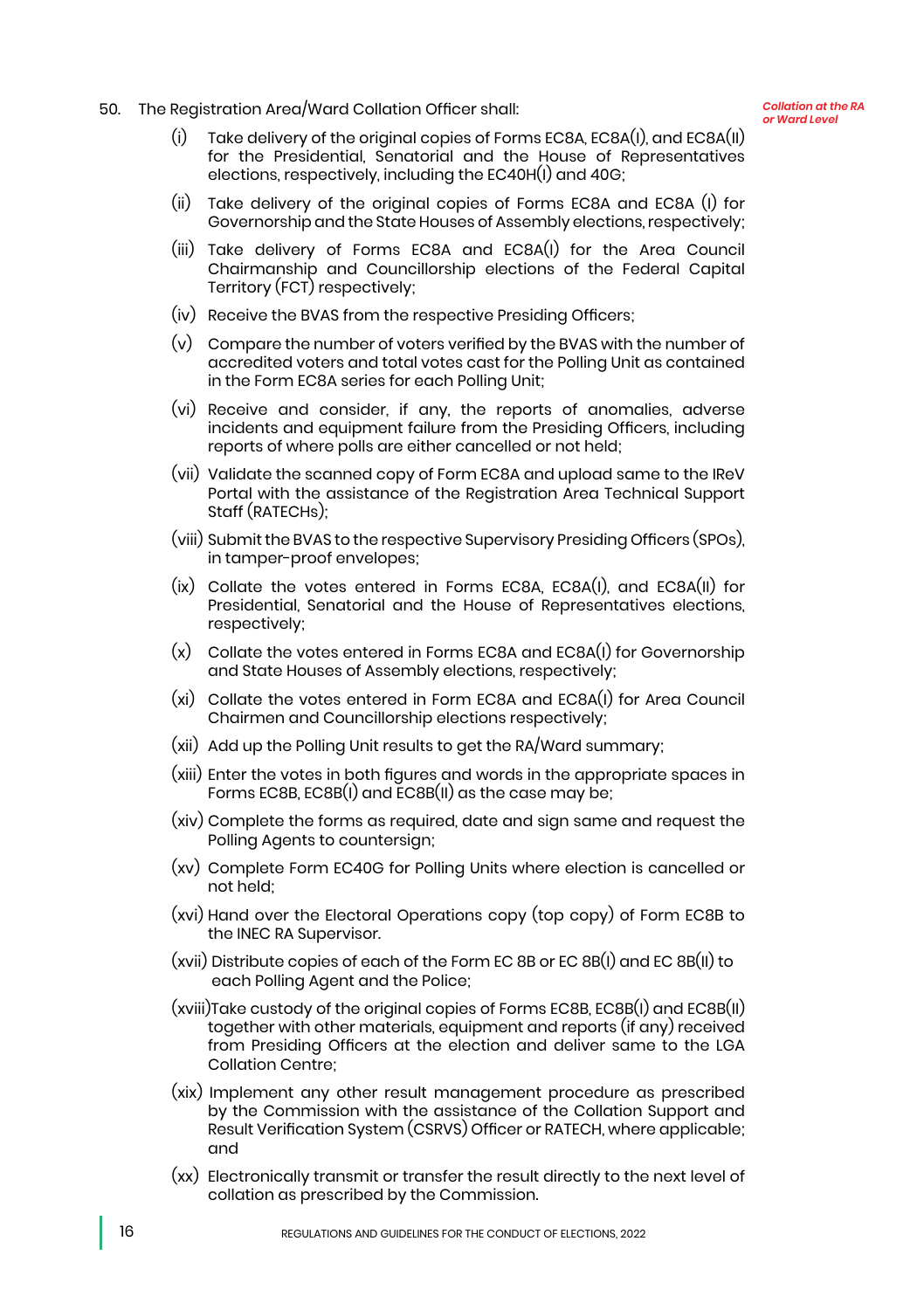- 51. Where there is any discrepancy in a result submitted by a Presiding Officer to the RA/ Ward Collation Officer as verified from the result transmitted or transferred directly from the Polling Unit, the RA/Ward Collation officer shall:
- *Resolving Discrepancies in Polling Unit Results at RA/Ward Collation*

*Collation at RA or Ward Level where Election Extends to the Following Day in some Polling Units*

- Request explanation(s) from the Presiding Officer(s) concerned about the circumstances of the discrepancy;
- (ii) Locate the point of discrepancy, resolve the discrepancy using the electronic result and request the Presiding Officer to endorse the resolution; and
- (iii) Make a report of the discrepancy to the next level of collation.
- 52. Where at a Polling Unit, accreditation and voting are to continue the following day on account of the non-availability of a required replacement BVAS, the RA/Ward Collation Officer shall:
	- (i) Inform the Polling Agents and stakeholders at the collation centre of the situation;
	- (ii) Collate the available results from the unaffected Polling Units;
	- (iii) On conclusion of (ii) above, proceed immediately to the LGA/Area Council Collation Centre where the results from (ii) above shall be saved until the following day, when the RA collation shall resume, including the results of the affected Polling Units; and
	- (iv) Inform the LGA/Area Council Collation Officer of the situation, who shall then proceed with the collation of the results of the unaffected RAs/Wards.
- 53. The Local Government/Area Council Collation Officer for the Presidential Election shall:
	- (i) Take delivery of all the original copies of Forms EC8B from the Registration Area/Ward Collation officers together with other materials and reports relating to the election, including Form  $EC40(G)$  if any;
	- (ii) Collate the results for the Presidential election by entering the votes scored by each Political Party in the original copy of Forms EC8B into Form EC8C in figures and words.
	- (iii) Add up the RA/Ward results to get the LGA summary;
	- (iv) Cross-check the totals and entries in the EC8C with the Collation Support and Result Verification System (CSRVS) Secretariat;
	- (v) Announce loudly the votes scored by each Political Party;
	- (vi) Sign, date and stamp the forms and request the polling agents to countersign;
	- (vii) Hand over the Electoral Operations copy (top copy) of Form EC8C to the INEC LGA Supervisor;
	- (viii) Distribute copies of the forms to the polling agents and the Police.
	- (ix) Transfer the total number of collected PVCs of affected Polling Units where election was not held or were cancelled, from Forms EC40G into Form  $EC40G(1)$ :
	- (x) Complete the PWD Status Form EC40H(III) using Form EC40H(II);
	- (xi) Implement any other result management procedure as prescribed by the Commission with the assistance of the Collation Support and Result Verification System (CSRVS) Officer or RATECH;
	- (xii) Electronically transmit or transfer the result directly to the next level of collation, as prescribed by the Commission; and
	- (xiii) take the original copies of Form EC8C to the Presidential Collation Officer at the State Collation Centre together with other materials and reports relating to the election, including Form EC40G(I).

*Collation of Presidential Election Results at the LGA Level*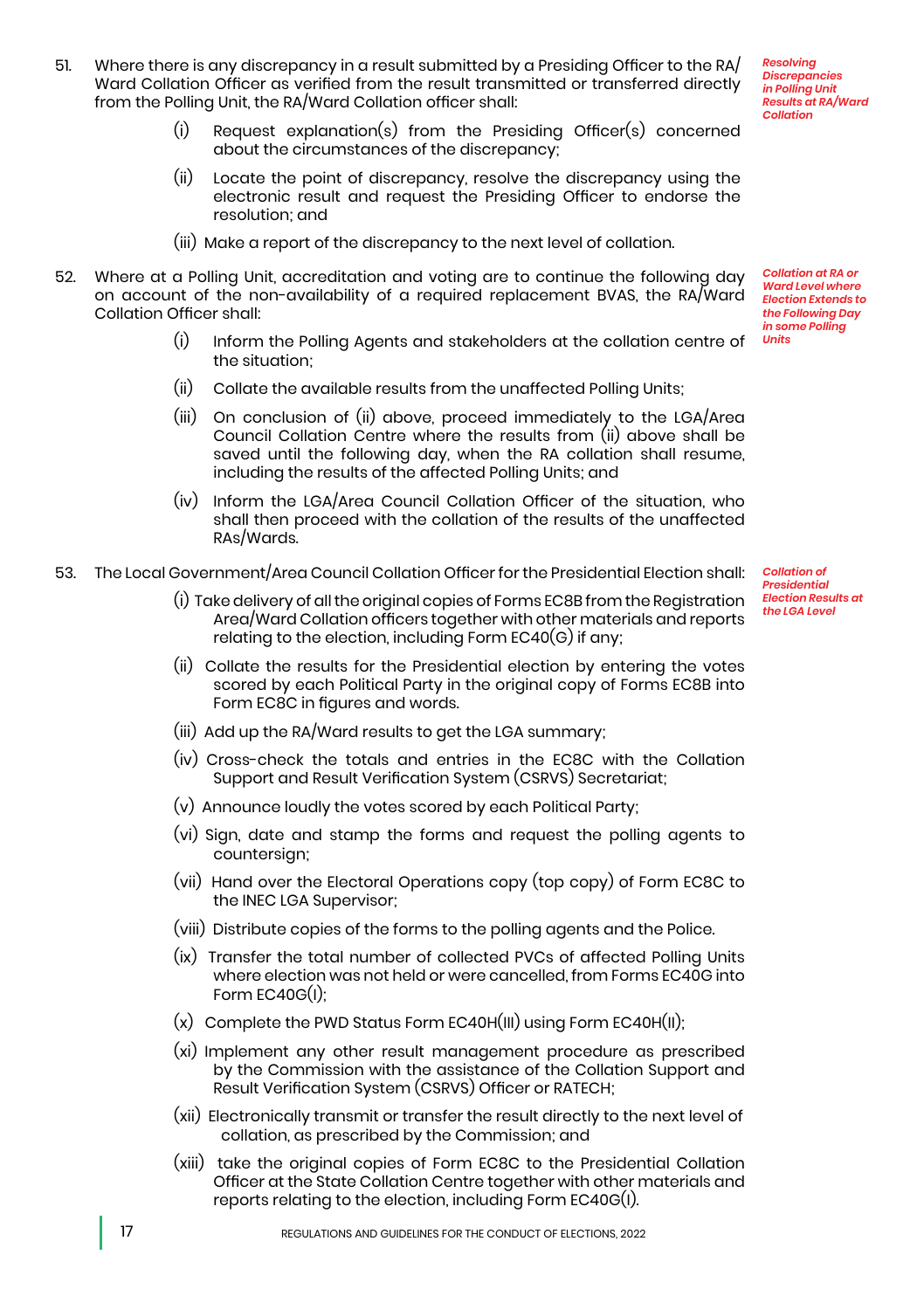54. The State/FCT Collation Officer for the Presidential election shall:

- (i) Take delivery of the original copies of Form EC8C from the LGA/Area Council Collation Officers together with other materials and reports relating to the election including Form EC40G(I);
- (ii) Transfer the votes scored by each Political Party from Forms EC8C into Form EC8D and enter the votes scored in both figures and words in the spaces provided;
- (iii) Add up the LGA/Area Council collated results to obtain the State summary;
- (iv) Cross-check the totals and entries in Form EC8D with the Collation Support and Result Verification System (CSRVS) secretariat for computational accuracy;
- (v) Transfer the total number of collected PVCs of affected Polling Units from Form EC40G(I) into Form EC40G(II), where elections were not held or cancelled in respect of all the LGAs/Area Councils in the State/ FCT.
- (vi) Announce loudly the votes scored by each Political Party;
- (vii)Sign, date and stamp the Form and request the Polling Agents to countersign;
- (viii)Hand over the Electoral Operations copy (top copy) of Form EC8D to the Resident Electoral Commissioner;
- (ix) Distribute copies of Form EC8D to Polling Agents and the Police;
- $(x)$  Complete the PWD Status Form EC40H(IV) using Form EC40H(III);
- (xi) Implement any other result management procedure prescribed by the Commission with the assistance of the Collation Support and Result Verification System (CSRVS) Officer or the Registration Area Technical Support Staff (RATECHs).
- (xii) Transmit or transfer the result directly to the next level of collation as prescribed by the Commission; and
- (xiii) Take the original copy of Form EC8D together with other materials and reports relating to the election which were returned by the LGA/ Area Council Collation Officers to the National Collation Centre, in a tamper-proof envelope.
- 55. The Chief Electoral Commissioner, who is the Returning Officer for the Presidential election, shall:

*Collation of Presidential Election Result at National Level*

- (i) Take delivery of the original copies of Form EC8D from the State Collation Officers together with other materials and reports relating to the election, including Forms EC40G(II) and EC40H(IV), where available;
- (ii) Collate the votes scored by each party from Form EC8D received from State/FCT Collation Officers into Form EC8D(A) and enter the votes scored by each Political Party in both figures and words in the spaces provided;
- (iii) Add up the collated State/FCT results to obtain the national summary;
- (iv) Cross-check the totals and entries in Form EC8D(A) with the Collation Support and Result Verification System (CSRVS) Secretariat for computational accuracy.
- (v) Transfer the number of collected PVCs of Polling Units where election was not held/cancelled for the respective States/FCT from Form EC40G (II) into Form EC40G(III);
- (vi) Announce loudly the votes scored by each Political Party;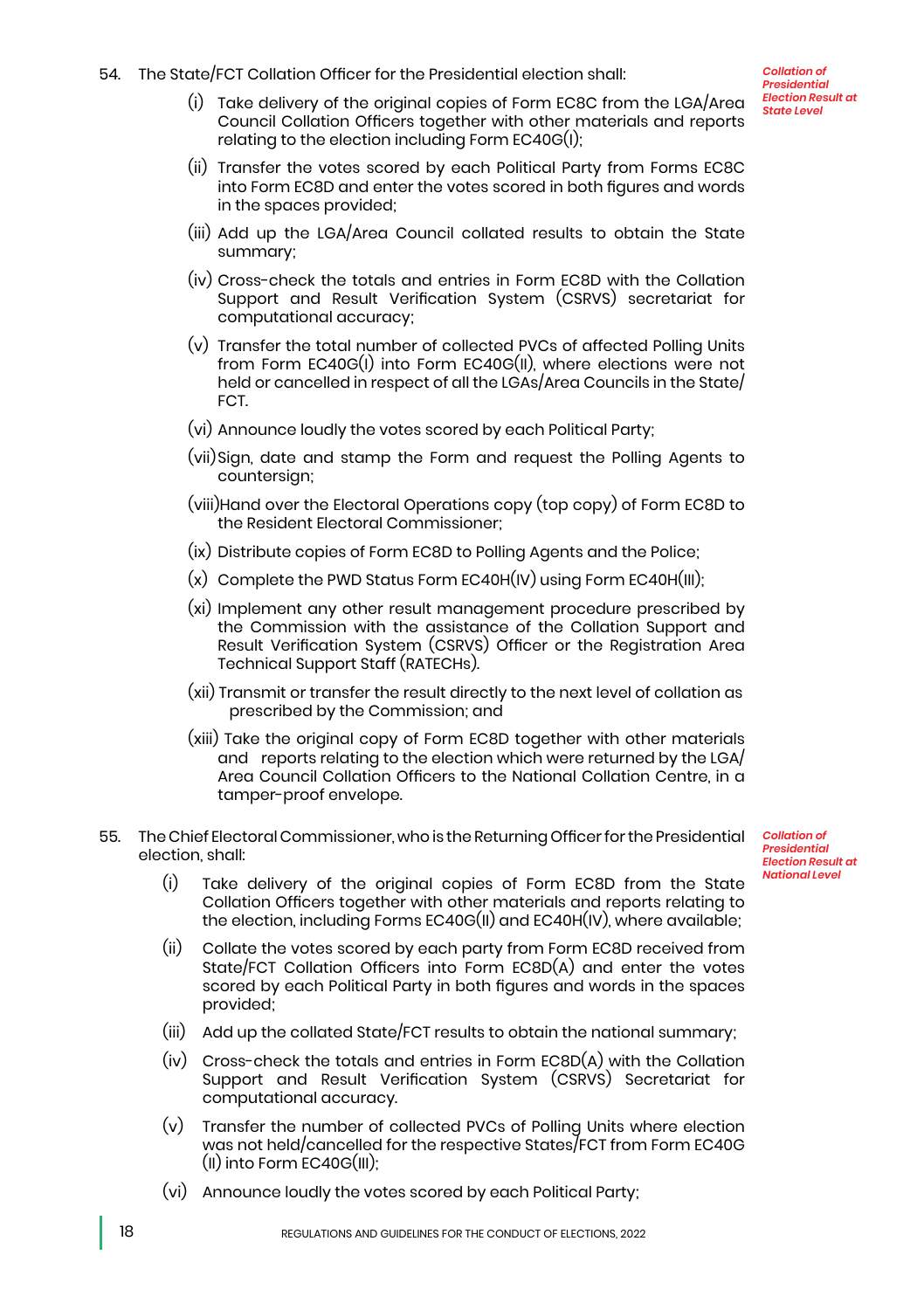- (vii) Sign, date and stamp the form and request the Polling Agents present to countersign;
- (viii) Retain the Electoral Operations copy (top copy) of Form EC8D(A);
- (ix) Proceed to distribute copies of Form EC8D(A) to polling agents and the Police;
- (x) Compare the total number of voters affected in Form EC40G(III) with the Margin of Win between the two leading candidates;
- $(xi)$  If the margin of win is more than the figure recorded in Form EC40G(III), proceed to enter the scores of the candidates in Form EC8E for the declaration of the Presidential election result.
- 56 Where an election is declared null and void in one or more Polling Units for over voting in line with Clause 39 of these Regulations and Guidelines, another date shall be fixed for supplementary election in the affected Polling Units and returns for the affected constituencies shall not be made until polls are conducted in the affected Polling Units.
- *Supplementary Election Due to Over Voting.*
- *Announcement of Result Despite Supplementary Election Due to Over Voting*

*Postponement of Election Due to Breach of the Peace, Natural Disasters and other Emergencies*

*Making a Return Notwithstanding Postponement Due to Breach of the Peace, Natural Disasters, and other Emergencies*

*Postponement of Election Due to Non-Replacement of BVAS*

*Making a Return Notwithstanding Postponement Due to Non-Replacement of BVAS*

- 57 Where the total number of voters who collected their Permanent Voters' Cards (PVCs) in the Polling Units where over voting occurred is less than the margin by which the leading candidate is ahead of the second candidate, indicating that the outcome of the election will not be affected by the supplementary election, the Returning Officer shall make a return and a declaration.
- 58 Where an election is postponed as a result of serious breach of the peace or natural disasters or other emergencies in line with Section 24 of the Electoral Act 2022, returns for the affected constituencies shall not be made until polls are conducted in the affected Polling Units.
- 59. Where an election is postponed as a result of serious breach of the peace or natural disasters or other emergencies in line with Section 24 of the Electoral Act 2022 and it is ascertained that the total number of voters who collected their Permanent Voters' Cards (PVCs) in the Polling Units affected by the postponement is less than the margin by which the leading candidate is ahead of the second candidate in the election, indicating that the result of the election will not be affected by the outcome of polls in the Polling Units affected by the postponement, the Returning Officer shall make a return for the election in the constituency.
- 60. Where an election is postponed in one or more Polling Units due to the nonreplacement of faulty BVAS in line with Section  $47\overline{3}$ ) of the Electoral Act 2022, a new election shall be scheduled within 24 hours and a return for the concerned constituency shall not be made until polls are conducted in the affected Polling Units.
- 61 Where an election is postponed in one or more Polling Units due to the nonreplacement of faulty BVAS in line with Section  $47\overline{3}$  of the Electoral Act 2022 and it is ascertained that the total number of voters who collected their Permanent Voters' Cards (PVCs) in the Polling Units affected by the postponement is less than the margin by which the leading candidate is ahead of the second candidate in the election, indicating that the result of the election will not be affected by the outcome of polls in the Polling Units affected by the postponement, the Returning Officer shall make a return for the election in the constituency.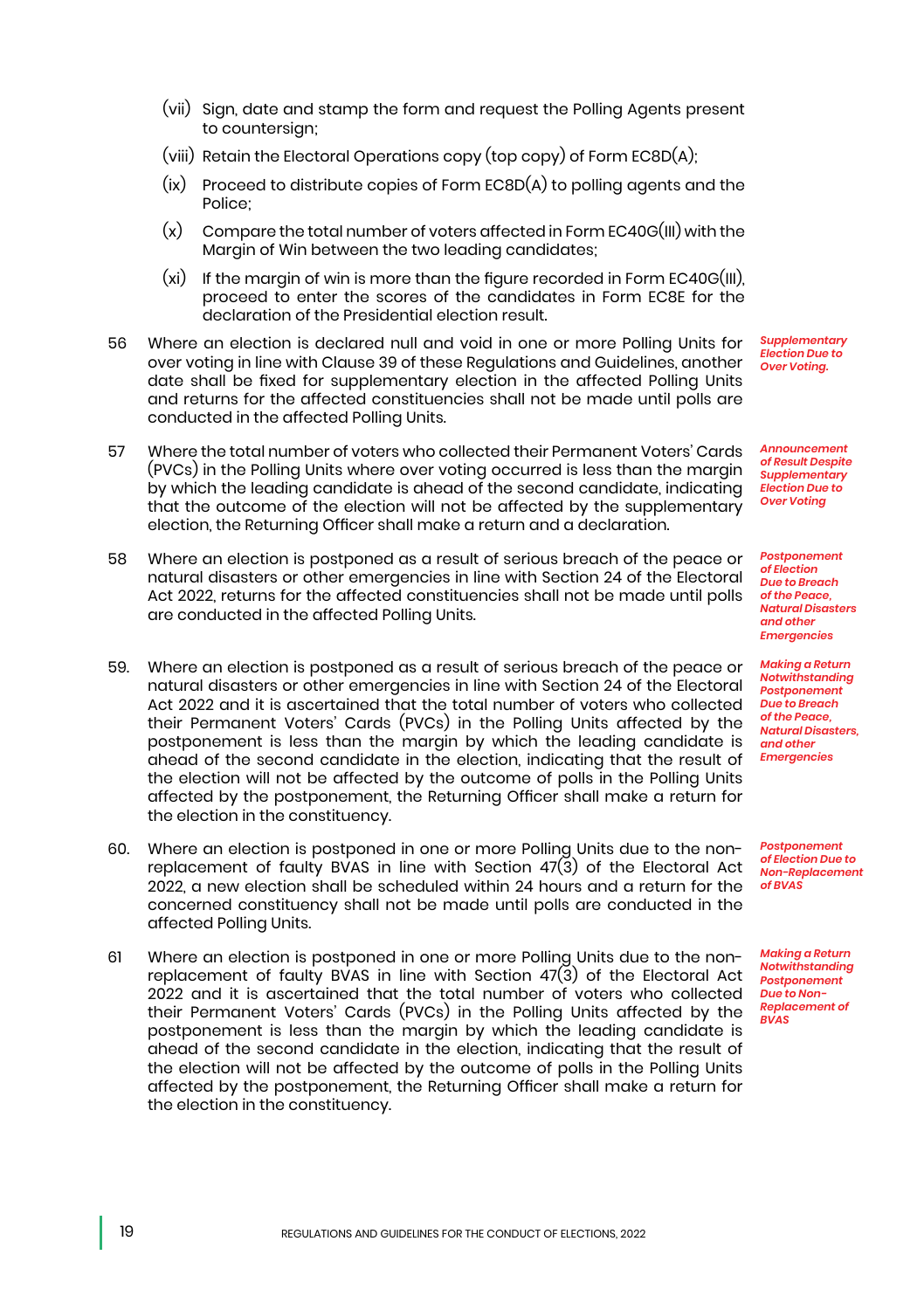- 62. Where the margin of lead between the two leading candidates in an election *Margin of Lead*  is NOT in excess of the total number of voters who collected their Permanent Voters' Cards (PVCs) in Polling Units where elections are postponed, voided or not held in line with Sections  $24(2 \text{ \& } 3)$ ,  $47(3)$  and  $51(2)$  of the Electoral Act 2022, the Returning Officer shall decline to make a return for the constituency until polls have been conducted in the affected Polling Units and the results collated into the relevant forms for Declaration and Return. This is the Margin of Lead Principle and shall apply wherever necessary in making returns for all elections in accordance with these Regulations and Guidelines.
- 63. The Chief Electoral Commissioner and Returning Officer for the Presidential election shall complete Form EC8E and return the candidate who:
	- (i) Has the majority (highest number) of votes cast at the election; and
	- (ii) Not less than one-quarter of the votes cast at the election in at least two-thirds of all the States in the Federation and the Federal Capital Territory, Abuja.
- 64. Where two or more candidates score exactly equal number of highest votes, the Chief Electoral Commissioner and Returning Officer for the Presidential election shall not return any of the candidates and a fresh election shall be held for the candidates who polled the equal number of votes on a date fixed by the Commission.
- 65. Where no candidate meets the requirements of the majority of votes cast and the electoral two-thirds, as provided in these Regulations and Guidelines, a run-off election shall be organized by the Commission within 21 days in line with the provisions of Section 134 (2) to (5) of the 1999 Constitution (as amended).
- 66 The Chief Electoral Commissioner and Returning Officer for the Presidential election shall then proceed to:
	- (i) Distribute copies of Form EC8E to Polling Agents or candidates of each Political Party in the election and the Police; and
	- (ii) Complete the PWD status Form EC40H(V) using Form EC40H(IV).
- 67 Where the margin of lead between the two leading candidates is not in excess of the total number of collected PVCs of the Polling Units where elections were not held or were cancelled in line with Sections 24(2&3), 47(3) and 51(2) of the Electoral Act 2022, the Returning Officer shall decline to make a return until polls have taken place in the affected Polling Units and the results collated into a new Form EC8D(A) and subsequently recorded into Form EC8E for Declaration and Return.
- 68 Where a Presidential election is uncontested, the Commission shall follow the procedure outlined in Section 133 of the 1999 Constitution (as amended).
- 69. The Local Government/Area Council Collation Officer for the Senatorial District Election shall:
	- (i) Take delivery of all the original copies of Form EC8B(I) from the Registration Area/Ward Collation Officers together with other materials and reports relating to the election, including Forms  $EC40(G)$  and the  $EC40H(II)$  if applicable:
	- (ii) Collate the results for the Senatorial District election by entering the votes from Form EC8B(I) into Form EC8C(I) in figures and words in the space provided;
	- (iii) Add up the RA/Ward results to obtain the LGA summary;

*Making a Return/ Declaration of Result for Presidential Election*

*Equality of Highest Votes by Two or more Candidates in Presidential Election*

*Run-Off Elections for Presidential Elections*

*Distribution of Form EC8E and Completion of Form EC40H(V) by the Chief Electoral Commissioner*

*Margin of Lead Principle and Supplementary Election for Presidential Election*

*Uncontested Presidential Election*

*Collation of Senatorial District Election Result at LGA/Area Council Level*

### *Principle*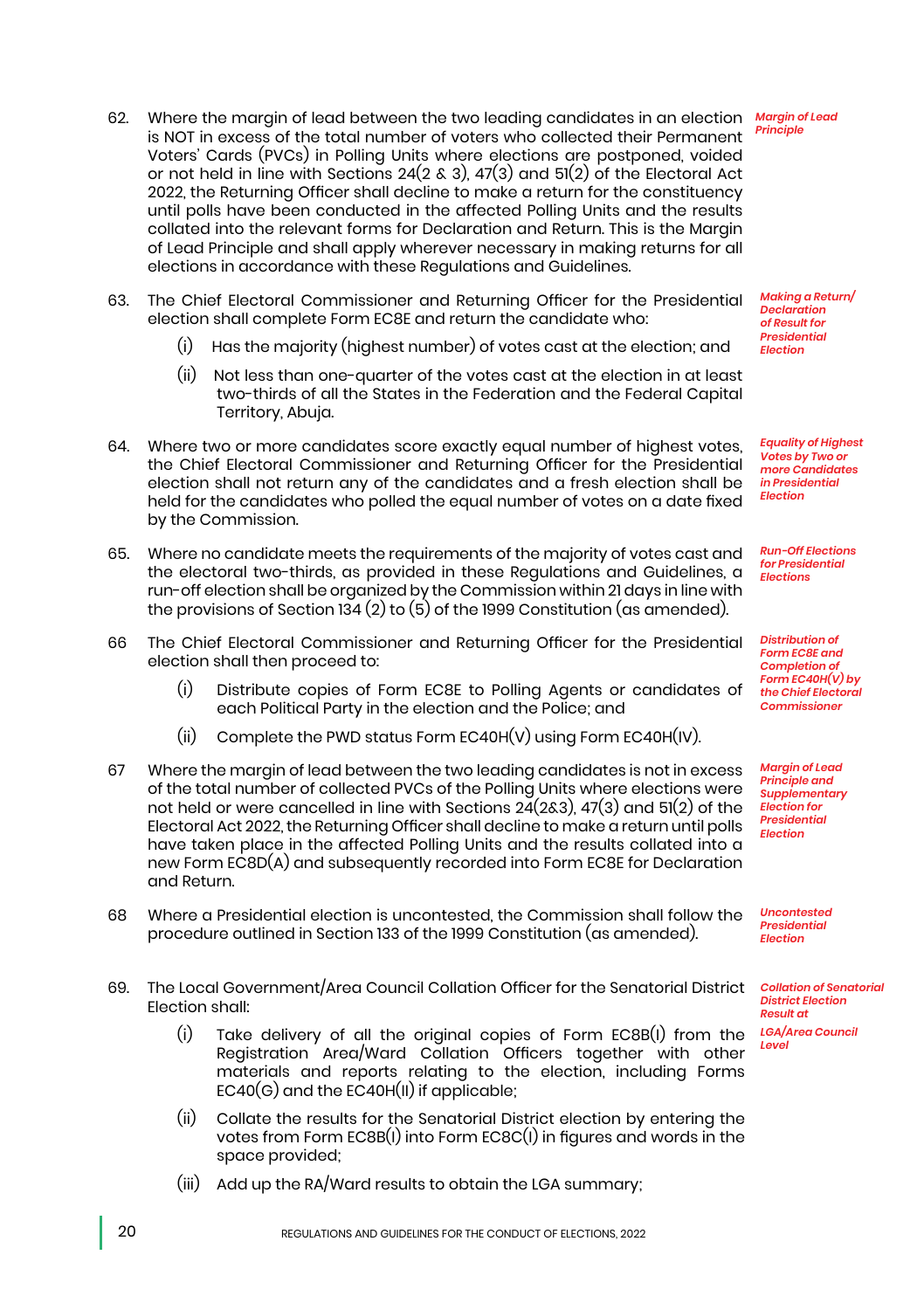- (iv) Cross-check the totals and entries in Form EC8C(I) with the Collation Support and Result Verification System (CSRVS) Secretariat, for computational accuracy;
- (v) Announce loudly the votes scored by each Political Party;
- (vi) Sign, date and stamp the forms and request the Polling Agents or candidates to countersign;
- (vii) Hand over the Electoral Operations copy (top copy) of Form EC8C(I) to the designated INEC Official;
- (viii) Distribute copies of the Form to the Polling Agents or candidates and the Police;
- (ix) Transfer the total number of collected PVCs of Polling Units where election was not held or were cancelled for the respective RAs from Form EC40G into Form EC40G(I);
- $(x)$  Complete the PWD status Form EC40H(III) if applicable;
- (xi) Electronically transmit or transfer the result directly to the next level of collation, as prescribed by the Commission; and
- (xii) Take the original copies of Form EC8C(I) to the Senatorial District Collation/Returning Officer at the Senatorial District Collation Centre together with other materials and reports relating to the election, including Form EC40G(I).
- 70. The Senatorial District Collation/Returning Officer for the Senatorial District election shall:

*Collation and Declaration of Senatorial District Election Result at Constituency Level*

- (i) Take delivery of the original copies of Form EC8C(I) from the Local Government Area/Area Council Collation Officers together with other materials and reports relating to the election, including Form EC40G (I);
- (ii) Collate the results of the Senatorial District election by entering the votes in the original copies of Form EC8C(I) into Form EC8D(I) and enter the votes scored in both figures and words in the spaces provided;
- (iii) Add up the LGA/Area Council results to obtain the Senatorial District summary;
- (iv) Cross-check the totals and entries in Form EC8D(I) with the Collation Support and Result Verification System (CSRVS) Secretariat;
- (v) Transfer the total number of collected PVCs of Polling Units where election was not held or was cancelled for the respective LGAs from Form EC40G(I) into Form EC40G(II);
- (vi) Announce loudly the votes scored by each Political Party;
- (vii) Sign, date and stamp the Form and request the Polling Agents or candidates to countersign;
- (viii) Hand over the Electoral Operations copy (top copy) of Form EC8D(I) to the INEC Senatorial District Supervisor;
- (ix) Distribute copies of Form EC8D(I) to Polling Agents or candidates and the Police;
- (x) Enter the score of each candidate into the declaration of result Form EC8E(I) for the Senate and return as elected the candidate who scores the highest number of valid votes cast at the election;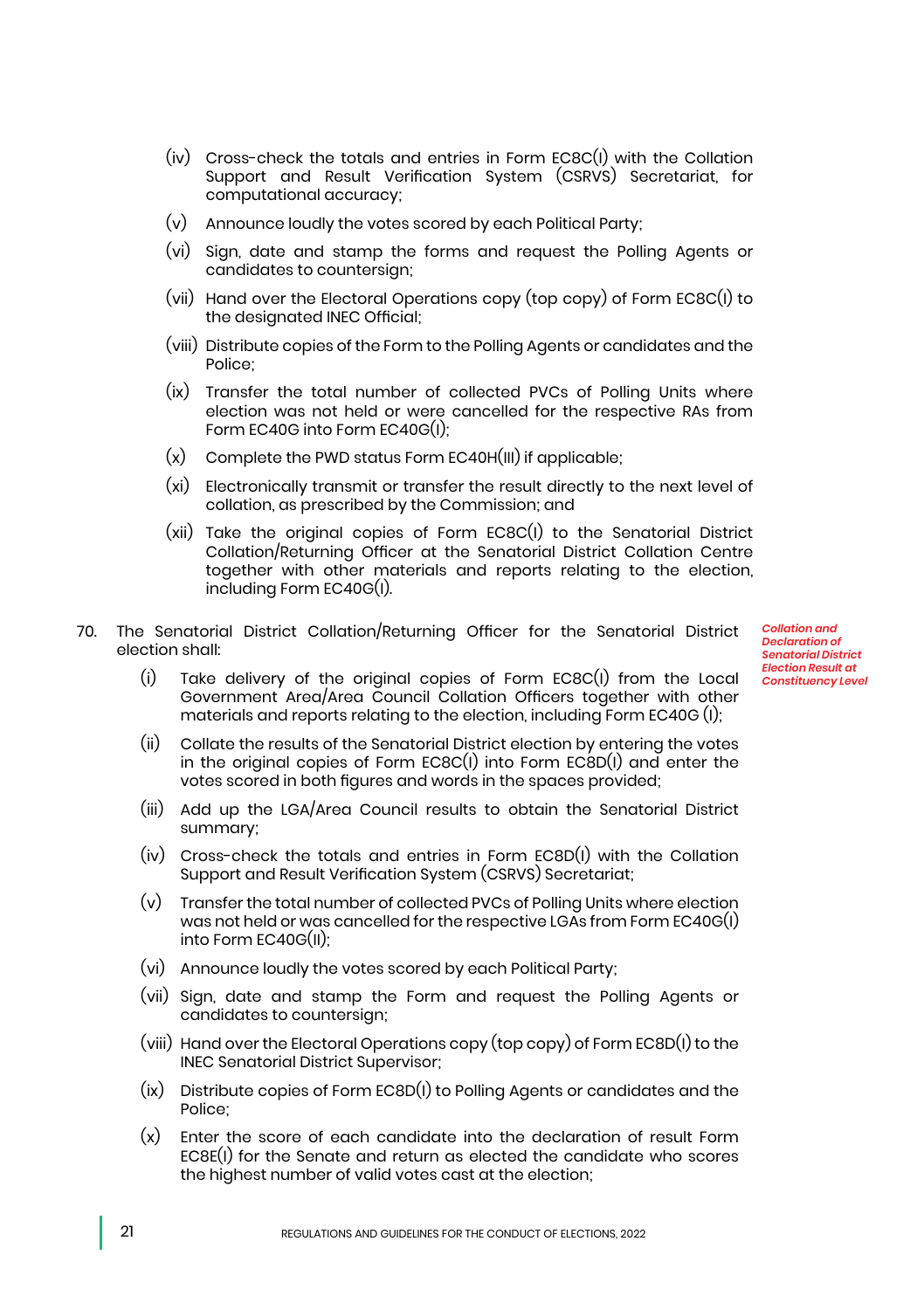- (xi) Hand over the Electoral Operations copy (top copy) of Form EC8E(I) to the designated INEC Official;
- (xii) Distribute copies of Form EC8E(I) to Polling Agents and the Police;
- (xiii) Complete the PWD status Form EC40H(IV), if applicable; and
- (xiv) Where two or more candidates score exactly equal number of highest votes, the Returning Officer for the Senatorial District election shall not return any of the candidates and a fresh election shall be held for the candidates who polled the equal number of votes on a date fixed by the Commission;
- (xv) Submit to the Resident Electoral Commissioner, the original copies of Forms EC8D(I) and EC8E(I) together with other materials relating to the election.
- 71. Where the margin of lead between the two leading candidates is not in excess of the total number of collected PVCs of the Polling Unit(s) where election was not held or was cancelled in line with Sections  $24(283)$ ,  $47(3)$  and  $51(2)$  of the Electoral Act, the Returning Officer shall decline to make a return until polls have been conducted in the affected Polling Unit(s) and the results incorporated into a new Form EC8D(I) and subsequently recorded into Form EC8E(I) for Declaration and Return.
- 72. The Federal Constituency Collation/Returning Officers for the Federal Constituency Election with less than one LGA shall:
	- (i) Take delivery of the original copies of forms EC 8B(II) from the RA Collation Officers together with other materials and reports relating to the election including, where applicable forms EC 40G and EC 40H(I);
	- (ii) Collate the results of the Federal Constituency election by entering the votes in the original copies of forms EC  $8B(II)$  into Form EC  $8C(II)$  and enter the votes scored in both figures and words in the spaces provided;
	- (iii) Add up the RA results to obtain the Federal Constituency summary;
	- (iv) Cross-check the totals with the Collation Support and Results Verification System (CSRVS) Secretariat where available;
	- (v) Transfer the total number of collected PVCs of Polling Units where election was not held/cancelled for the respective RAs from forms EC 40G into form EC 40G(I);
	- (vi) Cross-check the entries in form EC 8C(II) and announce loudly the votes scored by each party;
	- (vii) Sign, date and stamp the form and request the polling agents to countersign;
	- (viii) Issue the originals and the first duplicate copies of forms EC 8C(II) to INEC designated officials and distribute other duplicate copies to polling agents and the Police;
	- (ix) Enter the score of each candidate into form EC 8E(II) for the Federal Constituency and return as elected the candidate who scores the highest number of valid votes cast at the Federal Constituency election;
	- $(x)$  Issue the originals and the first duplicate copies of forms EC 8E(II) to INEC designated officials and distribute other duplicate copies to polling agents and the Police;
	- (xi) Complete where applicable, the EC 40H(3) using the EC 40H(2); and
	- (xii) Complete the notice of result of poll poster (EC60E) and display at the Collation Centre (D Ops suggested the addition of Clause 71 on Collation of Federal Constituency Election Results with Less than One LGA).

*Election for Senatorial District Election*

*Supplementary* 

*Collation of Federal Constituency Results with Less than One LGA*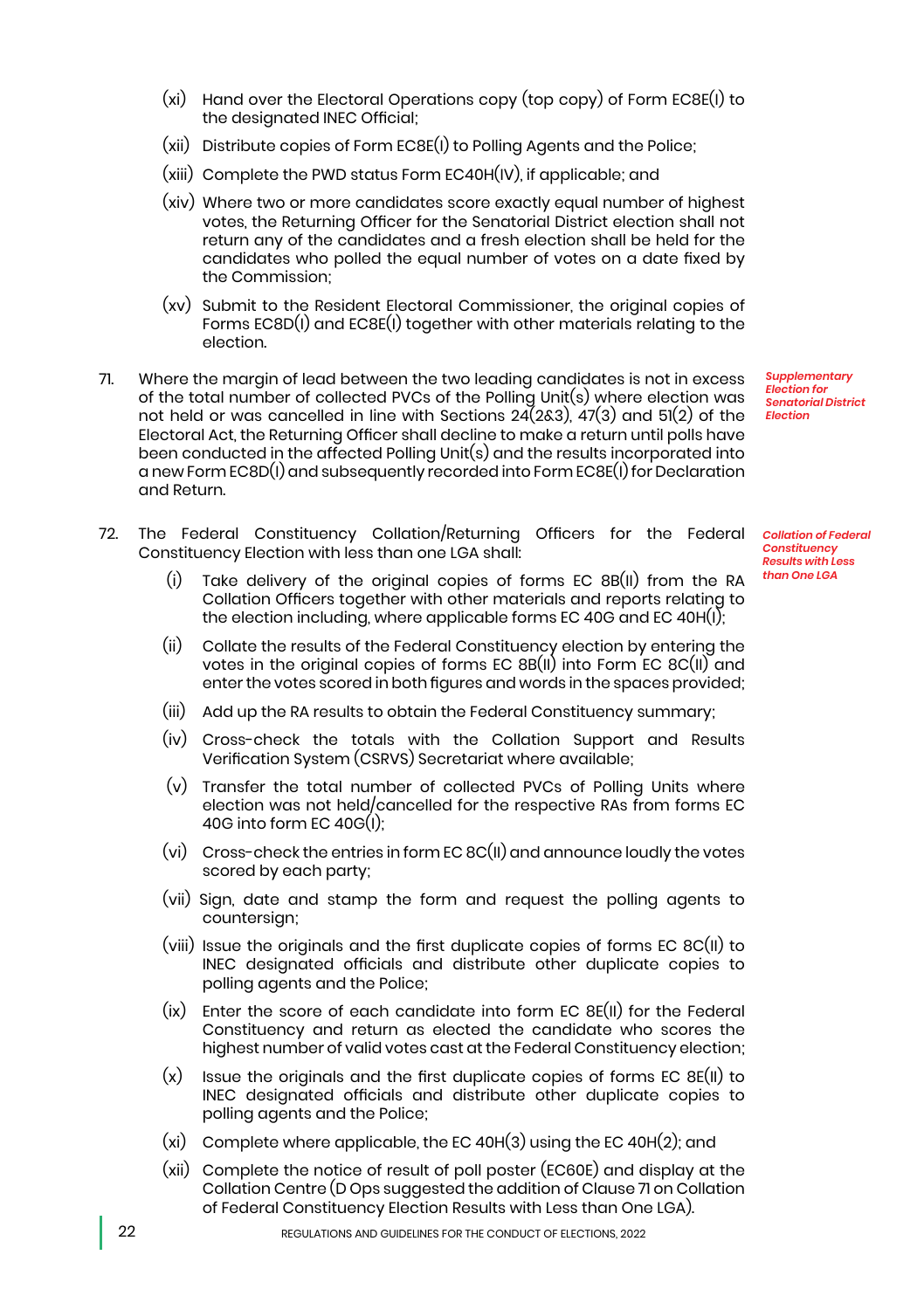73. The Local Government/Area Council Collation Officer in charge of Federal Constituency (House of Representatives) election shall:

*Collation of Federal Constituency Election Result at LGA/Area Council level*

- Take delivery of all the original copies of Form EC8B (II) from the Registration Area/Ward Collation officers together with other materials and reports relating to the election including Forms EC40(G) and EC40H(I), if available;
- (ii) Collate the results for the Federal Constituency (House of Representatives) election by entering the votes in the original copies of Form EC8C(II) in figures and words in the space provided;
- (iii) Add up the RA/Ward results to obtain the LGA/Area Council summary;
- (iv) Cross-check the totals and entries with the Collation Support and Result Verification System (CSRVS) Secretariat;
- (v) Announce loudly the votes scored by each Political Party;
- (vi) Sign, date and stamp the forms and request the Polling Agents to countersign;
- (vii) Hand over the Electoral Operations copy (top copy) of Form EC8C(II) to the designated INEC Official;
- (viii) Distribute copies of the Forms to the Polling Agents and the Police;
- (ix) Transfer the total number of registered voters of Polling Units where election was not held or was cancelled for the respective RAs from Form EC40G into Form EC40G(I);
- $(x)$  Complete the PWD status Form EC40H(III), if applicable;
- (xi) Electronically transmit or transfer the result directly to the next level of collation as prescribed by the Commission; and
- (xii) Submit the original copies of Form EC8C(II) to the Federal Constituency (House of Representatives) Collation/Returning Officer at the Federal Constituency Collation Centre together with other materials and reports relating to the election, including Form EC40G(I).
- 74. The Federal Constituency (House of Representatives) Collation/Returning Officer for the Federal Constituency election shall:
	- (i) Take delivery of the original copies of Form EC8C(II) from the LGA/ Area Council Collation Officers together with other materials and *Constituency Level*reports relating to the election including Form EC40G(I);
	- (ii) Collate the results of the Federal Constituency (House of Representatives) election by entering the votes in the original copies of Form EC8C(II) into Form EC8D(II) and enter the votes scored in both figures and words in the spaces provided;
	- (iii) Add up the LGA results to obtain the Federal Constituency (House of Representatives) summary;
	- (iv) Cross-check the totals and entries in Form EC8D(II) with the CSRVS Secretariat;
	- (v) Transfer the total number of collected PVCs of Polling Units where election was not held or was cancelled from the respective LGAs from Form EC40G (I) into Form EC40G(II);
	- (vi) Announce loudly the votes scored by each Political Party;
	- (vii) Sign, date and stamp the form and request the Polling Agents to countersign;
	- (viii) Hand over the Electoral Operations copy (top copy) of Form EC8D(II) to the designated INEC official;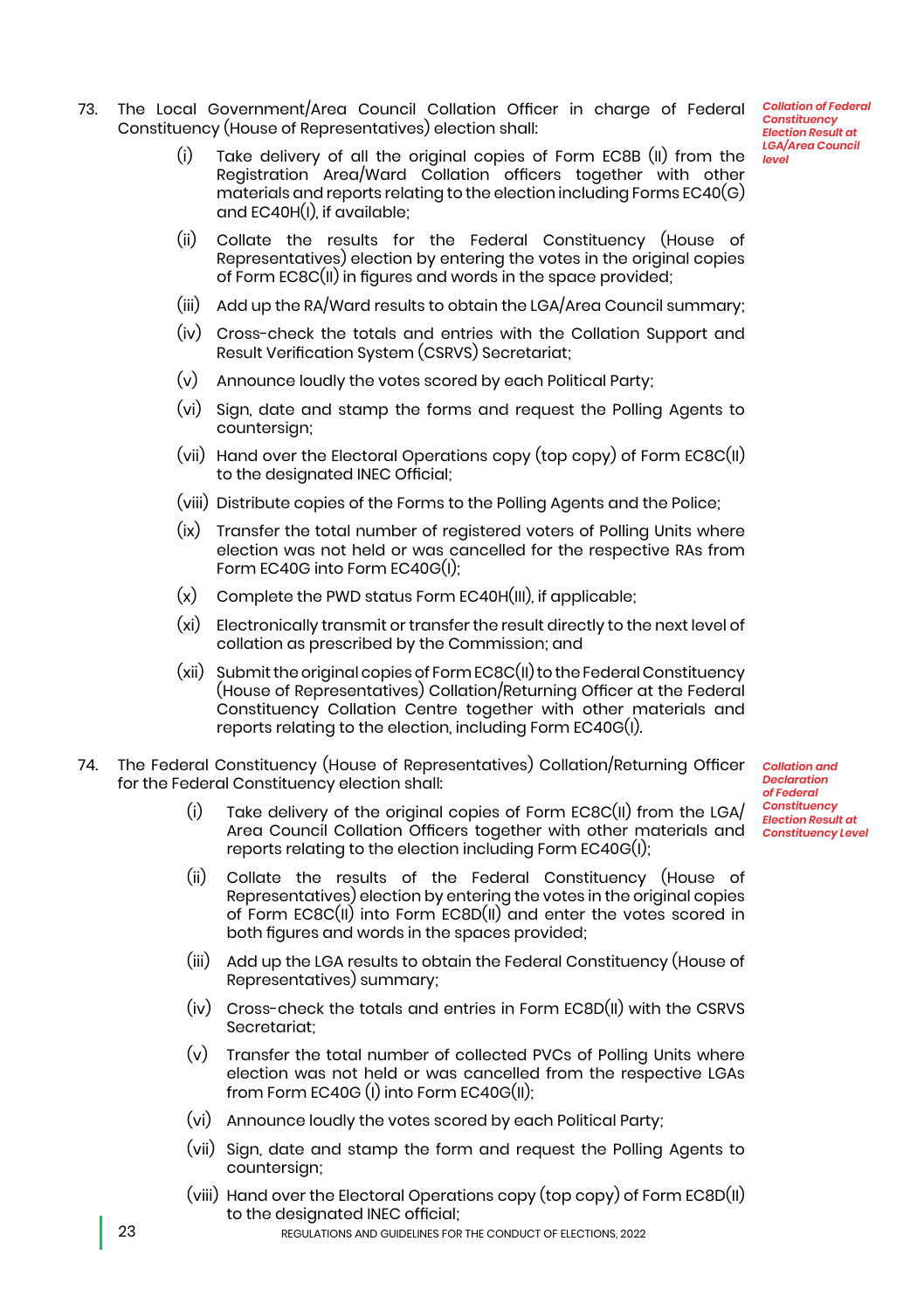- (ix) Distribute copies of Form EC8D(II) to Polling Agents or candidates and the Police;
- (x) Enter the score of each candidate into the declaration of result from Form EC8E(II) for the Federal Constituency (House of Representatives) and return as elected the candidate who scores the highest number of valid votes cast at the Federal Constituency (House of Representatives) election;
- (xi) Hand over the Electoral Operations copy (top copy) of Form EC8E(II) to the designated INEC Official;
- (xii) Distribute copies of Form EC8E(II) to Polling Agents or candidates and the Police;
- (xiii) Complete the PWD Status Form EC40H(IV), if applicable; and
- (xiv) Where two or more candidates score exactly equal number of highest votes, Returning Officer for the Federal Constituency election shall not return any of the candidates and a fresh election shall be held for the candidates who polled the equal number of votes on a date fixed by the Commission;
- (xv) Submit to the Resident Electoral Commissioner the original copies of Forms EC8D(II) and EC8E(II) together with other election materials.
- 75. Where the margin of lead between the two leading candidates is not in excess of the total number of collected PVCs of the Polling Unit(s) where election was not held or was cancelled in line with Sections 24, 47 and 51 of the Electoral Act, the Returning Officer shall decline to make a return until polls have been conducted in the affected Polling Units and the results incorporated into a new Form EC8D(II) and subsequently recorded into Form EC 8E(II) for Declaration and Return.

*Supplementary Election for Federal Constituency Election*

*Collation of Governorship Election Result at LGA Level*

- 76. The Local Government Area Collation Officer for the Governorship Election shall:
	- (i) Take delivery of all the originals copies of Form EC8B from the Registration Area/Ward Collation Officers together with other materials and reports relating to the election including the Forms  $EC40(G)$  and  $EC40H(II)$ , if any;
	- (ii) Collate the results for the Governorship election by entering the votes in the original Form EC8B into Form EC8C in figures and words;
	- (iii) Add up the RA/Ward results to get the LGA summary;
	- (iv) Crosscheck the totals and entries in Form EC8C with the CSRVS System Secretariat;
	- (v) Announce loudly the votes scored by each Political Party;
	- (vi) Sign, date and stamp the forms and request the Polling Agents to countersign;
	- (vii) Transfer the total number of collected PVCs of Polling Units where election was not held or was cancelled for the respective RAs/Wards from Forms EC 40G into Form EC 40G(I);
	- (viii) Distribute copies of the Form to the Polling Agents or candidates and the Police;
	- (ix) Complete the PWD status Form EC40H(III) using Form EC40H(II);
	- (x) Electronically transmit or transfer the result directly to the next level of collation as prescribed by the Commission; and
	- (xi) Submit the original copy of Form EC8C to the Governorship Collation Officer at the State Collation Centre together with other materials and reports relating to the election, including Forms EC40G(I) and EC40H(III), where applicable.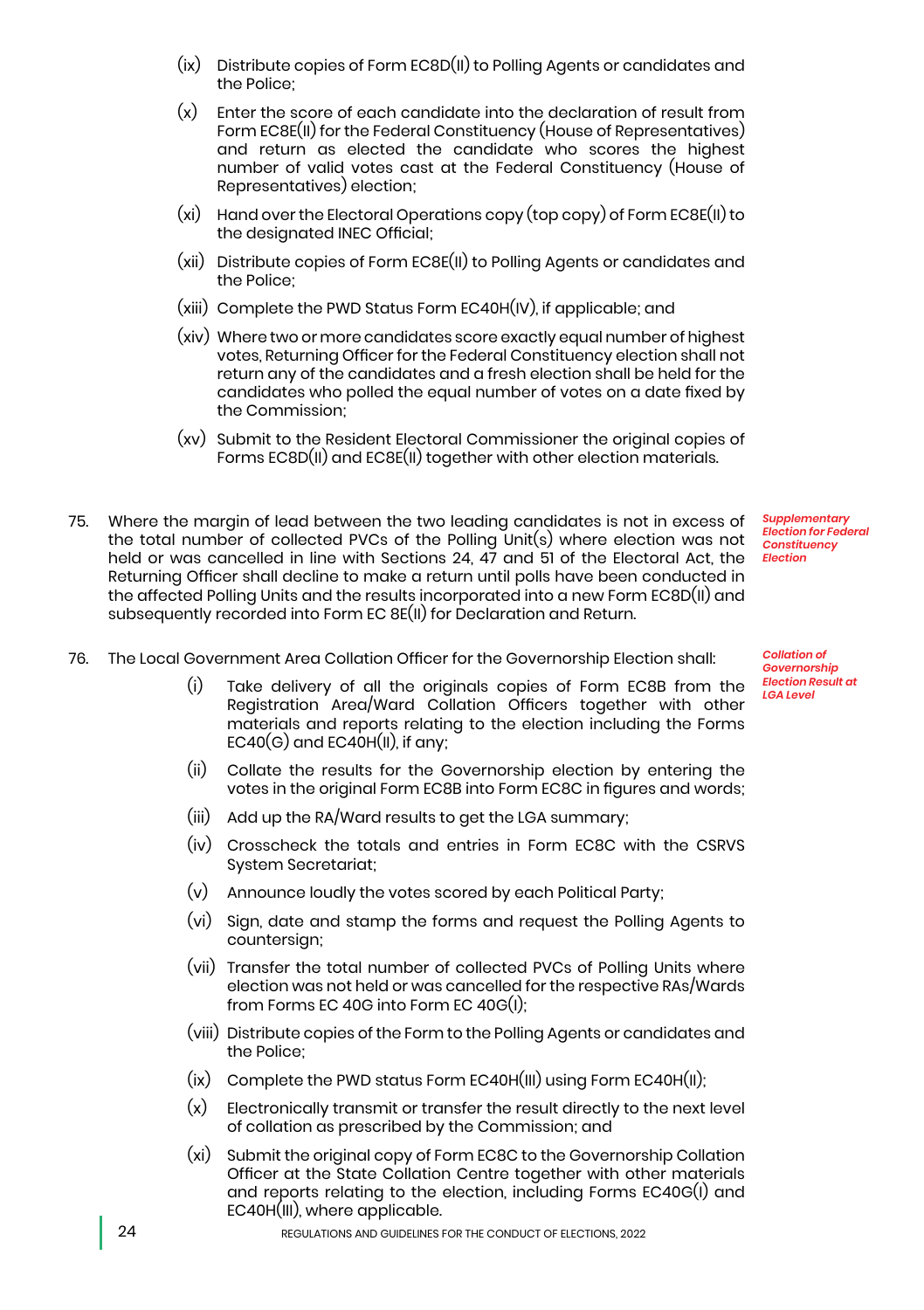figures in the spaces provided;

 $EC40H$  (III):

77. The State Collation/Returning Officer for the Governorship election shall:

- (iii) Add up the LGA results to obtain the State summary;
- (iv) Cross-check the totals of entries in Form EC8C with the CSRVS Secretariat;

(i) Take delivery of the original copies of Form EC8C from the LGA/ Area Council Collation Officers together with other materials and reports relating to the election, including Forms EC40G (I) and

(ii) Transfer the votes scored by each Political Party from Form EC8C into Form EC8D and enter the votes scored in both words and

- (v) Transfer the total number of collected PVCs of Polling Units where election was not held or was cancelled from Form EC40G(I) into Form EC40G(II) in respect of all LGAs;
- (vi) Announce loudly the votes scored by each party;
- (vii) Sign, date and stamp the form and request the polling agents or candidates to countersign;
- (viii) Hand over the Electoral Operations copy (top copy) of Form EC8D to the Resident Electoral Commissioner;
- (ix) Distribute copies of Form EC8D to Polling Agents and the Police;
- (x) Compare the total number of voters on Form EC40G (II) with the margin of win between the two leading candidates;
- (xi) If the margin of win is more than of the figure recorded in Form EC40G (III), proceed to enter the scores of the candidates in Form EC8E for the declaration of the Governorship election result;
- 78. The State Collation/Returning Officer for the Governorship election shall then complete Form EC8E, sign, date, stamp and declare the result of the Governorship election and return the candidate who: *Making a Return/ Declaration for Governorship Election*
	- (i) Has the majority of votes cast at the election; and
	- (ii) Has not less than one-quarter of the votes cast at the election in each of at least two-thirds of all the LGAs in the State.
- 79. The State Collation/Returning Officer shall proceed to:
	- (i) Hand over the Electoral Operations copy (top copy) of Form EC8E to the Resident Electoral Commissioner;
	- (ii) Distribute copies of Form EC8E to Polling Agents or candidates of each party in the election and the Police;
	- (iii) Complete the PWD status Form EC40(H) using Form EC40H(III);
	- (iv) Submit to the State Resident Electoral Commissioner the original copy of Form EC8D and the declaration of result (Form EC8E) together with other election materials.
- 80. Where two or more candidates score exactly equal number of highest votes, the Returning Officer for the Governorship election shall not return any of the candidates and a fresh election shall be held for the candidates who polled the equal number of votes on a date fixed by the Commission

*Distribution and Custody of Result Sheets for* 

*Governorship Election*

*Equality of Highest Votes by Two or more Candidates in Governorship Election*

*Collation of Governorship Election Result at State Level*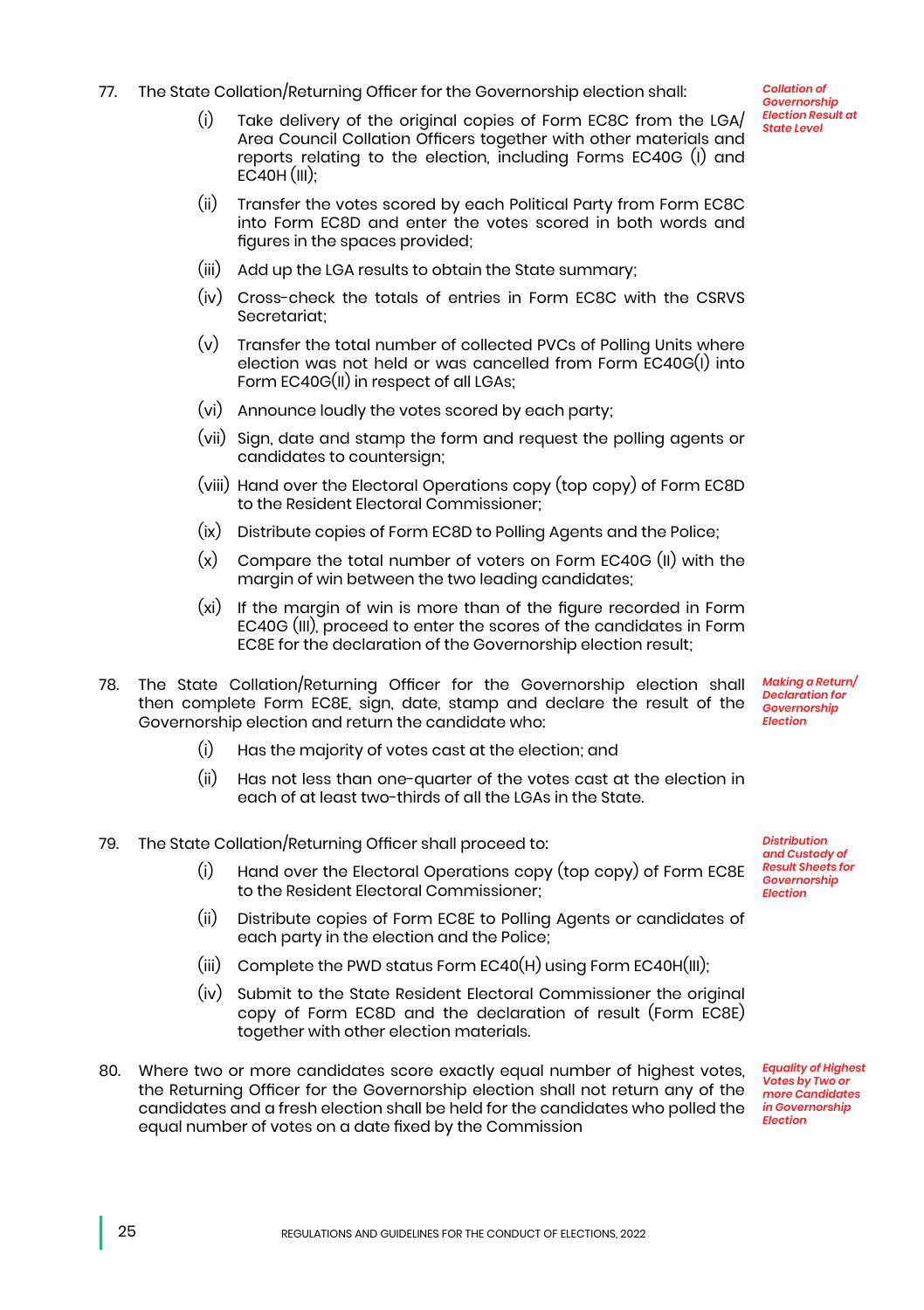- 81. Where no candidate meets the requirements of the majority of votes cast and the electoral two thirds, as provided for in Clause 76 (i) and (ii) in these Regulations and Guidelines, a run-off election will be organized by the Commission within 21 days in line with the provisions of Section 179(2) to (5) of the 1999 Constitution (as amended).
- 82. Where the margin of lead between the two leading candidates is less than the total number of PVCs collected in the Polling Unit(s) where election was held or was cancelled in line with Sections  $24(283)$ ,  $47(3)$  and  $51(2)$  of the Electoral Act 2022, the Returning Officer shall decline to make a return until polls have taken place in the affected Polling Unit(s) and the results incorporated into new Form EC8D and subsequently recorded into Form EC8E for Declaration and Return.
- 83. Where a Governorship election is uncontested, the Commission shall follow the procedure outlined in Section 179(1) of the 1999 Constitution (as amended).
- 84. The LGA Collation Officer/Returning Officer for the State Constituency (House of Assembly) Election shall:
	- (i) Take delivery of the original copies of Form EC8B(I) from RA/Ward Collation Officers together with other materials and reports relating to the election including Forms EC40G and EC40H, where applicable;
	- (ii) Collate the results for the State Constituency (State House of Assembly) election by entering the votes in the original copies of Form EC8B(I) into Form EC8C(I) in words and figures in the space provided;
	- (iii) Add up the RA/Ward results to obtain the LGA summary;
	- (iv) Cross-check the totals of entries in Form EC8C(I) with the Collation Support and Results Verification System (CSRVS) Secretariat;
	- (v) Transfer the total number of collected PVCs of Polling Units where election was not held or was cancelled for the respective RAs from Form EC40G into Form EC40G(I) where applicable;
	- (vi) Announce loudly the votes scored by each Political Party;
	- (vii) Date, sign and stamp the forms and request the Polling Agents to countersign;
	- (viii) Hand over the Electoral Operations copy (top copy) of Form EC8C(I) to the designated INEC Official;
	- (ix) Distribute duplicate copies of the form to the polling agents or candidates and the Police;
	- (x) Enter the score of each candidate into Form EC8E(I) for the State Constituency (State House of Assembly) and return as elected the candidate who scores the highest number of valid votes cast at the State Constituency (State House of Assembly) election;
	- (xi) Hand over the Electoral Operations copy (top copy) of Form EC8E(I) to the designated INEC Official;
	- (xii) Distribute copies of Form EC8E(I) to Polling Agents or candidates and the Police;
	- (xiii) Complete where applicable, the PWD status Form EC40H(III) using Form  $EC40H(II)$ :
	- (xiv) Where two or more candidates score exactly equal number of highest votes, the Returning Officer of the State Constituency (House of Assembly) election shall not return any of the candidates and a fresh election shall be held for the candidates who polled equal number of votes on a date fixed by the Commission; and

*Run-off election for Governorship election*

*Supplementary election for Governorship election*

*Uncontested Governorship Election*

*Collation and Declaration of Election Results in State Constituency with one LGA*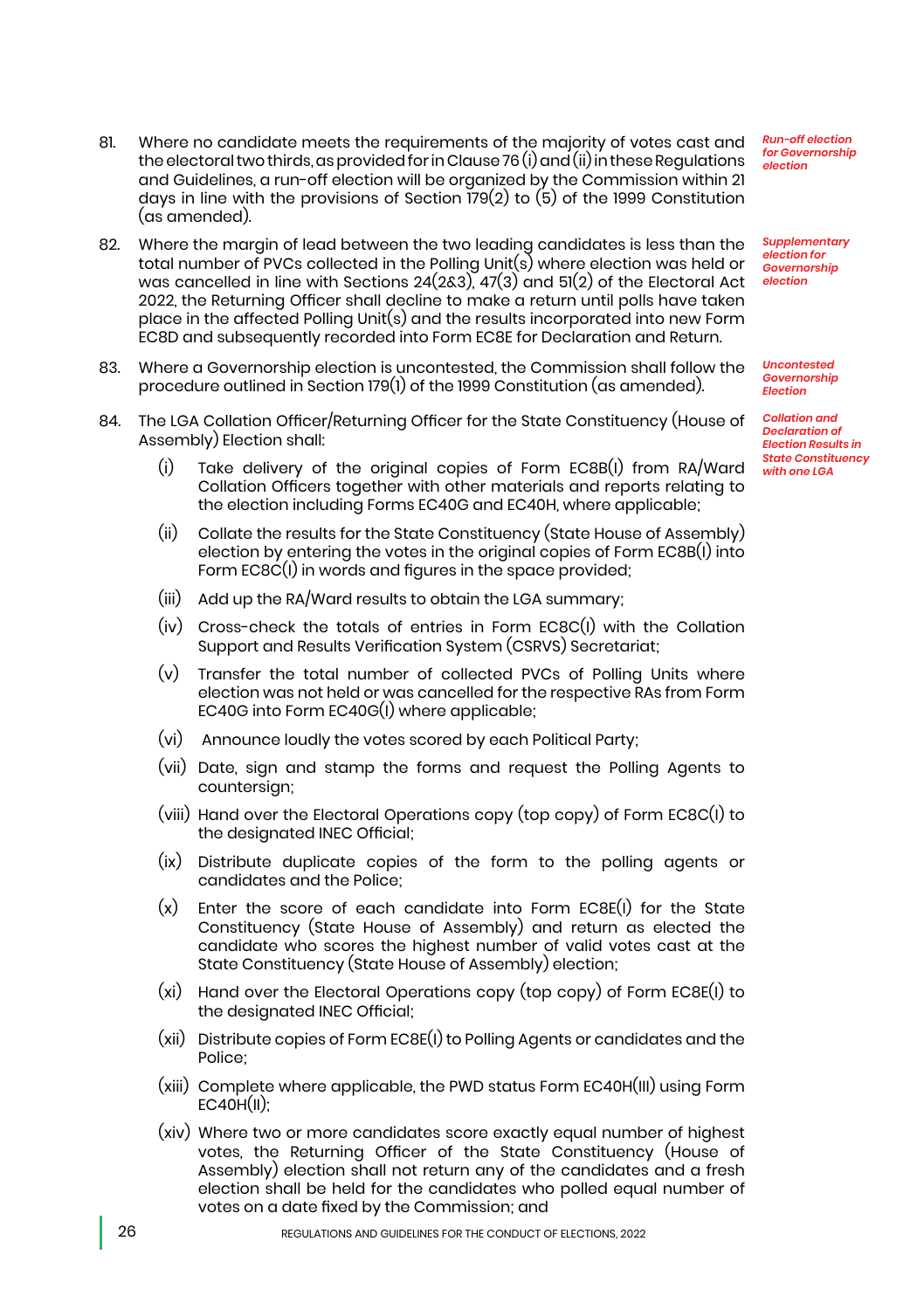- (xv) Submit the original copies of Form EC8C(I) to the State Constituency (State House of Assembly) Collation/Returning Officer at the State Constituency Collation Centre together with other materials and reports relating to the election, including Forms EC40G(I) and EC40H(III) where applicable (Rephrased: Submit to the EO the original copies of Forms EC8(III) and EC8E(I) together with other election materials).
- 85. Where the margin of lead between the two leading candidates is less than the total number of collected PVCs of the Polling Unit(s) where election was cancelled or not held in line with Sections 24(2&3), 47(3) and 51(2) of the Electoral *Election* Act, the Returning Officer shall decline to make a return until polls have been conducted in the affected Polling Unit(s) and the results incorporated into the new Form EC8C(I) and subsequently recorded into Form EC8E(I) for Declaration and Return.
- 86. The State Constituency Collation/Returning Officer for the State House of *Collation of Election*  Assembly election comprising of more than one LGA shall:
	- (i) Take delivery of the original copies of Form EC8C(I) from the LGA Collation Officers together with other materials and reports relating to the election including Forms EC40G(I) and EC40H(III), where available;
	- (ii) Collate the results of the State House of Assembly election by entering the votes in the original copies of Form EC8C(I) into Form EC8D(I) and enter the votes scored in both figures and words in the spaces provided;
	- (iii) Add up the LGA results to obtain the State Constituency summary;
	- (iv) Cross-check the totals with the Collation Support and Result Verification System (CSRVS) Secretariat;
	- (v) Transfer the total number of collected PVCs of Polling Units where election was not held/cancelled for the respective LGA from Form EC40G(I) into Form EC40G(II);
	- (vi) Cross-check the entries in Form EC8D(I) and announce loudly the votes scored by each Political Party;
	- (vii) Sign, date and stamp the Form and request the polling agents to countersign;
	- (viii) Hand over the Electoral Operations' copy (top copy) of Form EC8D(I) to the designated INEC Official;
	- (ix) Distribute copies of Form EC8D(I) to polling agents or candidates and the Police;
	- (x) Enter the score of each candidate into Form EC8E(I) for the State House of Assembly and return as elected the candidate who scores the highest number of valid votes cast at the State Constituency election;
	- (xi) Distribute copies of Form EC8E(I) to Polling Agents or candidates and the Police;
	- (xii) Complete where applicable, the PWD status Form EC40H(IV) using Form  $EC40H(II)$ ;
	- (xiii) Where two or more candidates score exactly equal number of highest votes, the Returning Officer of the State Constituency (House of Assembly) election shall not return any of the candidates and a fresh election shall be held for the candidates who polled the equal number of votes on a date fixed by the Commission;
	- (XIV) Submit to the Electoral Officer the original copies of Form EC8D(I) and Form EC8E(I) together with other election materials.

*Supplementary Election for State Constituency* 

*Results in State Constituency with more than one LGA*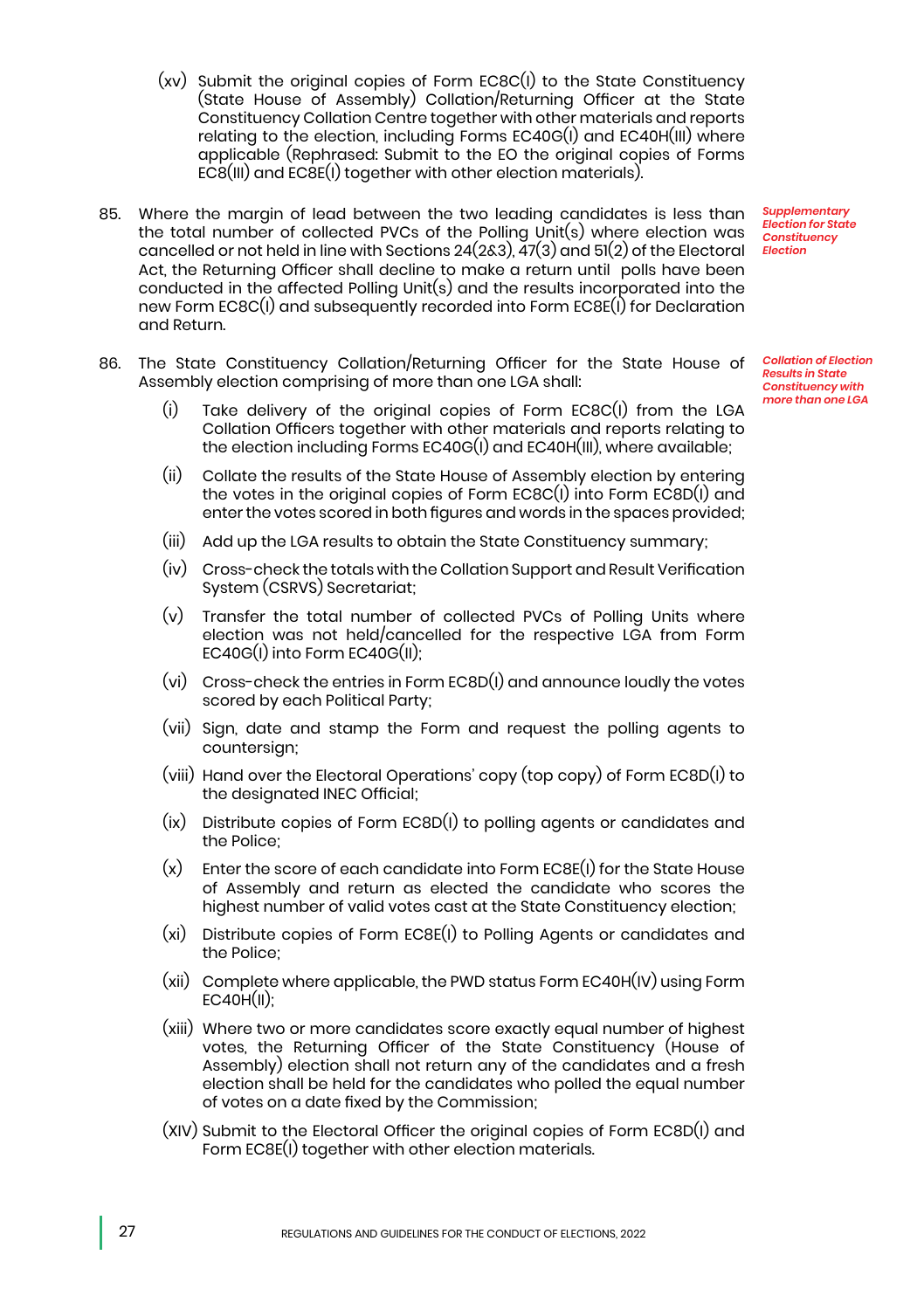87. Where the margin of lead between the two leading candidates is less than the total number of collected PVCs of the Polling Unit(s) where election was not held or cancelled in line with Sections 24(2&3), 47(3) and 51(2) of the Electoral Act 2022, the Returning Officer shall decline to make a return until polls have taken place in the affected Polling Unit(s) and the results incorporated into the new Form EC8D(I) and subsequently recorded into Form EC8E(I) for Declaration and Return.

88. The State Constituency Collation/Returning Officer for the State House of *Collation of Election*  Assembly Constituency election comprising less than one LGA shall:

- (i) Take delivery of the original copies of Form EC8B(I) from the RA/Ward Collation Officers together with other materials and reports relating to the election including Form EC40G(I);
- (ii) Collate the results of the State House of Assembly election by entering the votes in the original copies of Form EC8B(I) into Form EC8C(I) and enter the votes scored in both figures and words in the spaces provided;
- (iii) Add up the RA/Ward results to obtain the State Constituency summary;
- (iv) Cross-check the totals of entries with the CSRVS Secretariat;
- (v) Transfer the total number of collected PVCs of Polling Units where election was cancelled/not held from Form EC40G into Form EC40G (I);
- (vi) Cross-check the entries in Form EC8C(I) and announce loudly the votes scored by each Political Party;
- (vii) Sign, date and stamp the form and request the Polling Agents to countersign;
- (viii) Hand over the Electoral Operations' copy (top copy) of Form EC8C(I) to the designated INEC Official;
- (ix) Distribute copies of Form EC8C(I) to Polling Agents or candidates and the Police;
- (x) Enter the score of each candidate into Form EC8E(I) for the State House of Assembly and return as elected the candidate who scores the highest number of valid votes cast at the State Constituency election;
- (xi) Distribute copies of Form EC8E(I) to Polling Agents or candidates and the Police;
- (xii) Complete where applicable, the PWD Status Form EC40H(III) using Form  $EC40H(II)$ :
- (xiii) Where two or more candidates score exactly equal number of highest votes, the Returning Officer of the State Constituency (House of Assembly) election shall not return any of the candidates and a fresh election shall be held for the candidates who polled the equal number of votes on a date fixed by the Commission;
- (XIV) Submit to the Electoral Officer the original copies of Form EC8C(I) and Form EC8E(I) together with other election materials.

*Supplementary Election for State Constituency with More than One LGA*

*Results in State Constituency with more than one LGA*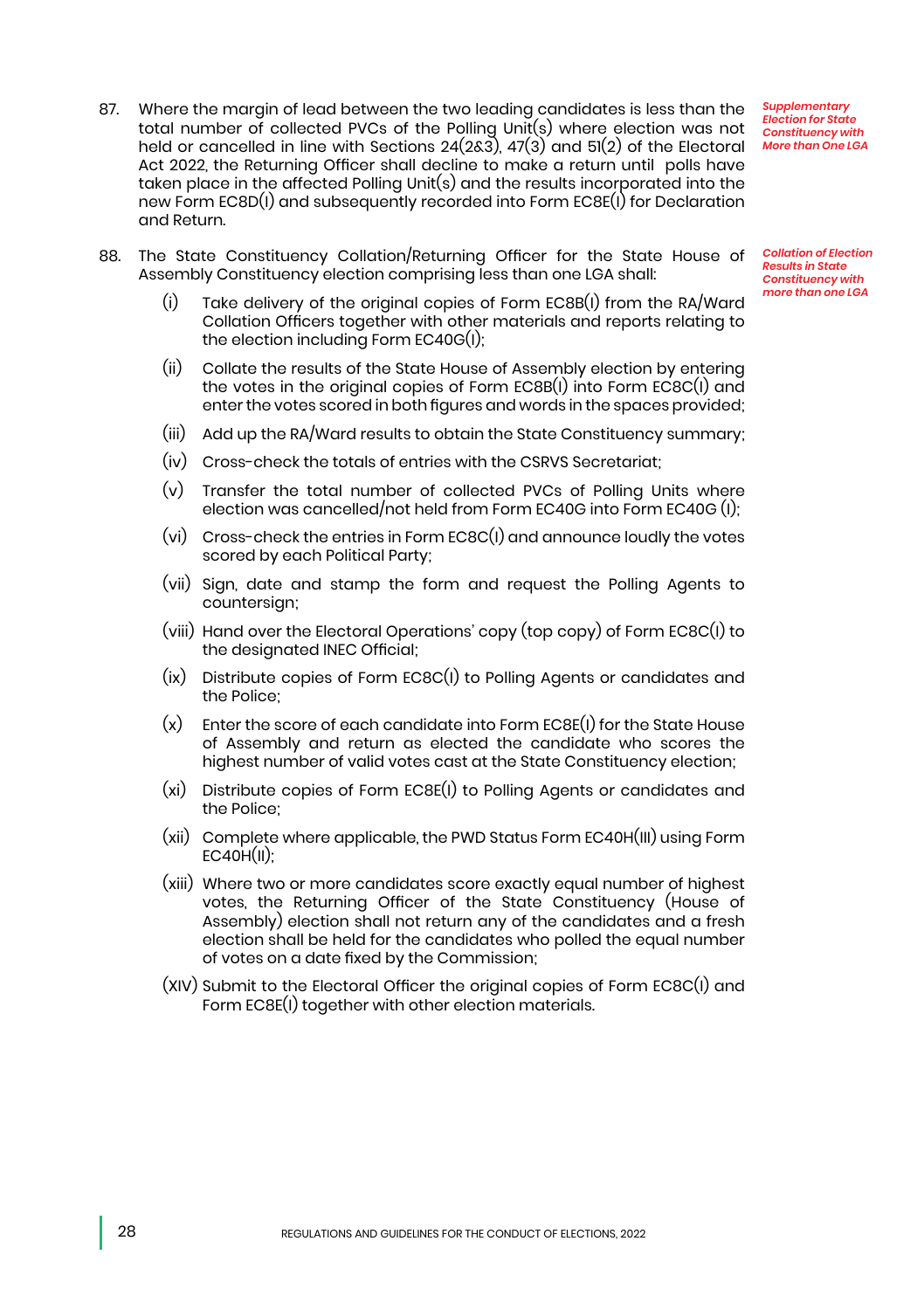- 89. Where the margin of lead between the two leading candidates is less than the total number of collected PVCs of the Polling Unit(s) where election was not held or was cancelled in line with Sections 24(2&3), 47(3) and 51(2) of the Electoral Act 2022, the Returning Officer shall decline to make a return until polls have taken place in the affected Polling Unit(s) and the results incorporated into the new Form EC8C(I) and subsequently recorded into Form EC8E(I) for Declaration and Return.
- 90. (a) Collation of Results and the Return of a winner to the Office of the Chairman and Vice Chairman of an Area Council of the FCT shall follow, with necessary modifications, the same procedure for the final collation of the Governorship or Presidential election.

(b) Collation of Results and Return of winner to the Office of the Councillor of a Council Ward of an Area Council of the FCT shall follow, with necessary modifications, the same procedure for the final collation of the State Constituency seat of the House of Assembly of a State.

- 91. The following principles shall guide the collation of election results:
	- (i) Voting takes place at Polling Units. Therefore, Forms EC8A and EC60E are the building blocks for any collation of results;
	- (ii) All INEC staff (permanent and ad hoc) involved in the resumed collation of results shall conduct the process with openness and transparency;
	- (iii) In the course of collation of results, there shall be opportunity for all complaints to be heard insofar as they are not disruptive. However, the Commission and its designated officials, including Collation Officers (COs) and Returning Officers (ROs), shall have the final say in the collation of results; and
	- (iv) The collation shall be conducted in an atmosphere of mutual respect among all participants. There shall be zero tolerance for disruptive behaviour and intemperate language, and all participants must act with decorum.
- 92. At every level of collation, where the INEC copy of collated results from the immediate lower level of collation exists, it shall be adopted for collation.
- 93. Where the INEC hardcopy of collated results from the immediate lower level of collation does not exist, the Collation Officer shall use electronically transmitted results or results from the IReV portal to continue collation. Where none of these exist, the Collation Officer shall ask for duplicate hardcopies issued by the Commission to the following bodies in the order below:
	- (i) The Nigeria Police Force; and
	- (ii) Agents of Political Parties.
- 94. Where no hardcopy of collated results is available, the results, where possible, shall be regenerated from the preceding level (Collation or Polling Unit) in accordance with Clause 93 of these Regulations and Guidelines.
- 95. A Polling Agent may request leave from the Collation Officer or Returning Officer, as applicable, to comment or raise objection on any issue during collation. The Collation Officer or Returning Officer shall rule on the merit of the comment or objection, provided that no comment or objection shall be allowed to disrupt the process of collation.

*Supplementary Election for State Constituency with Less than One LGA*

*Collation of FCT Area Council Election Result*

*Principles for Result Collation*

*Use of INEC Copies of Results where Available*

*Collation where INEC Hardcopy of Results Do not Exist and Use of Duplicate Hardcopies from Other Agencies*

*Regeneration of Results from Lower Levels*

*Request for Leave to Comment or Raise Objection by Polling Agents*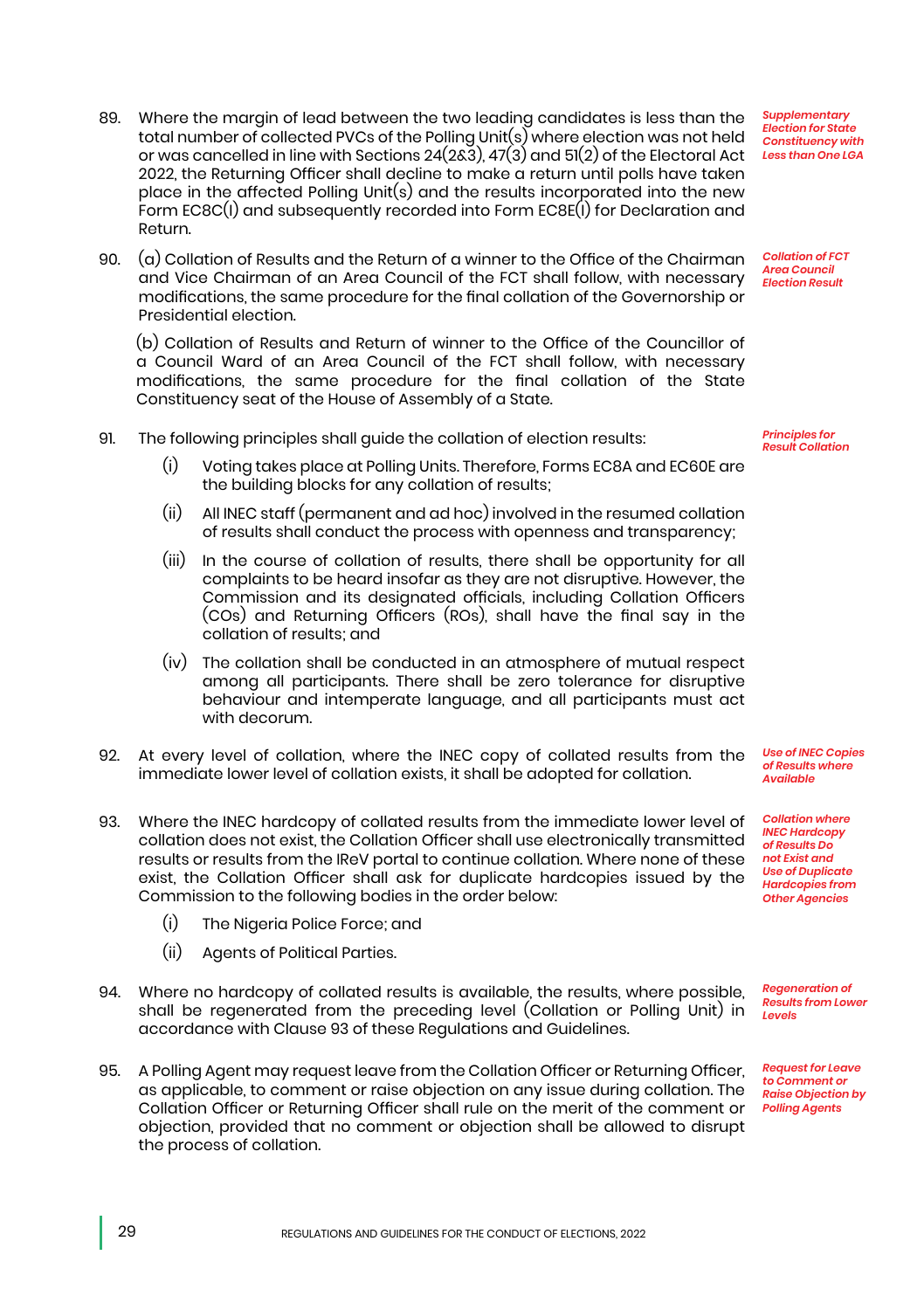- 96. Rejection, cancellation or voiding of any result shall be strictly in accordance with the Electoral Act and these Regulations and Guidelines and must be recorded in the appropriate Form EC40G.
- 97. As much as practicable, Collation and Returning Officers who have commenced collation of the result of an election shall continue with the collation when it resumes. However, the Commission shall appoint new Collation and Returning Officers if the former ones are not available or if in the determination of the Commission it has become necessary to replace them.
- 98. The Collation or Returning Officer shall have the power to request security officials to remove any person from the Collation Centre who, in his/her determination, is acting in a disruptive manner. Such a person may be readmitted, with the approval of the Collation or Returning Officer upon assurance of good behaviour.
- 99.  $\alpha$  Where the Commission receives a report and it is satisfied that a declaration return may have been made involuntarily or contrary to law, regulations and guidelines, the Commission shall withhold the publication of the result(s) and issuance of Certificate of Return to the candidate declared the winner of the election.

(b) The Commission shall within seven (7) days review such reports and the concerned result(s) and mandate the original Collation Officer or Returning Officer or a new one to make a declaration/return, which may entail the conduct of a supplementary or a rerun election.

- 100. The following responses and procedures shall be used in managing the issues identified in this Clause during elections and collation of results, particularly in determining where supplementary elections may hold in line with the "Margin of Lead Principle":
	- (i) Where the Commission is unable to deploy to Polling Units because of logistic challenges, a date for a supplementary election shall be announced.
	- (ii) Where there is wilful obstruction or resistance to the distribution of electoral materials or where there is resistance to the use of the BVAS or any electoral device deployed by the Commission, the affected Polling Units shall be credited with zero votes during collation and shall not count in the application of the Margin of Lead principle.
	- (iii) Whenever zero votes are entered or elections are rescheduled, Collation and Returning Officers shall ensure that the number of voters in the affected Polling Units are accounted for in compiling their results in order to prevent discrepancies in the figures for registered voters in the Register of Voters and the figures as collated.
	- (iv) Where the use of the BVAS is discontinued midway into the elections due to sustained malfunction and no replacement is available before 2:30 pm or any extended period for voting approved by the Commission, a time for a supplementary election shall be announced.
	- (v) Where the Commission determines that violent disruptions occurred in a substantial number of Polling Units in a constituency before the announcement of result, a fresh date for election in the affected Polling Units may be announced by the Commission, provided that

*Rejection, Cancellation or Voiding of Results*

*Collation and Returning Officers to Complete Result Collation after Disruption*

*Power of Collation and Returning Officers to Remove Persons from the Collation Centre*

*Declaration/Return Made Involuntarily or Contrary to Law, Regulations and Guidelines*

*Managing the Margin of Lead Principle [Clause 62]*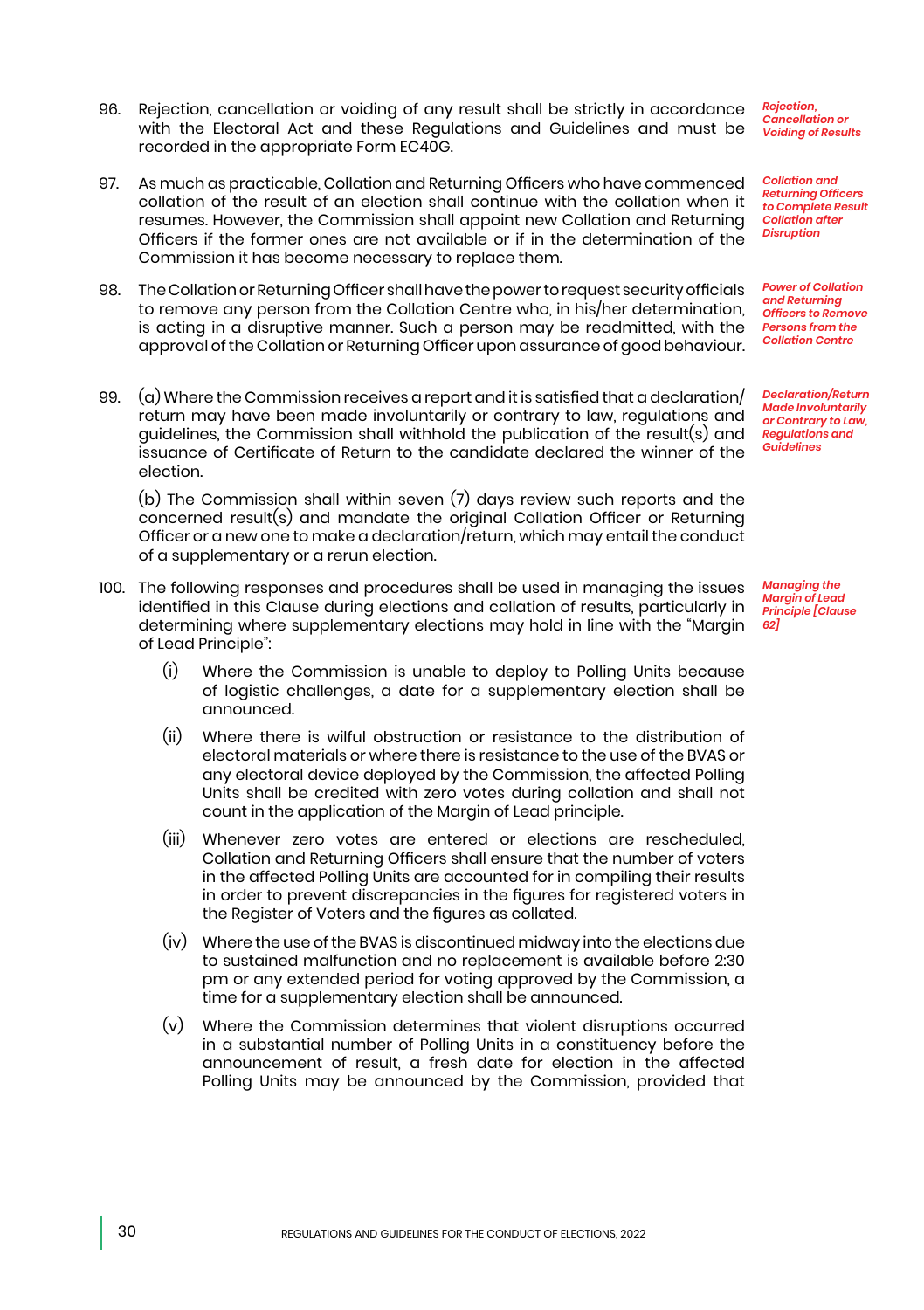further supplementary election may not hold in the case of persistent disruptions and violence.

- (vi) Where a violent disruption occurs after announcement of results and ballot papers and result sheets are destroyed, regenerate the affected results from electronically transmitted results, or results from the IReV Portal or duplicate hardcopies, fill new replacement result sheets with the approval of the Resident Electoral Commissioner and proceed with collation of result.
- (vii) Where result sheets are snatched or destroyed before they arrive at Collation Centres, regenerate the affected results from electronically transmitted results, or results from the IReV Portal or Duplicate Hardcopies, fill new replacement result sheets with the approval of the Resident Electoral Commissioner and proceed with collation of result.
- (viii) Where balloting materials are still available or remaining after disruption at any stage of the election, proceed with available materials and conclude that stage of the election. However, where materials are inadequate, a new date will be announced by the Commission to conclude the election.
- 101. The following shall be allowed access to the electoral material distribution *Access to Polling*  centres, Polling Units, Polling Stations and Collation Centres, provided that they *Units, Collation Centres, etc.* are properly documented or identified:
	- (i) Registered Voters (at Polling Units only)
	- (ii) Designated INEC Officials on Election Duty
	- (iii) Approved and Designated Security Officials
	- (iv) One Polling Agent per Political Party or candidate. Candidates who choose to serve as their own agents should inform the Commission in good time for proper documentation and identification.
	- (v) Accredited Journalists and Media Organizations.
	- (vi) Accredited Domestic and Foreign Observers.

102. Polling Agents may:

- (i) Observe the distribution of election materials, conduct of accreditation, voting, counting of ballots and the collation and declaration of results;
- (ii) Call the attention of an election official to any irregularities, but not interfere;
- (iii) Countersign the appropriate result forms at Polling Units and the appropriate results collation forms at Collation Centres; and
- (iv) Comply with lawful directives issued by, or under the authority of, INEC and generally conduct themselves in an orderly manner.
- 103. Duly accredited Election Observers who are wearing the observer badges issued by the Commission for the election are entitled to:
	- (i) Observe the process including the distribution of election materials, conduct of the voting, sorting and counting of ballots, collation of results and announcement and declaration of results;
	- (ii) Call the attention of an election official to any irregularities, but shall not interfere; and
	- (iii) Ask questions for clarification where necessary.

*Role of Polling Agents*

*Role of Election Observers*

31 REGULATIONS AND GUIDELINES FOR THE CONDUCT OF ELECTIONS, 2022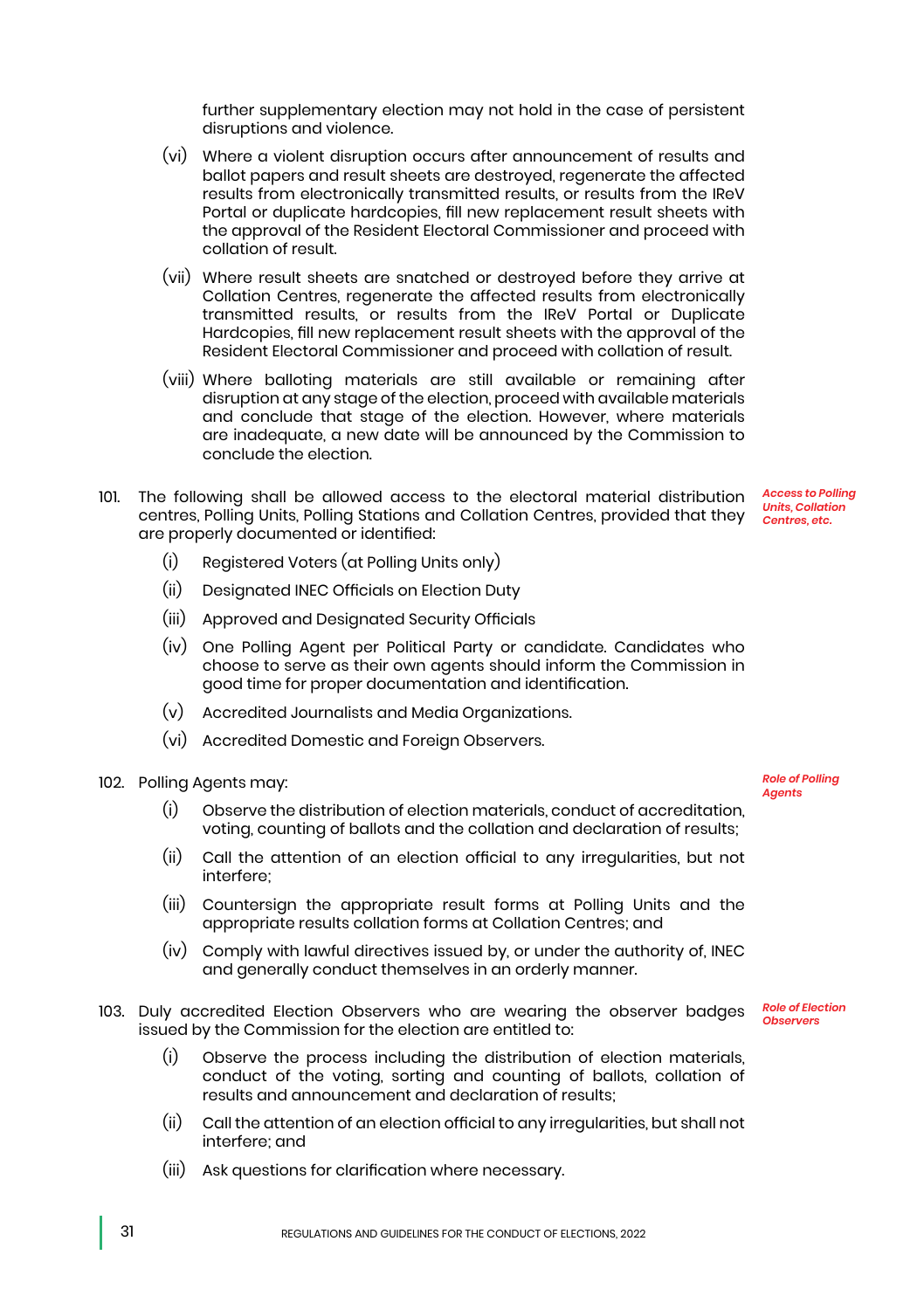104. Security Agents on Election Duty shall:

#### *Role of Security Agents*

- (i) Provide security at the Polling Units/polling stations and collation centres to ensure that the Polling Units, counting of ballots, collation and declaration of results are conducted without any disturbance;
- (ii) Take necessary measures to prevent violence or any activity that can threaten to disrupt the elections;
- (iii) Comply with any lawful directive(s) issued by or under the authority of INEC;
- (iv) Ensure the safety and security of all election personnel and materials by escorting and guarding the materials at all levels as appropriate;
- (v) Arrest on the instruction of the Presiding Officer or other INEC officials, any person(s) causing any disturbance or preventing the smooth conduct of proceedings at Polling Units/Stations and Collation Centres;
- (vi) On the instruction of the Presiding Officer, stand at the end of the queue of voters at the Polling Unit at the official close of poll to prevent any person joining in;
- (vii) Escort the Presiding Officer and other election officials to deliver the election results, ballot boxes and other election materials safely to the RA/Ward Collation Centre; and
- (viii) Escort Collation Officers to deliver election results to the Returning Officer and subsequently to the Resident Electoral Commissioner or Electoral Officer, as the case may be, for the submission of election materials and results.
- 105. It shall be the responsibility of election officials at all levels to ensure the safe return of all election materials placed in their custody to designated locations after every election. Reverse logistics should be carefully monitored, and materials returned should be audited by the relevant units of the Commission.
- 106. These Regulations and Guidelines are made pursuant to the provisions of the Constitution of the Federal Republic of Nigeria, 1999 (as amended) and the Electoral Act 2022. The Commission may from time to time make additional regulations and guidelines for purposes of conducting elections in the form of amendments to these Regulations and Guidelines, supplements to it or as Schedules all of which shall form part and parcel of these Regulations and Guidelines.

*Reverse Logistics*

*Amendments, Supplements and Schedules*

DATED at Abuja this 24th day of May 2022.

**Prof. Mahmood Yakubu**  $\epsilon$ hairman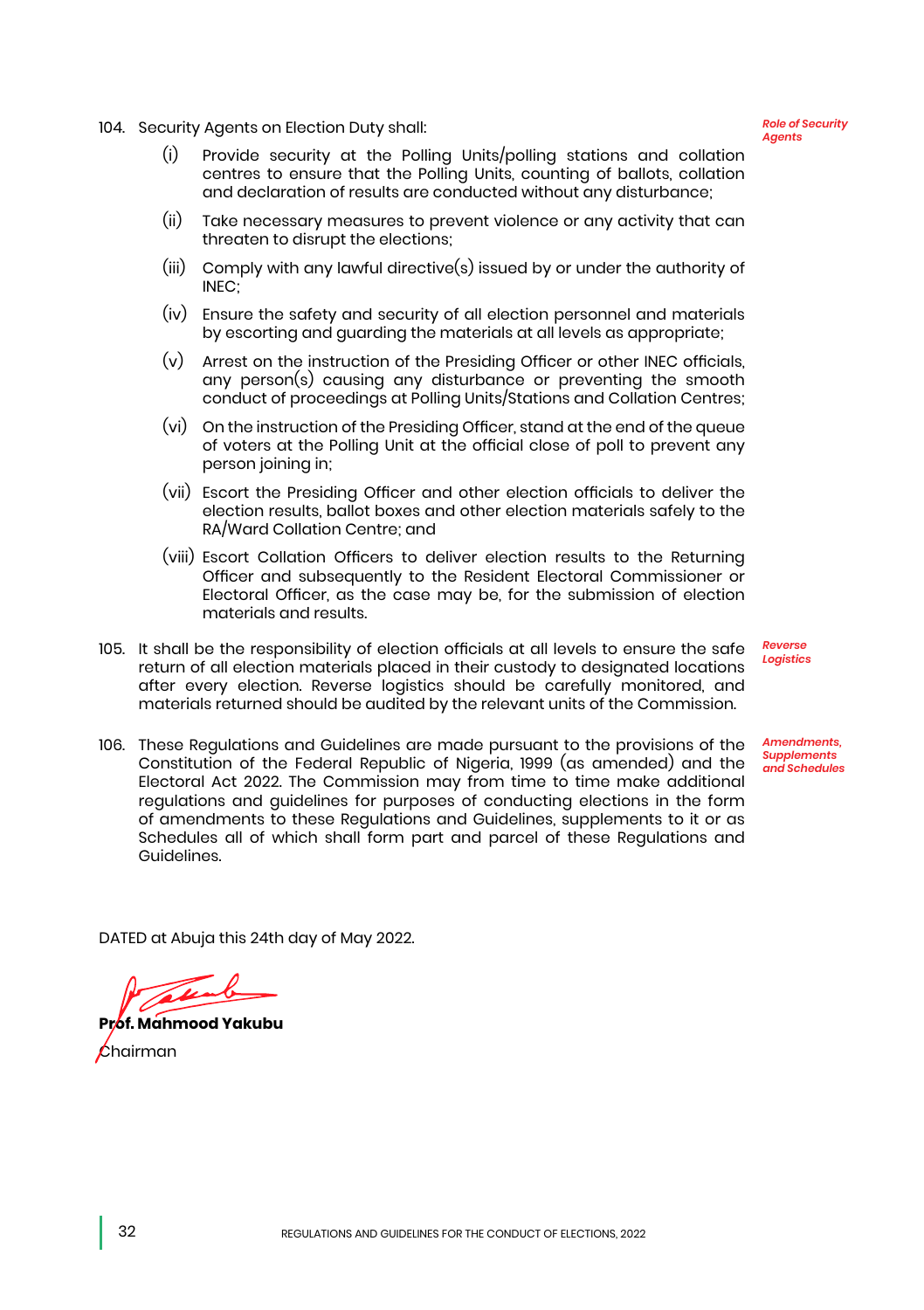

# *Schedule*  **Conducting Elections During the COVID-19 Pandemic and other Health Emergencies**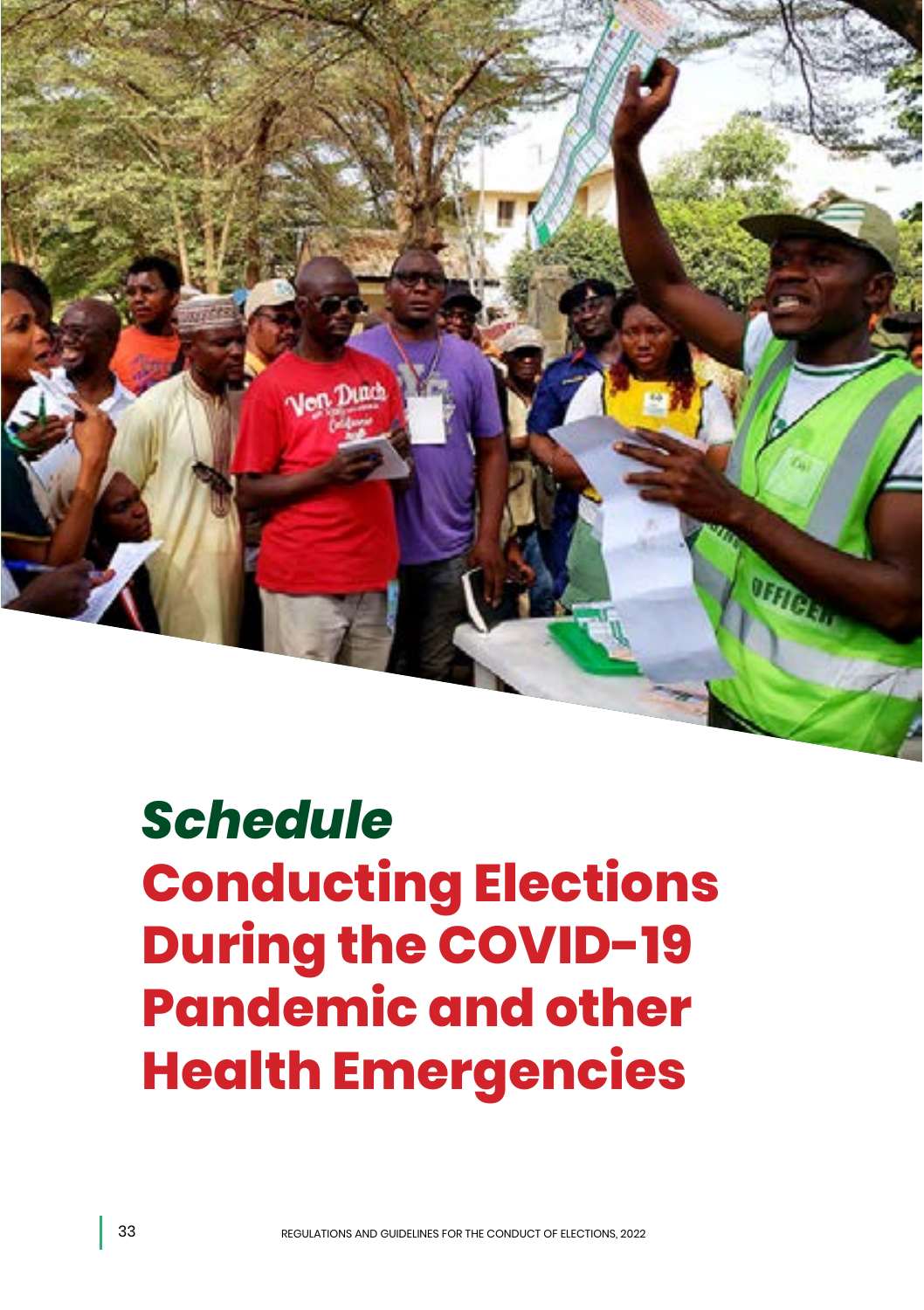During the conduct of elections, the subsisting protocols by health authorities at any given time shall apply. However, in the event of a resurgence of the COVID-19 pandemic (or any of its variants) and other health emergencies, the following regulations and guidelines, in line with the provisions of the INEC Policy No. 01/2020 dated 21st May 2020, shall apply.

- 1. Wearing of face mask is mandatory at all election locations. An improvised face mask using a handkerchief, scarf or other such materials is acceptable. *Health & Safety*  Any person who does not wear a face mask at a polling unit, collation centre or other venues where electoral activities are conducted shall be politely turned away, provided that no person shall wear a face mask branded with the insignia or unique identification of a political party/candidate or indicating the person's voting preference. Face masks and alcohol-based hand sanitizers shall be provided for the use of election officials by the Commission. Infrared thermometers shall be supplied and used at the Registration Area Collation Centres, the Local Government Area Collation Centres, the State Collation Centres and the National Collation Centre.
- 2. All protocols issued by the Nigeria Centre for Disease Control (NCDC), the Presidential Task Force on COVID-19, State Committees on COVID-19 and other relevant health authorities shall be observed by election officials and all stakeholders. Where an election official, a voter or any other person present at an election venue shows symptoms of COVID-19:
	- (i) The prevailing protocol shall be observed;
	- (ii) The person must be isolated from other persons at the venue;
	- (iii) The attention of security personnel should be drawn;
	- (iv) The dedicated number for COVID 19 emergencies shall be called;
	- (v) If the affected person is an election official, the Commission must be notified through the Resident Electoral Commissioner (REC); and
	- (vi) Any election official who believes that he/she has come into contact with an infected person should seek medical advice and make a report to the Commission.
- 3. At the Registration Area Centres (RACs):
	- (i) COVID-19 awareness shall be included in RAC briefing. Handouts, flyers and information kit on the pandemic will be distributed to election staff *health emergencies* at the RACs.
	- (ii) At the RACs, election staff may be checked by RAC Managers or Supervisory Presiding Officers (SPOs) for COVID-19 symptoms such as high temperature and coughing. Staff showing serious symptoms will receive medical attention and be replaced immediately from the reserve of staff, on the approval of the Electoral Officer and Resident Electoral Commissioner (REC).
	- (iii) Where there is insufficient space in an RA and no suitable alternative facility is available for a Super RAC option, canopies may be deployed outdoors to increase the available area for use.
	- (iv) During the distribution of election materials, the SPOs shall ensure that there is no crowding, and that the distribution is orderly.

*RAC Activities in COVID-19 and other* 

*General Measures*

*Compliance with Protocols Issued by Health Authorities*

34 REGULATIONS AND GUIDELINES FOR THE CONDUCT OF ELECTIONS, 2022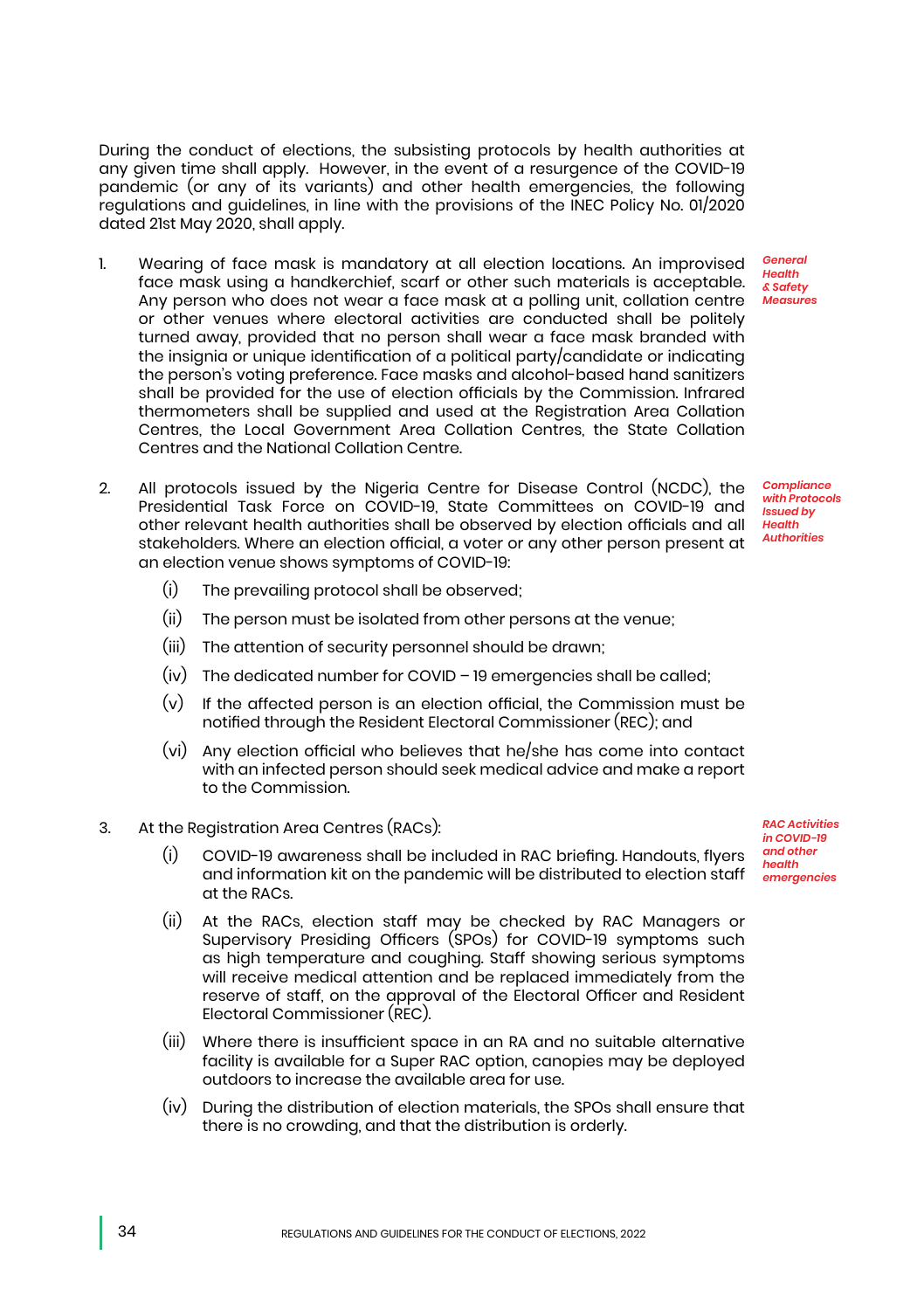- 4. Transportation of election staff shall comply with COVID-19 containment protocols. Consequently, each vehicle deployed to covey election staff shall carry only 50% of its normal passenger capacity. All passengers and drivers must wear face masks. It shall be mandatory and the responsibility of vehicle owners to provide hand sanitizers for occupants of their vehicles.
- 5. In order to ensure adequate COVID-19 prevention compliance at Polling Units, the Commission may reorganize the queuing of voters or issue necessary codes of conduct for voters.
- 6. In order to accommodate COVID-19 health protocols and additional activities in setting up the Polling Unit prior to accreditation and voting, the Commission may from time to time adjust the times for commencement and end of voting.
- 7. There shall be a two-tier queuing system at the polling unit an outer queue and an inner queue. The inner queue will be in the waiting or voting area.
	- (a) Persons wishing to vote shall join the outer queue from which the APO III shall bring voters to the inner queue in manageable batches.
	- (b) Social distancing of two (2) metres (six feet) must be maintained on the queues and all around the polling unit. Queues may be demarcated for social distancing of two (2) metres (six feet) using twines and markings. Tags may be used for batching of voters and crowd control.
	- (c) The APO III and security officials shall ensure that every voter joining the outer queue is wearing a face mask. Any person without a face mask shall be politely turned away from the polling unit.
	- (d) Any person who wears a face mask branded with the insignia or unique identification of a political party/candidate or indicating the person's voting preference, shall also be turned away from the polling unit.
	- (e) Where hand washing facilities are available, voters should be encouraged to wash their hands thoroughly before joining the queue.
- 8. Prior to the commencement of accreditation and voting the Presiding Officer shall:
	- (i) Designate a safe area where voters who wish to observe the counting of votes and announcement of result shall wait after they cast their votes.
	- (ii) Ensure that every person in the voting area is wearing a mask. Any person without a face mask shall be requested to leave the voting area. However, the Presiding Officer may request individuals to lower their face masks for proper identification.
	- (iii) Ensure that all electoral officials (PO, APO I, II and III) properly sanitize their hands with the alcohol-based hand sanitizer provided.
	- (iv) Have the APO III or any other official loudly read out the Voters Code of Conduct (VCC) and paste the VCC Poster conspicuously on a surface where everybody will see it.
	- (v) Invite the first batch of voters into the voting area.
- 9. During accreditation and voting:
	- (i) Face masks must be worn and social distancing of 2 metres (6 feet) shall be maintained by all present.
	- (ii) APO II in checking the Register of Voters may request that prospective voters remove their face masks for proper identification.
	- (iii) There shall be periodic disinfection of chairs, tables and work area, as

*Transportation of Staff*

*Queuing and Voter Code of Conduct*

*Adjustment of Times for Commencement and End of Voting*

*Queuing, Accreditation and Voting*

*Pre-accreditation procedure*

*Procedure During Accreditation and Voting*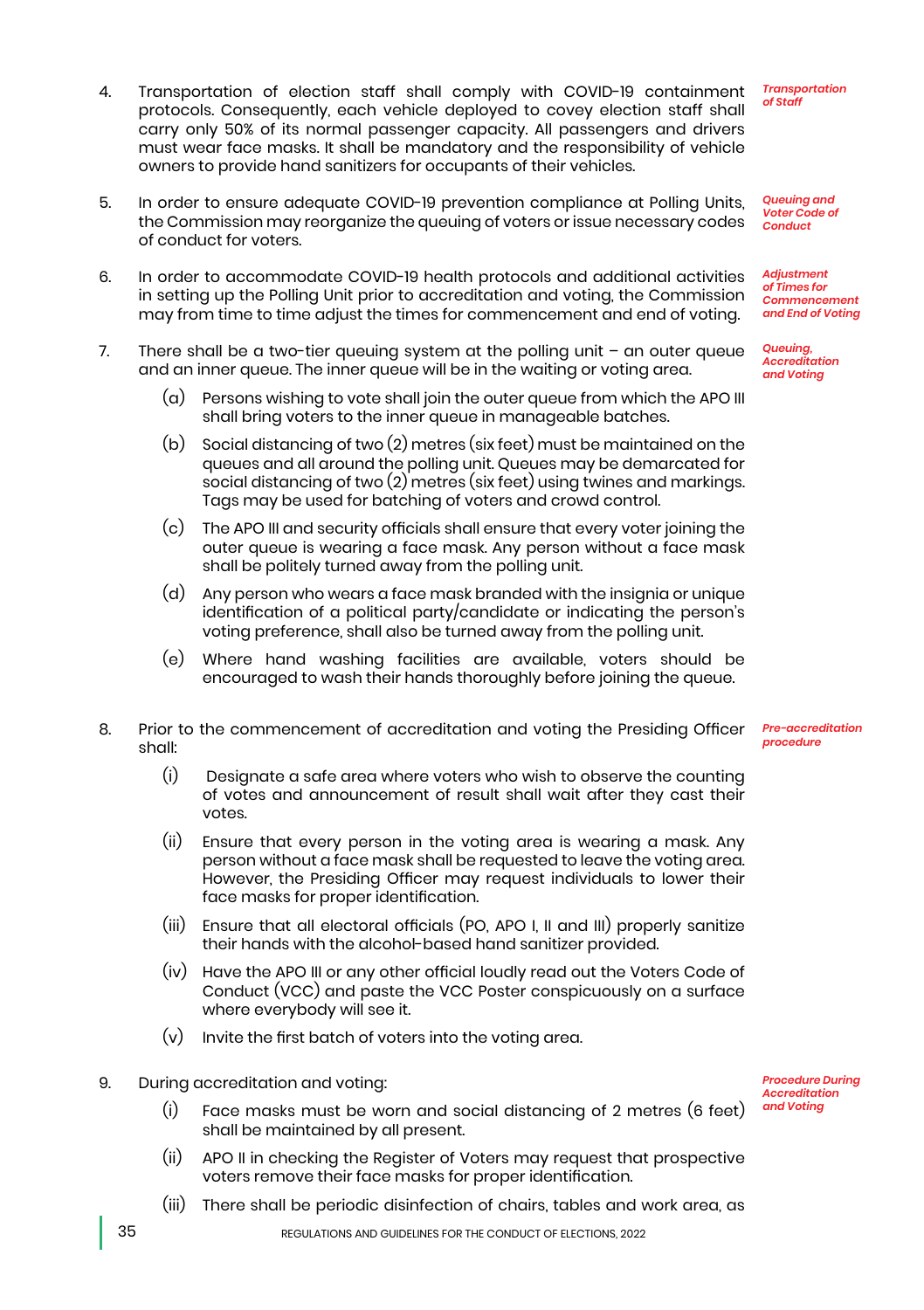well as adequate ventilation at the Polling Units.

- (iv) The Bimodal Voter Accreditation System (BVAS) and other shared voting materials such as Braille Ballot Guides and magnifying glasses, shall be sterilized with the prescribed decontaminant after use by a voter.
- (v) A voter may request for hand sanitizer before having his/her fingerprint read by the BVAS, which will be provided, if available.
- (vi) The APO I may request to clean the fingers of a voter with the prescribed disinfectant before his/her fingerprint is read by the BVAS.
- 10. After a voter casts his/her vote, he or she shall leave the voting area taking every personal item, and if he/she intends to observe the counting of votes and announcement of result, move to the designated area for that purpose.
- 11. At the close of polls, the PO and APOs shall ensure that materials are properly disinfected, carefully packaged and that used personal protective materials are hygienically packaged for disposal. Reusable personal protective materials shall also be carefully packaged and sent to designated collection points.
- 12. At all Collation Centres:
	- (i) There shall be a designated area outside the Collation Hall for the implementation of safety and health measures such as compulsory wearing of face mask, hand sanitizing and body temperature check.
	- (ii) There shall be two (2) metres (six feet) queuing distancing for everyone seeking to enter the Collation Hall.
	- (iii) There shall also be 2 metres (6 feet) sitting spacing arrangement within the collation hall.
	- (iv) In order to prevent overcrowding during collation, only one Polling Agent of a party on the ballot (or the candidate in person) for the election(s) shall be allowed into the Collation Hall.
	- (v) Seats may be reserved for Election Observers based on available space in the Collation Hall and other COVID-19 considerations. Where there is not enough space to accommodate all Elections Observers in the Collation Hall, observer groups may be requested to elect those to represent all observes in the Collation Hall.
- 13. Within the limits of the law, the Commission may postpone, suspend or reschedule an electoral activity during the COVID-19 pandemic or other health emergencies on the advice of health authorities and consultation with stakeholders.

*Voters Wishing to Observe Counting and Declaration*

*Closing of Polling Units*

*Procedure at Collation Centres*

*Postponement or Suspension of Electoral Activity*